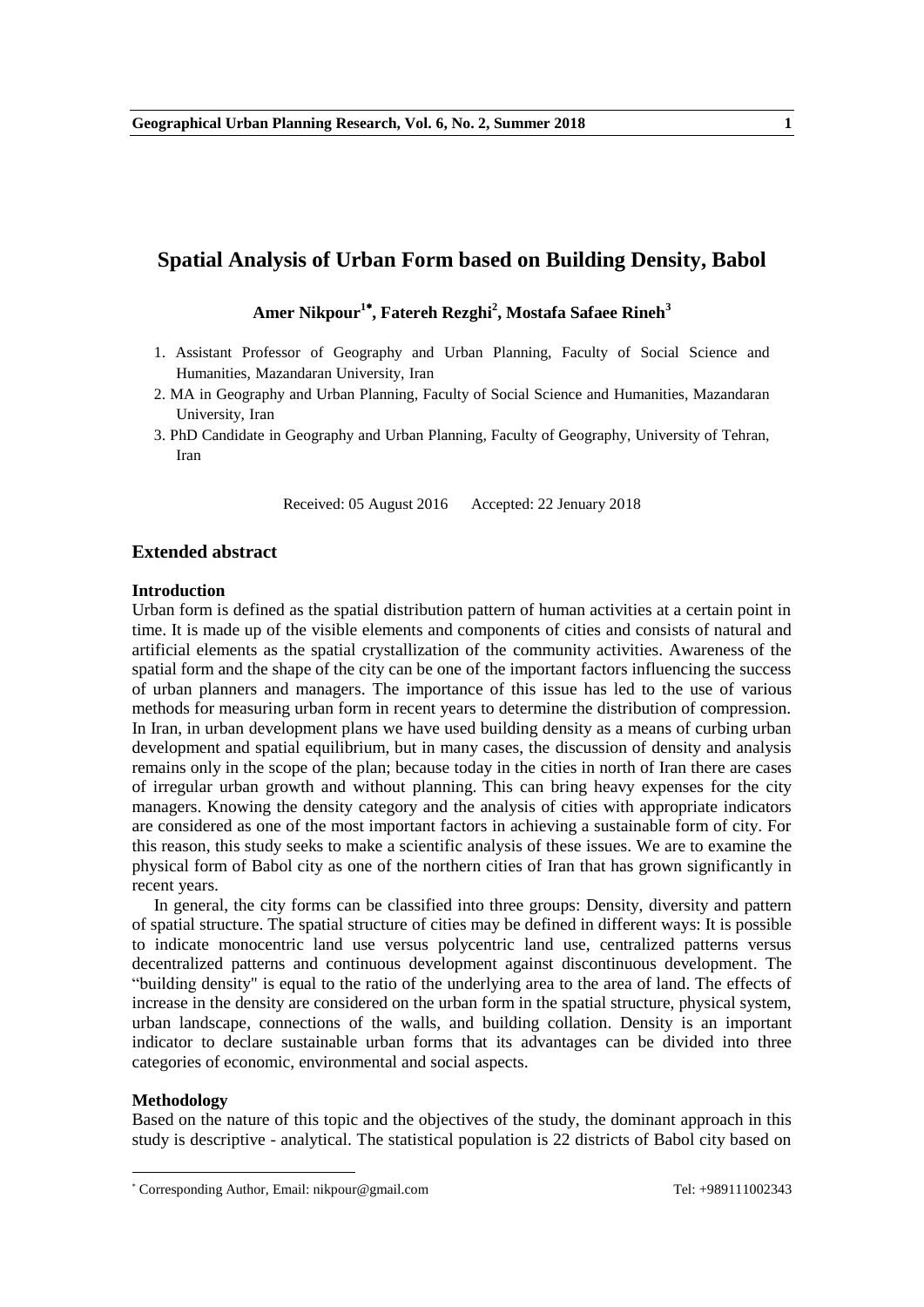the new division of the municipality in 2013. In this study, building density was calculated based on statistical blocks. Information needed to calculate the building density is achieved by dividing the total area of residential blocks infrastructure building density into the area of each block according to the Population and Housing Census in 2011. To display the amount of building density, we used the contour lines for the spatial analysis method. For measurement, we have used the spatial analysis models like Moran coefficients, analysis of Hot Spots Analysis, weight regression and Pearson correlation.

# **Results and discussion**

Analysis of the relationship between building density and population indicate that in the central and northeastern part of Babol (regions 5, 15, 17 and 18), the population has more correlation with building density. This determines the building density in these areas. The analysis of population impact on building density show that the northern part of Babol (regions 1, 2, 18, 19, 20, 21 and 22) population density has a greater effect on building density. In other words, in the mentioned areas, the effect of population density on building density is higher than the other areas. The population density is an important factor in the building density. Analysis of hot spots suggests that the city of Babol has two cluster densities in six neighborhoods including districts of 2, 3, 5, 6, 14 and 16. Increase in the number of density clusters in the western part of the city, especially in the northwest, has led to an increase in construction in this part of the city. This is while the central and southern parts of the city are low in building density. The relationship between building density and distance from the center of the city, with coefficient (0.49), is a significant and inverse relationship. There is also a significant relationship between building density and population and residential density.

# **Conclusion**

In the current century, the issues such as population increase, the need to settle in cities, population distribution, renovation of urban development, and public demand to live or work in a certain place are among the factors encouraging increased urban building density. Weakness of planning system the policy to increase building density not based on the reception capacities of the urban system based on demand and without limitations. The self-sufficiency policies of the municipalities led to building density as a key factor in housing and urban development policies. Obviously, the principle of construction congestion as an important tool to control urban planning and urban development has many negative consequences in Babol city. Inability to provide welfare and urban services as well as the inability of infrastructure to provide services to the growing population are the major threats to a healthy urban life due to increased building density in places with no capacity in the area with residential neighborhoods.

**Keywords:** urban form, building density, landuse, Babol.

- 1. Anderson, W.P, Kanargolou, p.s and Miller, E.j. 1996, Urban form, energy and the environment: a review of issues, evidence and policy. Urban studies, 33(1), pp 7- 35.
- 2. Askari, A. et al., 2005, Urban transportation and percentile fluctuations of building density; Traffic News; Issue 13.
- 3. Azizi, M. M, 2013, The role and status of building density in urban development; proceedings of the first seminar on construction in Tehran.
- 4. Azizi, M. M., 2014, Density in urban planning; University of Tehran.
- 5. BERTAUD, A. and MALPEZZI, S. 1999, the spatial distribution of population in 35 world cities: the role of markets, planning and topography. Center of Urban Land Economics Research.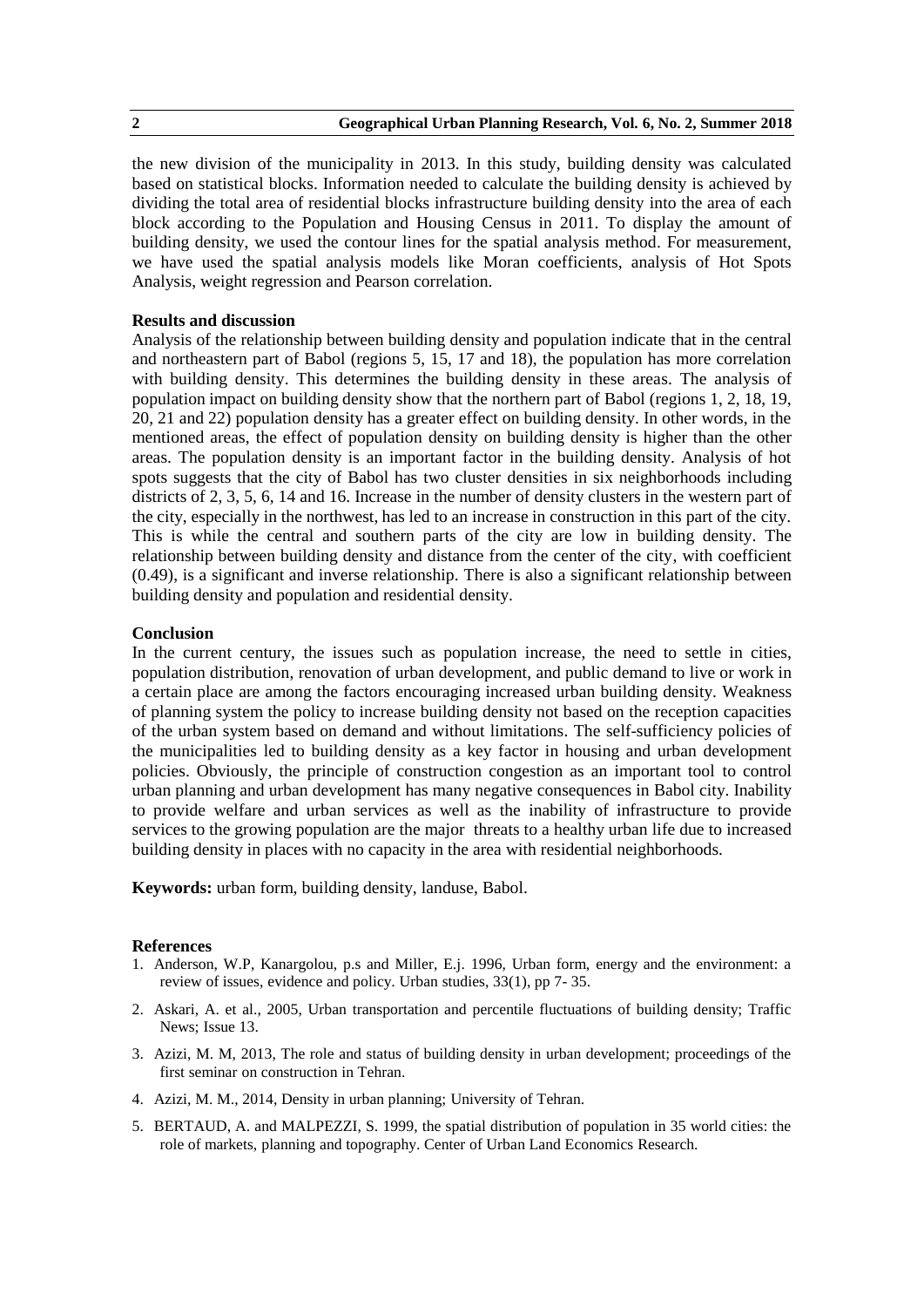- 6. Carl, P, 2000, Urban density and block metabolism. In Architecture, city, environment. Proceedings of PLEA 2000, ed. Steemers Koen and Simos Yannas, 343-47. London: James & James.
- 7. Cervero, R. and Kockelman K, 1997, Travel demand and the 3Ds: density, diversity, and design, Transportation Research D, 2(3), pp.199–219.
- 8. Clark, M, Paul B, and Peter R, 1993, A sustainable economy. In Planning for a sustainable environment, ed. Andrew Blowers. London: Earthscan.
- 9. Commission the European Communities (CEC), 1990, Green Paper on the urban Environment European Commission, Brussele.
- 10. Department for Communities and Local Government (DCLG), 2006, Planning Policy Statement3: Housing, the Stationary Office, London.
- 11. Department of the Environment, Transport and the Regions (DETR), 2000, Our Towns and Cities: The Future – Delivering and Urban Renaissance. Cm 4911 Urban White Paper, HMSO, London.
- 12. Elahi, A., 2013, Physical-spatial impacts of increased building density on urban environment; urban planning master's thesis; Faculty of Fine Arts; University of Tehran.
- 13. Environment European Commission, Brussels.
- 14. Ewing, R, 1997, Is Los Angeles-Style Sprawl Desirable? Journal of the American Planning Association, 63(1), pp107-126
- 15. Ghorbani, R., 2005, Analysis of the distribution of population density in Tabriz city using statistical zoning techniques; Geographical Research, Issue 54.
- 16. Glaster, G, et.al., 2001, Wrestling Sprawl to the Ground: Defining and Measuring an Elusive Concept, Housing Policy Debate, Volume 12, Issue
- 17. Gordon, P, Harry, W. Richardson., 1997, Are Compact Cities a Desirable.
- 18. Handy, s, 1996, Methodologies for exploring the link between urban form and travel behavior Transportation Research – D,  $1(2)$ , PP,  $151-165$ .
- 19. Handy, S. 1996, M.ethodologies for Exploring the Link between Urban form and Travel Behavior, Transportation Research, Part D: Transport and Environment, Vol. 2, No. 2,PP. 151-165.
- 20.Ingram Greory, K., 1998, Pattern of Metropolitan Development: what have we learned? Urban studies vol 35, no 7
- 21.Jenks, M, Burton, E, and Wiliams, K, (Eds)., 1996, the Compact City: A Sustainable Urban Form? E& FN Spon, London.
- 22.Jenks, M. and Dempsey, N, Eds., 2005, Future and Design for Sustainable Cities, Architectural Press, Oxford.
- 23. Llewelyn-Davvies., 1997, Sustainable Residential Quality: New Approaches to Urban Living, report for the GOL, DETR and LPAC, LPAC, London.
- 24. Lynch, K., 1995, A theory of good city form; translated by Seyed Hossain Bahraini; University of Tehran Publications.
- 25. Nejat Talab, J. A., 2002, Provide a method to determine the density of urban housing; urban planning master's thesis; Faculty of Fine Arts; University of Tehran.
- 26. Newman, P. W. and Kenwortuy, J. R., 1989, Gasoline consumption and cities, Journal of the American Planning Association, 55(1), pp. 24–37.
- 27.-Rahnama, M. R., Abbas Zadeh, R., 2004, A comparative study of measuring the density distribution in two metropolitans of Sydney and Mashhad; Journal of Geography and Regional Development; Issue 3.
- 28.Richardson, H. & G.H, Bae., 2000, Compact cities in Developing countries: Assessment and implication com pact cities: London spon press.
- 29. Saifoddini, F., 2009, Urban and regional planning terminology; Abij publications.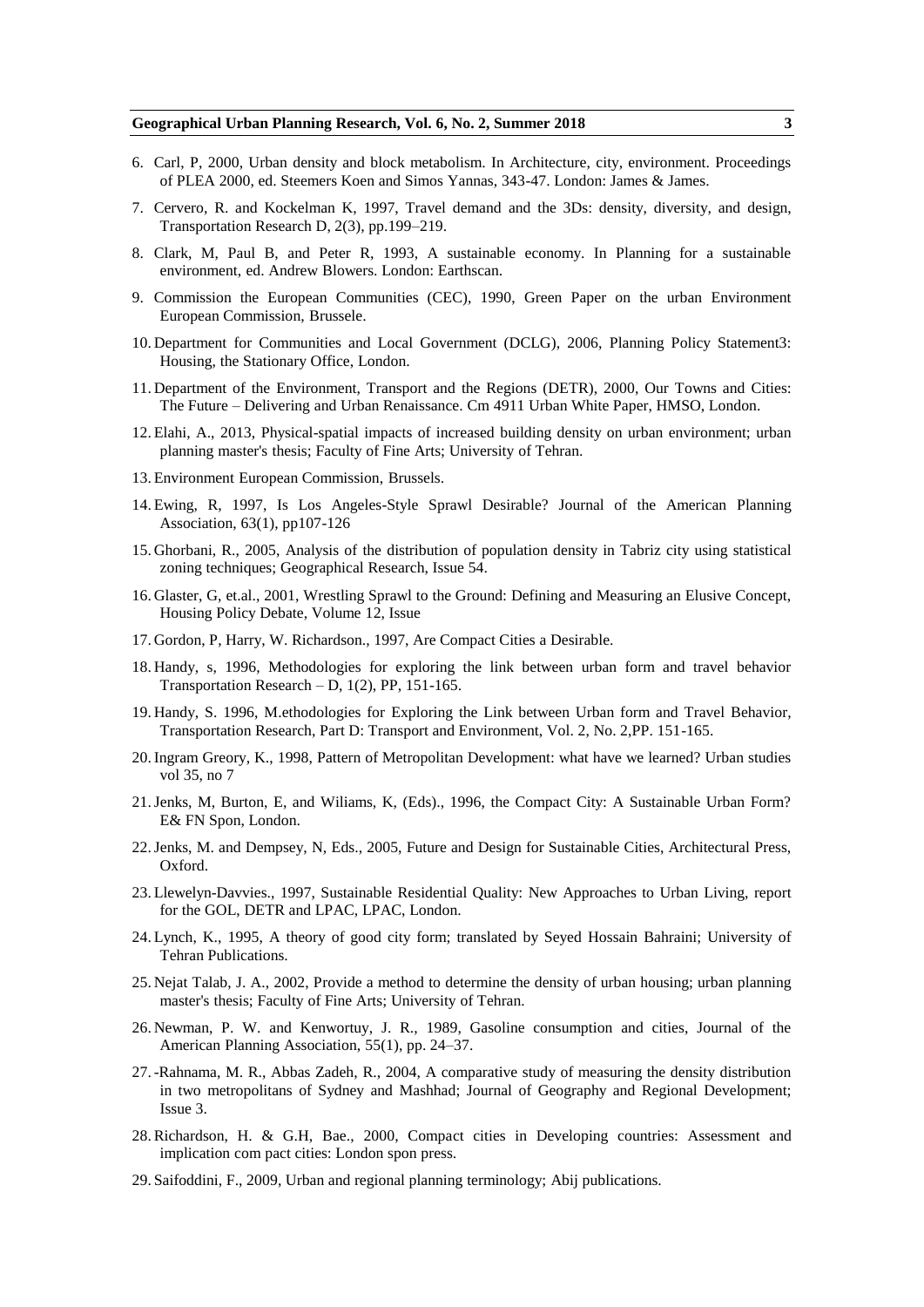- 30. Sheikhi, H., Parizadi, T., Rezaei, M. R., Sajjadi, M., 2011, Analyze and determine physical form of Isfahan using Grey and Moran model; Journal of Research and Urban Planning; Vol. 3; Issue 9; pp. 117-134.
- 31. Sivam, A. and Karuppannan, S., 2009, "Density Design and Sustainable Residential Development, Presented at the European Network for Housing Research Conference", 28 June to 1 July, Prague, Czech Republic.
- 32. Towers, Graham., 2006, an introduction to urban housing design: At home in the city, Elsevier.
- 33. Transportation Research Board of the National Academy., 1996, Transit and urban form. Report 16, vol. 2. Washington, DC: National Academy Press.
- 34. Tsai, Yu-Hsin., 2005," Quantifying urban form: Compactness versus Sprawl", Urban Studies, Vol.42, No1, pp141-161.
- 35. Williams, K, Burton, E, and Jenks, M., 2000, Achieving Sustainable Urban Form, E & FN Spon, London.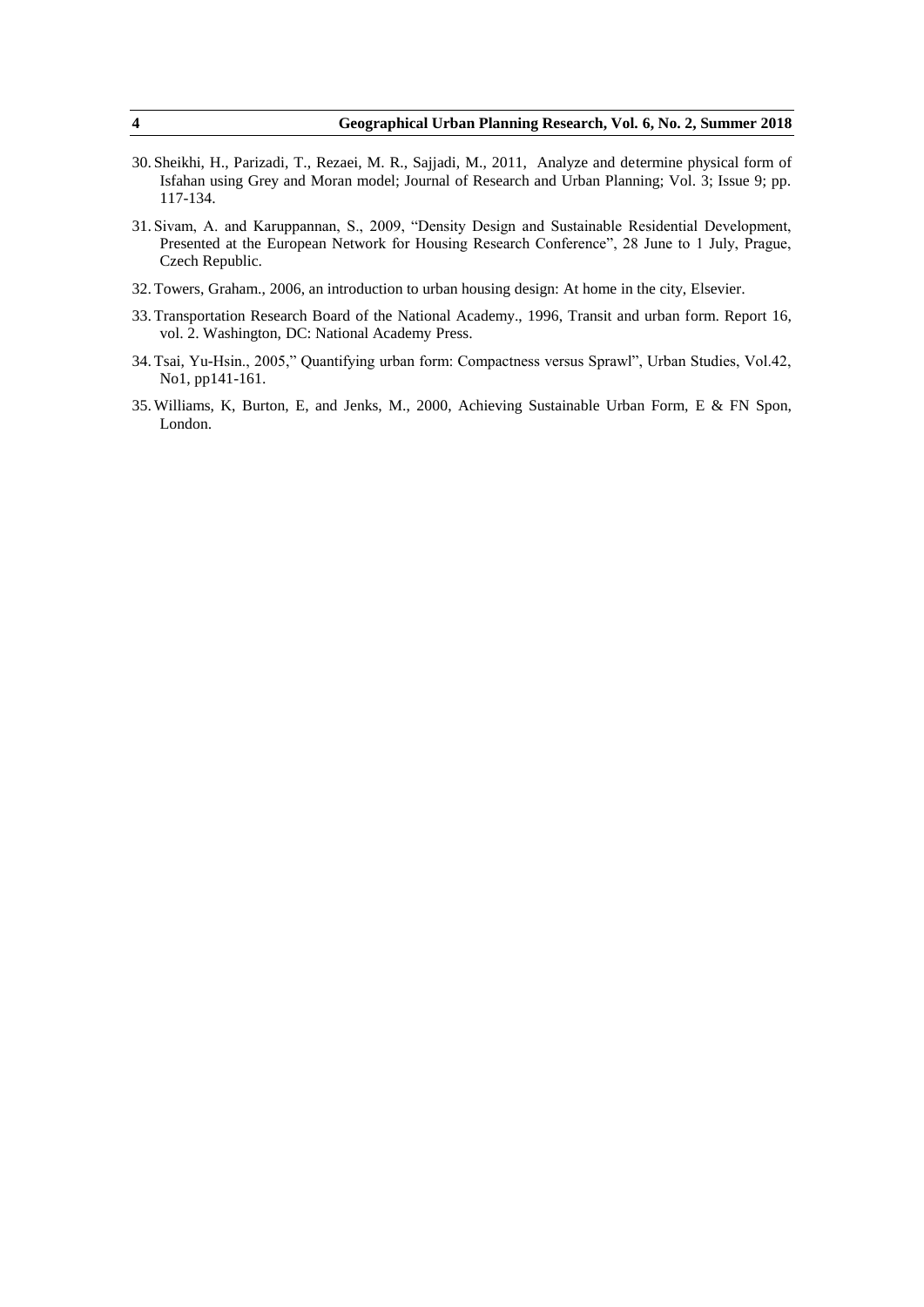# **Social Impacts Assessment of Walkways on Citizens in Urban Old Textures (Case Study: South Khayyam Walkway of Urmiye City)**

# **Saeed Zanganeh Shahraki<sup>1</sup> , Akbar Hamidi<sup>2</sup> , Mahdi Hosseinpour<sup>3</sup>**

- 1. Assistant Professor of Geography and Urban Planning, Faculty of Geography, University of Tehran, Iran
- 2. PhD Candidate in Geography and Urban Planning, Faculty of Geography, University of Tehran, Iran
- 3. PhD Candidate in Geography and Urban Planning, University of Zanjan, Iran

Received: 28 August 2017 Accepted: 05 November 2018

# **Extended abstract**

# **Introduction**

In recent decades, many cities around the world have endeavored to improve life conditions of their central textures. One of the most effective approaches to this field is creativity of walkways. It is important to conduct development projects for different dimensions of urban walkways. Therefore, social-cultural and economic impacts of walkway will help urban planners and managers provide rational and accurate implementation of these projects. As a result, to the main challenges of contemporary cities are low vitality, reduction of positive social interactions, heavy traffic of vehicle in the streets, unique environment for citizens, safely, and comfort to the citizens. In this paper, the south Khayyam walkway in Urmia city has the potential in terms of social, historical and cultural values to provide a good place for implementation of development projects to analyze Social Impacts Assessment (SIA). Thus, fundamental issue of this research is the indexes affecting citizens in south Khayyam walkway according to SIA and relationship between main indicators and variables of research based on SIA.

# **Methodology**

This is an applied research with post-implementation evaluation and analytical methods. In this research, documentary and survey methods have been used to collect the data. In order to assess the research validity, we designed questions based on the indicators and distributed the questionnaires among the experts familiar with the research concepts. They were asked to evaluate accuracy of indicators in questions. In the second step, the alpha coefficient of 0.845 was estimated using the SPSS. Therefore, given that the calculated Cronbach's alpha is more than 0.7, it can be said that questionnaire have the acceptable reliability. Sample size was determined using G Power software, consideration non-reversibility, due to uncertainty of the number of visitors to walkway and we collected 300 samples using random sampling method. Data analysis was performed using Structural Equation Modeling (SEM) in LISREL software.

# **Results and discussion**

**.** 

Standardized Modeling of Structural Equation Modeling at Liserl shows that each of the walkway indicators and social impact assessments has positive and direct effects. We determined the positive effects of the indices including social interaction (1.12), vitality (0.97),

Corresponding Author, Email: saeed.zanganeh@ut.ac.ir Tel: +989124851922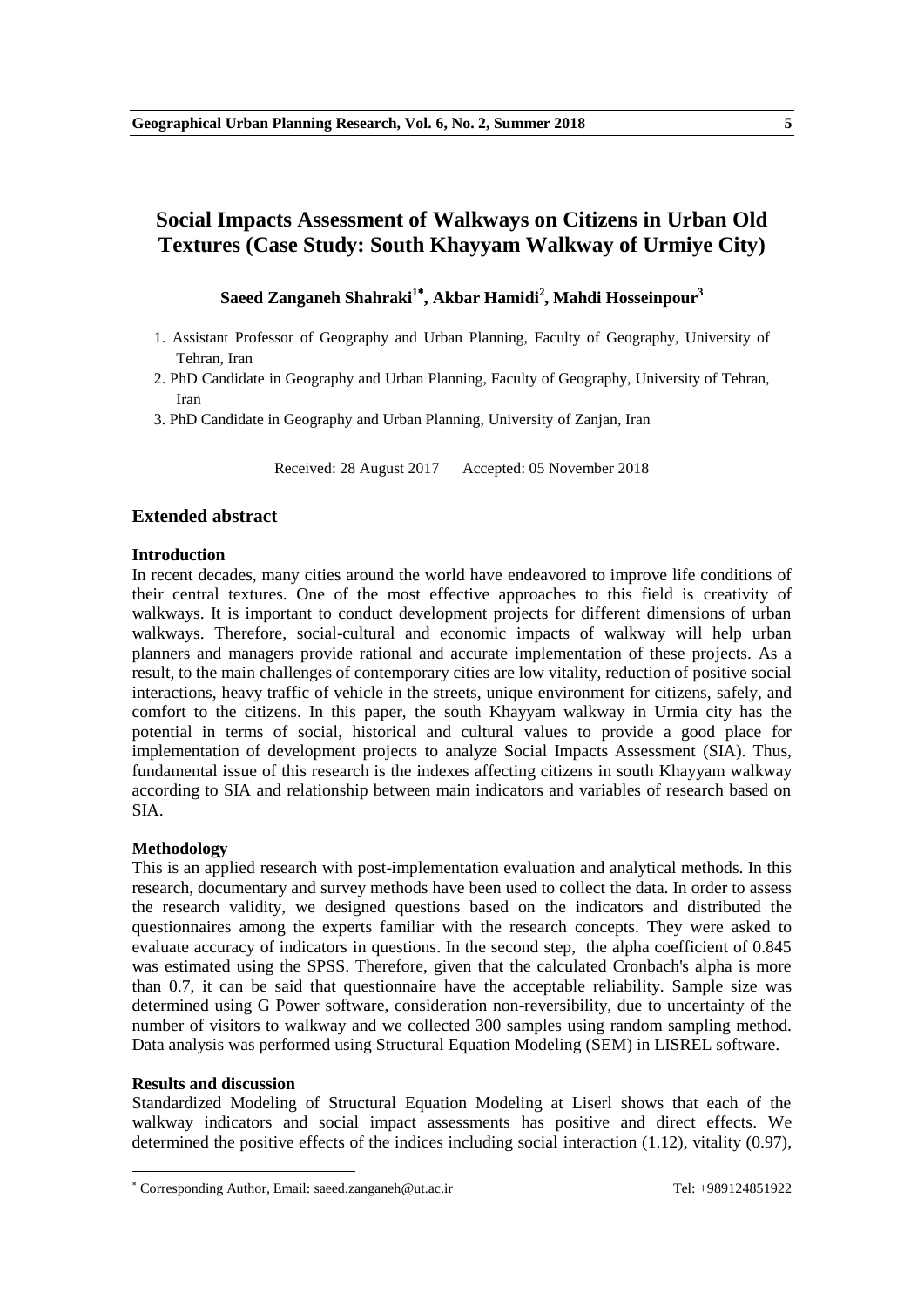safety and security (0.94), social participation (0.84), social justice (0.82), citizenship identity (0.79), and social capital (0.66) as the effective indicators on the southeastern Khayyam pedestian, Urmia. The index of social interactions with a positive effect of 1.21 has the highest impact on the social sustainability of the walkway in the old and central urban textures in Urmia city.. In other words, it has more probable consequences for walkway sustainability. The results show that among vitality indicators, variable of mixing and variety of users has direct (0.49) and indirect (0.4773) coefficients. Among the components of safety component, social control variable have also direct and indirect coefficients of 0.51 and 0.47, respectively.. Among the variables of the identity of citizenship, the variable of age and historical significance the direct () and indirect coefficients are 0.66 and 0.51, respectively. Among the indicators of social capital index, the constructive confidence variable between citizens and local authorities has direct coefficient of 0.77 and indirect coefficient of 0.58. These are taken as the indicators that have greater direct impact on social aspects of walkway in the old and historical districts of Urmia.

#### **Conclusion**

The direct and indirect effects of the indicators and variables demonstrate that the social justice, social capital, safety and security indexes in South Khayyam walkway are faced with numerous constrains and obstacles. Some of the indicators such as social interaction, citizenship identity and citizen participation have a relatively good status. In addition, the social impacts of Khayyam walkway have been positive in terms of participation and promotion of social coherence, but it is poor in appropriate cultural infrastructure, safety and justice-oriented approach. Indeed, the effects of above mentioned walkway have not been enough to solve many social problems that have brought city growth into its old texture.

**Keywords:** Social Impact Assessment (SIA), urban walkway, old texture, SEM, South Khayyam walkway.

- 1. Afatab, A., Abdi, A., Razzaghpour, H., (2017), Survey of Citizens Satisfaction the Performance of walkways in scale of City (Case Study: Khayyam and Mahinabad walkway, Urmiye City), National Congress of New Urbanism and Management, University of Tehran, Tehran, pp. 1-17.
- 2. Abolhasani, M., aadeli Sardou, F., (2014), Social-Cultural Outcomes Assessment of Hemmat Underpass Highway plan, Environmental and Development Quarterly, Vol. 5, No. 10, pp. 5-14.
- 3. Akbarzadeh Moghadam, A., Ahmadi, H., Azadeh, S.R., (2016), Assessment of the Utility of Urban Walkways Based on Qualitative Indicators; Case Study: Alam-el-Hoda Walkway in Rasht, Urban Research and Planning Journal, Vol. 7, No. 25, pp 140-125.
- 4. Esmaeilzadeh, H., Khanouni, R., Seifi, L., Bandani., (2015), Strategic planning of urban traffic management with emphasis on pedestrian extensions (Case study: Central part of Ardabil city), Rahvar Quarterly, Vol. 12, No. 32, pp. 107-140.
- 5. Ashrafi, Y., Rashidi, T., (2013), Evaluating the Social Impact of Urban Projects (ETA), Case Study: Zafar Golchin Child Park in District 10 of Tehran Municipality, Journal of Urban Management, Vol. 11, No. 31, Pages 295-315.
- 6. American Urbanism Association (2008), Places and Placement, Urban Planning and Design Standards, Translated by Giti Etemad, Mostafa Behzadfar, Sassan Salehi Milani Society of Consulting Engineers of Iran, Publication.
- 7. Babaei Murad, B., Elahi Mehr, N., Sahra Kar, N., Mousavian, S.A., (2016), Assessment of Effective Indicators on Walkway Capability in Realizing Sustainable Urban Development (Case Study: Boualysina Street and Ekbatan, Hamadan), Haft Hesar Environmental Studies Magazine, Vol.5, No. 18, pp. 19-30.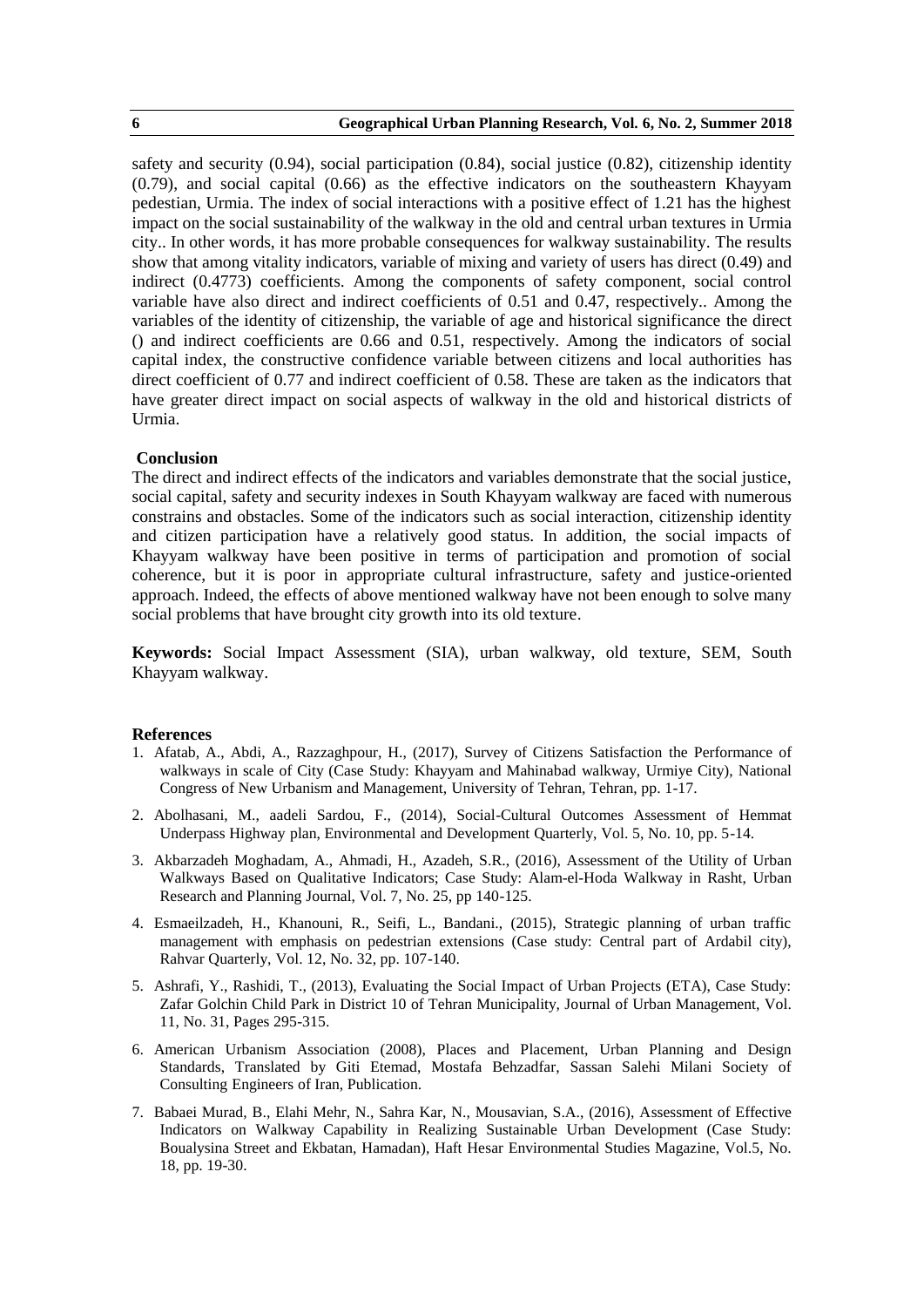- 8. Bastanei, S., Salehi, M., (2007), Social Capital Networks and Gender: Structural, Interactive and Functional Features Study of the Social Network of Women and Men in Tehran, Social Sciences Journal, Vol. 8, No. 30, pp. 63-95.
- 9. Pakzad, J., (2005), Design Guide for Urban Spaces in Iran, payyam-Sima Publiscation Company, Ministry of Housing and Urban Development, First Edition, Tehran.
- 10. Saghafi Asl, A., (2008), The importance and role of Walkway in the sustainable transport network, Journal of Urban Planning, Vol.7, No. 26 and 27, pp. 79-87.
- 11. Habibi, M., (2001), Walking Tour of Tourism, Fine Arts Journal, Vol. 2, No. 9, pp. 43-51.
- 12.Chitsaz, M. R., Zargarsaraii, N., (2016), Necessity to do ETA Studies for Urban Projects and Plans, Green Architecture Journal, Vol. 2, No. 4, pp. 19-40.
- 13. Habibi, K., Behzadfar, M., Jaberi, A., (2011), Walkway, Developmental Stimulus in Urban Texture A Study the Role of Strogetic in Copenhagen City, Manzar Magazine, Vol. 3, No. 15, pp. 55-61.
- 14.Rezaei Rad, H., Salem, R., (2016), Quantitative Measurement of Planning the walkwas in the Central Texture of Hamedan (Case Study: Ekbatan, Shohada, Takhty and Bouali Streets), Haft-Hesar Environmental Studies Quarterly, Vol.5, No. 17, pp. 73-87.
- 15.Ranjbar, E., Ismaili, F., (2010), Measurement of the quality of city walkways in Iran. Case study: Sepahsalar, Fine Arts Journal, Vol. 2, No. 42, pp. 83-93.
- 16.Rahnamaei, M.T., Abaszadeh, M., (2011), The evolution of cultural functions of urban spaces in Tehran, Iranian - Islamic cities Studies Quarterly, No. 3, pp. 77-88.
- 17. Sarvar, R., (2011), Social Impact Assessment and Urban Development Plans: A Methodological Framework for Social Impact Assessment, Case: Organization of Parts of Martyrs in Behesht Zahra, landscape Geographical Quarterly, Vol. 6, No. 17, pp. 17-30.
- 18. Shiye, I., Habibi, K., Pirayeh gar, M., (2015), Explanation of Urban Walkways Indicators Based on Sustainable Social Development Goals Using ANP Method (Case Study: Central District of Rasht), Urban Identity Quarterly, Vol. 9, No. 22, pp. 19-30.
- 19. Sarrafei, M., Mohammadian Mosamam, H., (2013), Feasibility Survey of the Wahkways in central streets of Hamedan, Journal of Environmental Studies, Vol. 6, No. 21, pp. 111-138.
- 20. Tabatabaei, A., Davoudi, A. A., (2006), Public transport, A strategy to reduce traffic in metropolitan cities, Third National Congress of Civil Engineering, Tabriz University, Tabriz, pp. 1-8.
- 21. Ali Ahmadi, O., Darvishi, H., Momeni, S., (2017), Social-Cultural Impacts assessment of Urban trimming and Removing visual Superfluous in Nasser Khosroo Street, Bagh Nazar Quarterly, Vol. 8, No. 25, pp. 141-179.
- 22. Gholami, Y., Shaterian, M., Bassahagh, M.R., Jahanei, M., (2017). Assessment of the implementation of pedestrian -oriented plan in central texture of Dezful City, in the views of residents and shopkeepers, Geographical Urban Planning Research, Vol. 5, No.1, pp. 1-20.
- 23. Fazeli, M., (2010), Social Impact Assessment, Sociologists Publication, First Edition, Tehran.
- 24. Firouz Zare, A., Ghorbani, M., (2011), Investigation of Citizens' WTP for Mashhad Air Pollution Reduction (Applying two stage Heckman model), Journal of Urban Management, Vol. 28, pp. 8-26.
- 25. Ghorbanei, R., Jam Kasra, M., (2010), Pedestrian Movement, A New Approach to the revitalization of Urban Centers; Case Study: Tarbiyat Walkway in Tabriz, Journal of Urban and Regional Studies, Vol. 2, No. 6, pp. 55-72.
- 26. Ghanbari, T., (2014), The concept of safety in urban walkways; A look at the criteria for measuring security in urban walking paths; Journal of Report, No. 81 and 82, pp. 45-58.
- 27. Kashani Joo, K., (2010), walkways; From Design to Functional Features, Azarakhsh Publications, Tehran.
- 28. Kashani Joo, K., (2006), The Importance of Walking Spaces in Third Millennium Cities, Journal of Urban Planning, Vol. 5, No. 18-17, pp. 40-51.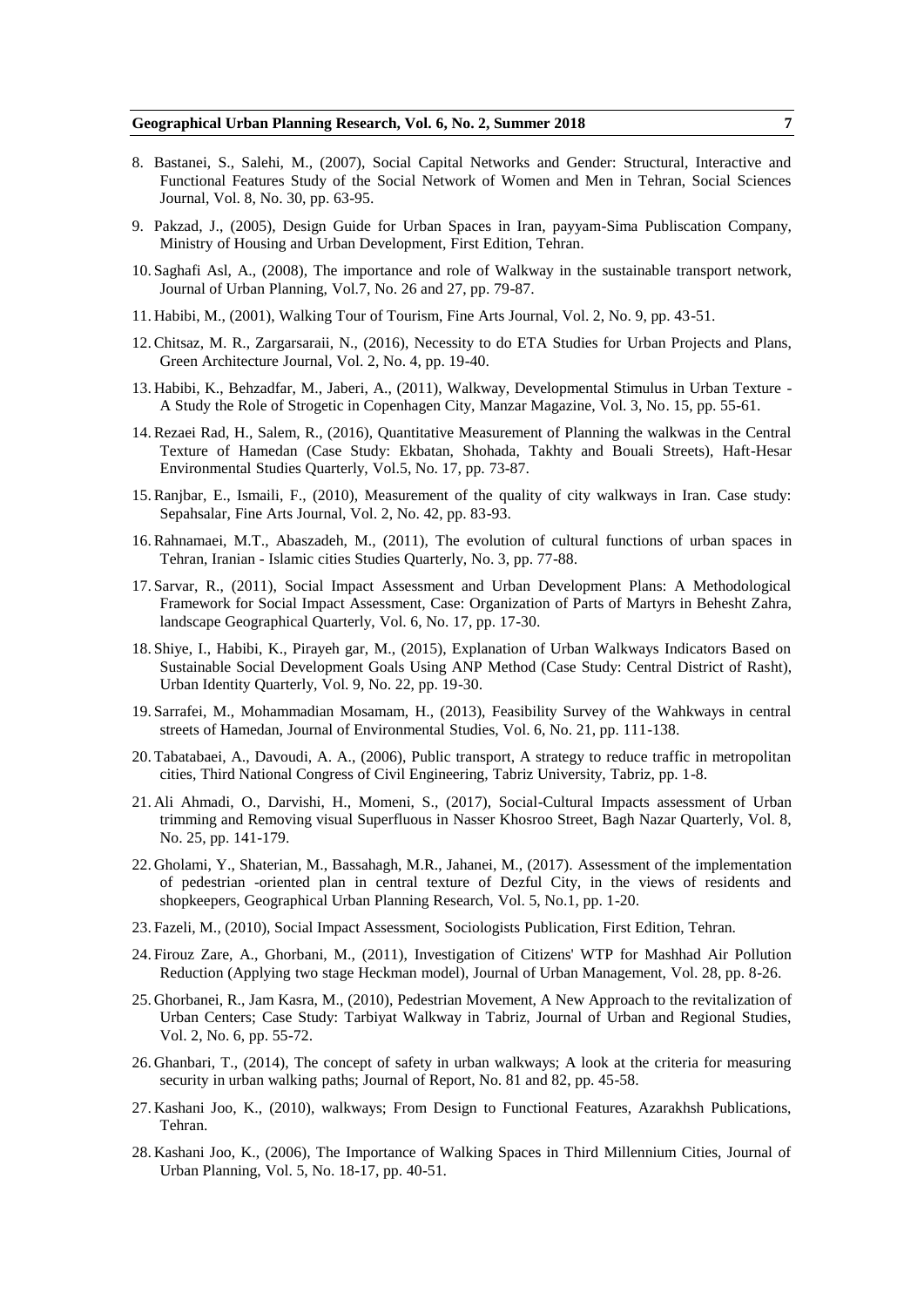- 29. Mohammadzadeh, R., Fallaghnejad, H., (1395), survey of city pedestrian passageways patterns and the feasibility of their development in the central Distinct of Tabriz city, Geography and Urban Planning Journal, Vol. 20, No. 58, pp. 237-258.
- 30. Mahmodi, M., (2009), Sidewalk, an area for social interactions: A case study of Valiasr Street. Tehran, the boundary between the intersection of Vali Asr (AJ) to intersection of Dr. Fatemi St., Journal of Sociological Studies, Vol.17, No. 37, pp. 145-168.
- 31. Marati, S., (2016), Walkability Investigate of the Contemporary Urban Neighborhoods in Iran with a New Urbanism Approach (Case Study: Kababian neighborhood of Hamedan), Haft-Hesar Environmental Studies Quarterly, Vol. 4, No 15, pp. 61-70.
- 32. Moeini, M.M., (2006), Increasing pedestrian capability, A step towards Humane- Oriented city, Fine Arts Journal, Vol. 7, No. 27, pp. 5-16.
- 33. Mousavi, M.N., Maleki Nezamabad, R., Bagheri, A., (2014), Structural Equation Modeling, the Function of mosques in development of tourism (case study: Ateigh mosque of Shiraz), Journal of Urban Social Geography, Vol. 1, No. 1, pp. 151- 172.
- 34. Tarh and Amayesh Consulting Engineers (2010), Urumiye Master Plan Revision, Chapter One: Historical Reports of Urmiye City.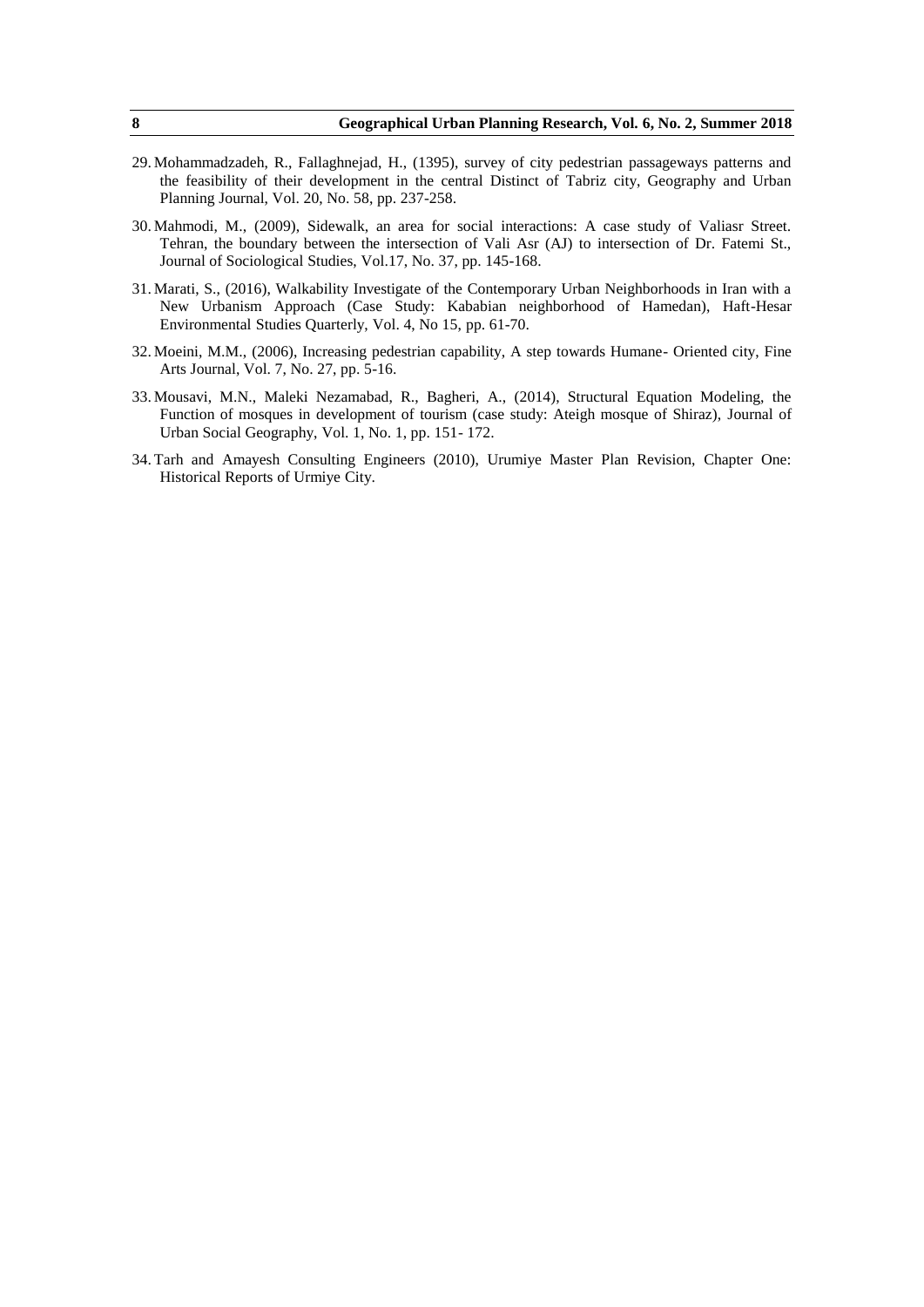# **The Strategies for Vulnerability Mitigation of Residential Context against the Earthquake (A Case Study for 6th Region of Tehran City)**

**Ali Reza Darban Astane<sup>1</sup> , Mohsen Sheykhzadeh<sup>2</sup> , Saeed Bazgeer<sup>3</sup>**

1. Assistant professor of human geography, University of Tehran, Iran

2. MA in Geography and environment hazard, University of Tehran, Iran

3. Assistant professor of human geography, University of Tehran, Iran

Received: 22 Jenuary 2017 Accepted: 15 July 2018

# **Extended abstract**

#### **Introduction**

The hazards management is required in urban planning to reduce human death and casualties resulted from natural and human hazards. Urban vulnerability evaluation based on different dimensions of the factors is important ro determine hazard degree. It can reduce physical frame and socio-economic damage. The vulnerability analysis showed that there are different relations among social, biologic and physical processes which affect the society, namely population growth, urbanism, economic forces and environmental destruction. The research related to vulnerability has a vast range of different hazards in various scales. There are different categories pertaining to vulnerability which help to understand the various aspects of vulnerability. There are three aspects of vulnerability including bio-physical or confronting to hazards, social vulnerability (community and human oriented) and combined aspect. Disharmonic and irregular development in Tehran city together with its establishment in the vicinity of fault and unstable lands will cause enormous losses in the occurrence of a severe earthquake. As the region 6 of Tehran has a centrality in the city and presence of ministries, embassies, higher educational institutes, health centers and general hospitals, large economic companies makes it an important region in the country. In this study, the evaluation of earthquake vulnerability was conducted according to vulnerability of building, residential texture, habitation, physical frame and social and human dimensions. In this regard, the most important research questions are: How was the spatial distribution of vulnerability in physical frame in the region? What were the strategies for reduction of vulnerability of physical frame against the earthquake in the region? The purpose of this research is to introduce strategies for reduction of vulnerability of residential texture in region 6 of Tehran against the earthquake.

#### **Methodology**

**.** 

In order to find out the vulnerability reduction strategies, the method is conducted in two stages. In the first stage, the vulnerability of residential texture was investigated in different dimensions including building, habitation, physical frame, and social and human aspects. Statistical population was family heads of the region 6 which were 331 families according to the proportion of population of the region. The measurement was conducted by questionnaire and the validity was approved by experts. The validity of awareness, preparedness and reaction against the earthquake were 0.682 and 0.792. The ideas of the experts were used two times in this study. Firstly, we used the opinions of 9 academic people, 4 PhD students in geography and

Corresponding Author, Email: astaneali@ut.ac.ir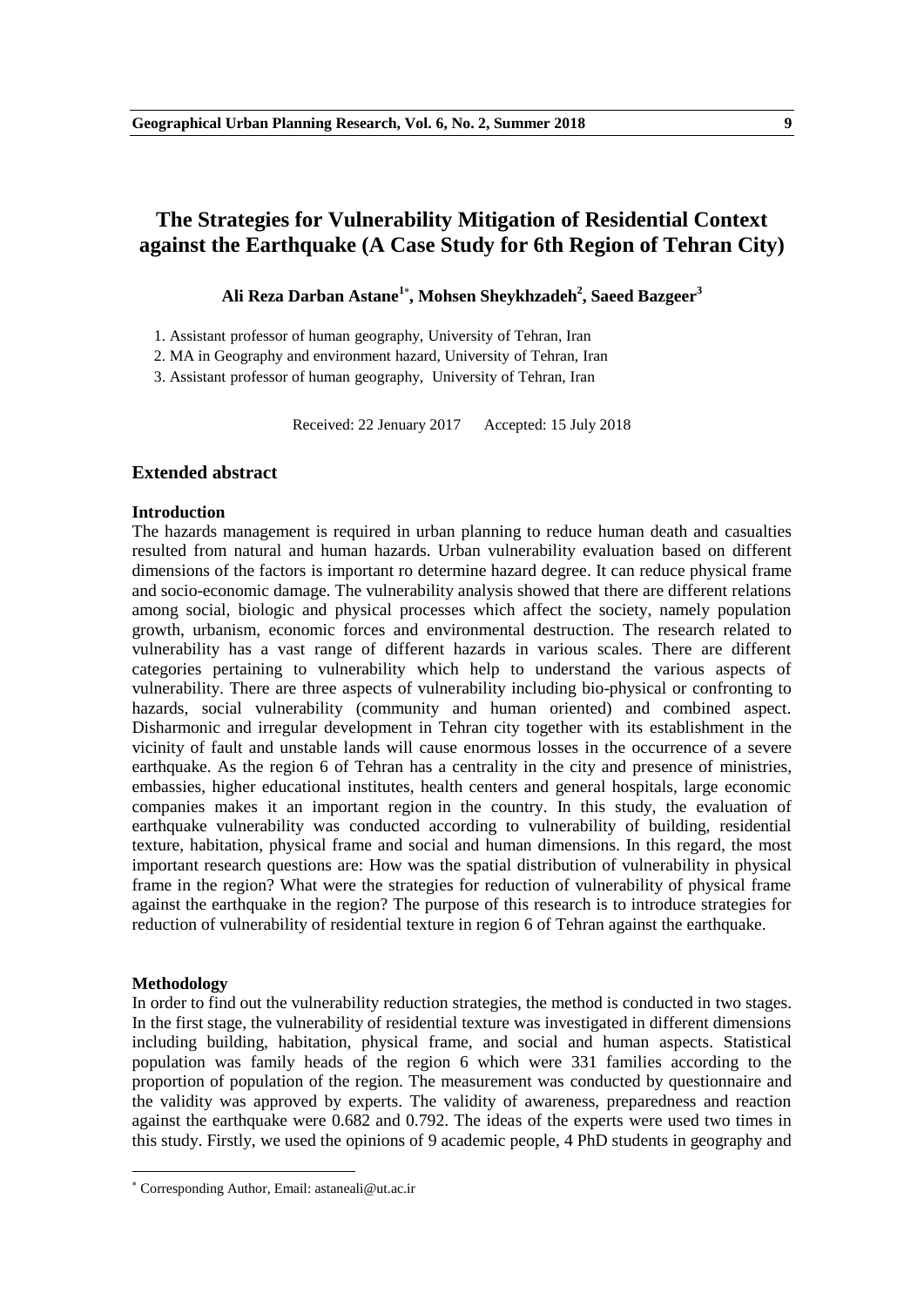urban planning, 5 academic persons and 3 PhD students in municipality engineering and 3 academic people and 3 MSc students in disaster management. The opinions were used to calculate the weights for FUZZY AHP models. Secondly, the opinions of 6 academic people in geography, 3 academic people in municipality engineering, 5 people in disaster management and 8 people from municipality in different districts of the region 6 of Tehran city were also used to determine strategies for vulnerability reduction. FUZZY technique and Kriging interpolation method were used to evaluate vulnerability and spatial analysis, respectively. In addition, Fuzzy AHP was used to determine the importance of the factors employed and the total vulnerability in the region for five dimensions.

### **Results and discussion**

The building, habitation, physical frame, social and human dimensions were analyzed to make a zonnation of vulnerability. The results showed that the vulnerability of the Amirabad, Nosrat, Ghezel Ghaleh, University of Tehran and Laleh Park districts were from 0.60 to 0.73 (48 percent out of 100) as the low vulnerability. The values for Shariati, Argentina- Saei, Behjatabad and Gandi districts were ranged from 0.4 to 0.60 (45 percent out of 100) as moderate vulnerability. In the second phase, to recognize vulnerability mitigation strategies, we declared strength, weakness, opportunity and threat using questionnaire for the 22 experts and academic people. Eventually, the strategies of vulnerability mitigation were recommended by SWOT model for the region. The results revealed that the final score was 2.57 for interior factors. Relative stability of building structures has a weight of 0.296, proper distance from the major ways has a weight of 0.284, regular texture and penetrable transit network and proper distance from tributary ways has also a weight of 0.264 as the most important strength points. In addition, the high density of population with a weight 0.112, oldness of buildings with a weight 0.065 and the high percentage of built relative to the surfaces were recognized as the most important weakness points. The final score in the matrix of exterior factors was 2.514. When the score was less than 2.50, it indicates the favorable conditions to reduce vulnerability of physical frame against earthquake. Moreover, the total scores of opportunities and threats were 1.866 and 0.628, respectively. The most important opportunities were high number of educational centers with a 0.156 score. The attitude of respondents to the role of collection and improvement regulation for reduction of earthquake hazard impacts is scored0.152. The tendency for participation in educational courses to prepare against earthquake and the evacuation of the region at night is also scored 0.148 by the respondents.

The most important threats were destruction of equipment house with a 0.068 weight, access to first aid box and fire extinguisher with a 0.066 weight, and the existence of installation networks in the region with a 0.064 weight.

### **Conclusion**

According to cross matrix elements of SWOT analysis, the aggressive type strategies can be selected for this study area. Accordingly, the most important strategies were as follow:

- 1. Extending the buffer zone for national and transnational buildings due to high density of population in the region for reduction of probability hazards,
- 2. Widening the passages according to buildings function and density,
- 3. Transferring vital centers to the places in the vicinity of crisis management center, and
- 4. Increasing the public awareness to understand damage for enhancing rescue actions.

**Keywords:** strategies, vulnerability, residential context, region 6 of Tehran City.

# **References**

1. Ahadnejad, M, (2009), *Vulnerable modelling of cities against earthquake, Case study: zanjan city*. PHD thesis, urban planning and Geography, Tehran university.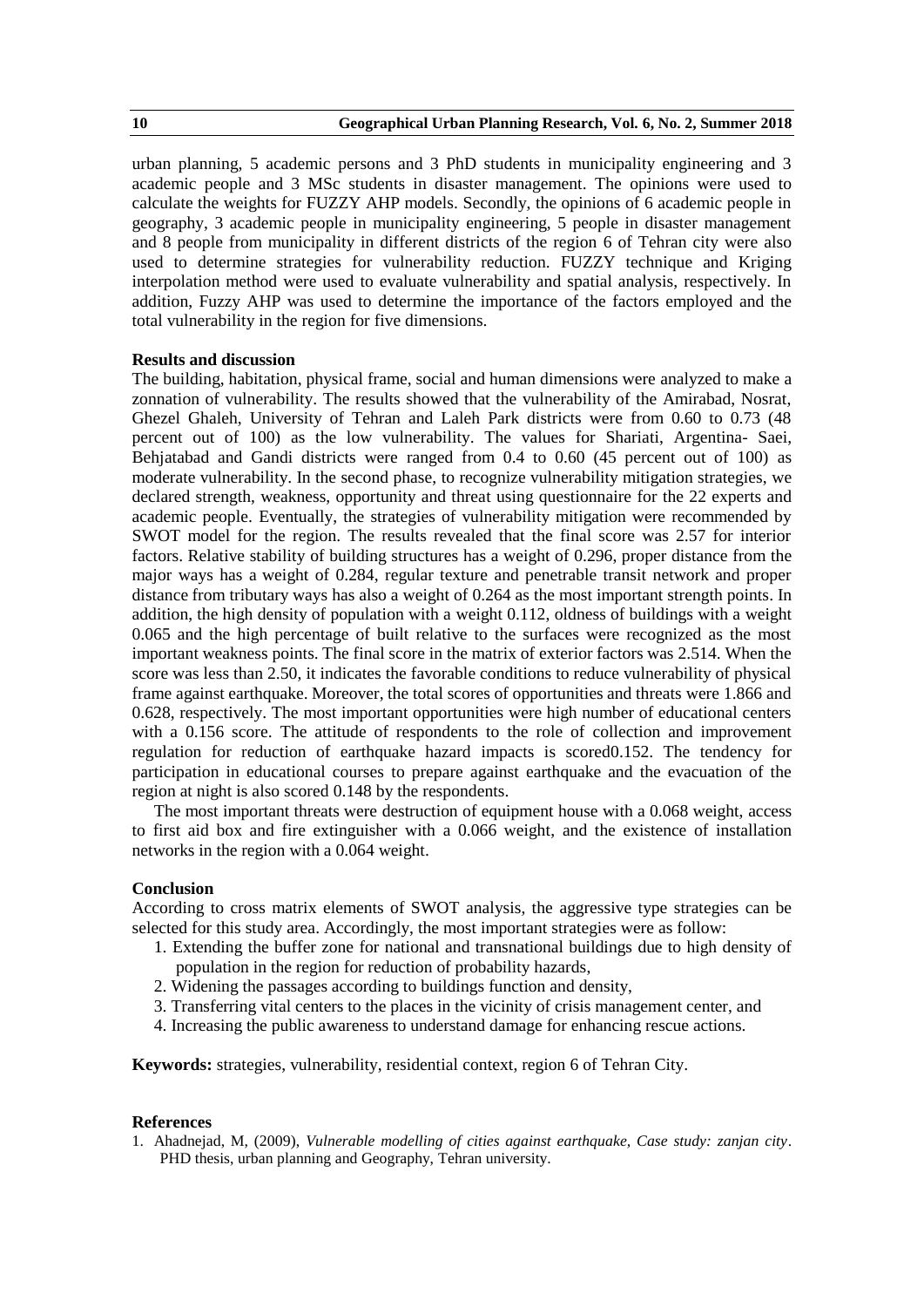- 2. Ahadnejad, M. gherkhloo, M and zeyari, K, (2010), *Instructional vulnerable modelling of cities against eearthquake using hierarchical analysis process in geographical information system area. Case study: zanjan,* Journal of geography and development, No: 19 P:171-198.
- 3. Arab Allah Firoz Jah, A, (2011), *The role of city expanding plans(comprehensive) to reduce the vulnerability against earthquake in babol city*, Tarbiat Modares university, geography and urban planning
- 4. Attar, M A, (2011), *Giving procedures to plan and locate somewhere as atemporary habitation after earthquake, Case study: shiraz city, region6*, yazd pyam Nour university, economy and geography msc thesis.
- 5. Azizi, M, M and homafar, M, (2012), *Seismic vulnerability of city roads Case study: karmandan neighbourhood, karaj*, Journal of Fine Arts, No 5, P5-15.
- 6. Azar, A and Faraji, h, (2008), *Phase management science*, Tehran, Iran center information and productivity population.
- 7. Celik, M., Er, I.D, Ozok, A.F, (2009), Application of fuzzy extended AHP methodology on shipping registry selection: The case of Turkish maritime industry. Expert Systems with Applications 36, 190- 198.
- 8. Ebert. A, Kerle. N, stein. A, (2009), urban social vulnerability assessment with physical proxies and spatial metrics derived from air- and spaceborne imagery and GIS data, net hazards 48, 275-294.
- 9. Faraji sobokbar H. A, and rezaee nerimisa, M, (2017), *The role of communication ways on Tehran region 6 vulnerability and delimiting vulnerability encounter with natural crisi, city management* studies, serries9, no:29, spring 96, p:39-54.
- 10. Ford J. (2002), Vulnerability: Concepts and issues; A literature Review of the Concept of Vulnerability, its Definition and Application in Studies Dealing with Human-Environment Interactions. part of PhD Scholarly Field Paper for course Geog\*6100, University of Guelph.
- 11. Geive chee, S, (2009), *Analysing and giving management procedures in city events resulting from ecological disasters, Case study: Tehran, region 6***,** geography and urbanplaning mMA thesis, Tehran university.
- 12. Ghediri, M, (2008), *The relationship between cities social construction and the amount of earthquake vulnerability, Case study: Tehran neighborhoode*, tarbiatmodares university, geography and urban planning ma thesis.
- 13. Giovinazzi, Sonia et al., (2008), Enhancing the reconstruction process for road networks: opportunities and challenges for using information technology, building resilience achieving effective post-disaster reconstruction. 36. Nojima, N., and Sugito, M., 2000. Simulation and evaluation of Postearthquake functional performance of Transportation Network, 12 WCEE, 1927/7/A.
- 14. Hatemi nejad, H. eshgh abady, F and Fathi, H, (2009), *Evaluating the amout of seismic vulnerability in Tehran Case study: Tehran city region10*, human geoghraphy research pooklet, no:68. P:1-20.
- 15. Hewitt, K. (1997), Regions of risk, a geographical introduction to disaster, Harlow, Addison Wesley Longman.
- 16.Jelil poor, SH (2010); *Evaluating cities structural vulnerability against earthquake using GIS, Case study: old-time buildings, khoy city*, zanjan university, geography team, ma thesis, supervisor Ahadnejad Mohsen.
- 17. Kaviani Rad, m. noorzeaam, R and yesagi, A (2013) *Consequences of national safety in Tehran likely earthquake, second international conference of environmental dangers*, kharazmi university, Tehran.
- 18. Kermanshah, A. and S. Derrible (2016), A geographical and multi-criteria vulnerability assessment of transportation networks against extreme earthquakes. Journal of Reliability Engineering & System Safety, 153:39-49.
- 19. Mon, D-L., Cheng, C-H., Lin, J.C., (1994), Evaluating weapon system using fuzzy analytic hierarchy process based on entropy weight. Fuzzy sets and Systems 62,127-134.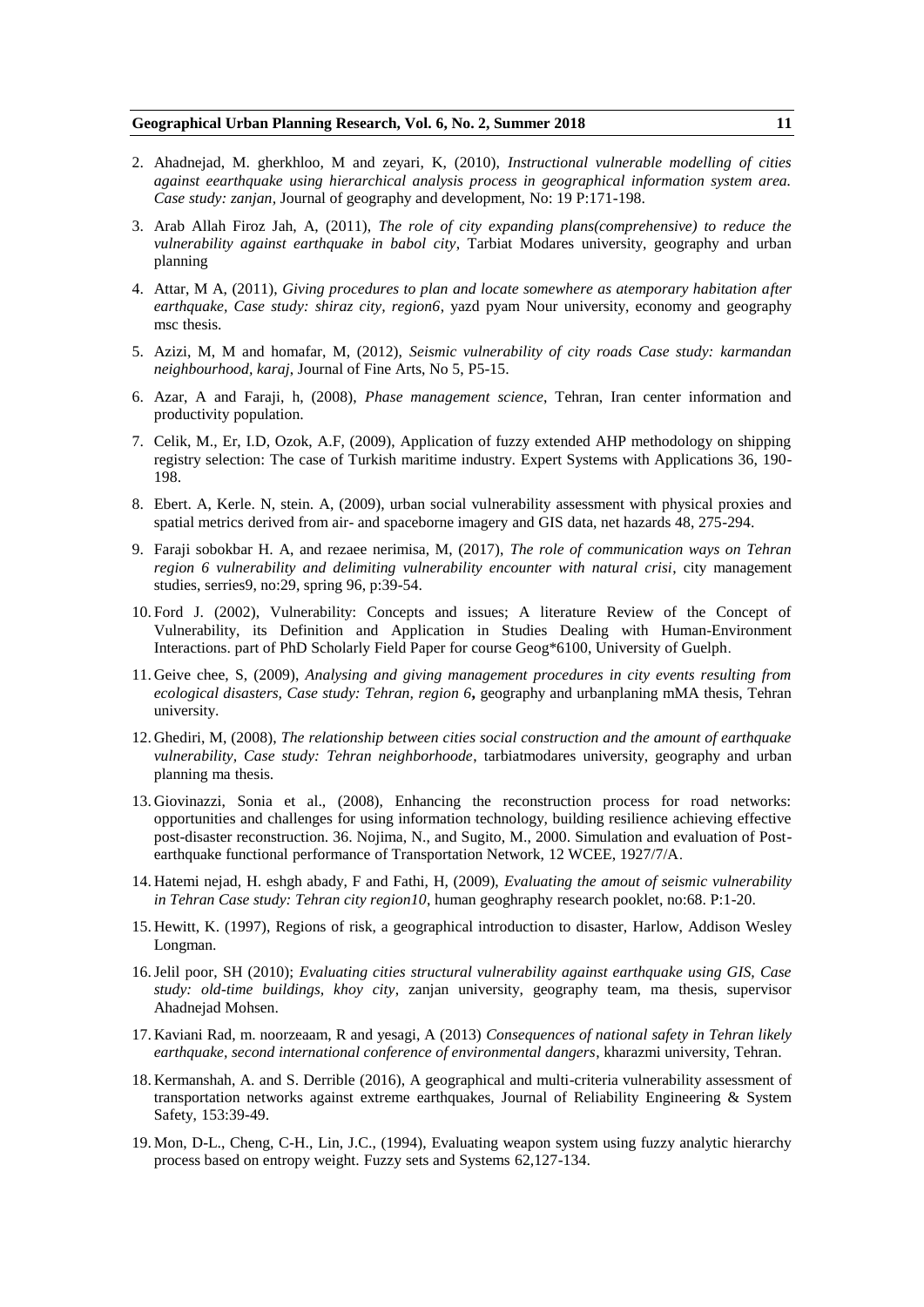- 20. Mosevi vand, J, (1390) Determining optimum usage along with reducing earthquake environmental dangers, research region: Tehran, region1, Tarbiat Modares university, ma thesis.
- 21.Rahimi, N and Mojtaba Zadeh, H, (2016); *Structural vulnerability of house buildings in the centet of metropolices against earthquake Case study: Tehran city region6***,** Islamic Azad university thesis, terhan center, faculty of literature and human science, ma degree.
- 22.Rahnemaee, M. and Aghaee, L (2009), *The role of city hall in expanding sport clubs for citizen's spare time Case study: tehran city region6*, Iran gheography community booklet, no:25, p:22-46.
- 23.Rahman, N. Ansary M. Islam I. (2015) GIS based mapping of vulnerability toe arthquake and fire hazard in Dhaka city, Bangladesh, International Journal of Disaster Risk Reduction13: 291–300.
- 24.Rashed, T. (2003). Measuring the Environmental Context of Urban Vulnerability to Earthquak Hazards: An Integrative Remote Sensing and GIS Approach. UC Santa Barbara and San Diego State University.
- 25. Rashed, T., weeks. (2003). "Assessing vulnerability to earthquake hazards though spatial multicriteria analysis of urban areas". INT. J Geographical Information Science, 17(6): 547-576.
- 26.Rezaee partoo, K A (2005), *Evaluting city planning vulnerability against natural disasters (earthquake, flood) and giving necessary procedures to reduce the consequences, Case study: tehran city region1*, tarbiatmodares university, ma thesis urbanization team.
- 27.Roostaee, SH and Maboodi, M T, (2015); *Regional analysing of civic vulnerability in urban areas against earthquake using models, Case study Tabriz city hall, region 2*, City planning studies quarterly journal, third year, no:11, p:109-129.
- 28. Trondheim R. J, (2002), Reducing Disaster Vulnerability through Local Knowledge and Capacity, Dr.ing Thesis, Norwegian University, Department of Town and Regional Planning.
- 29. Weichselgartner, Juergen. (2001). Disaster mitigation: the concept of vulnerability revisited, Disaster Prevention and Management. 10 (2): 85-94.
- 30. Wisner, B. Blaikie, b. cannon, t. Davis, l. (2014), AT RISK, Natural hazards, Second editionT people's vulnerability and disasters, british library.
- 31. Yumarnia Tri, D. Amaratunga and b, Richard Haigh, (2014), Assessing Gender Vulnerability within Post-Earthquake Reconstruction: Case Study from Indonesia, Procedia Economics and Finance, 18:763-771.
- 32. Zanghy Abadi, A. waresi, H R and derakhshan, H, (2010); *Analysing and evaluating vulnerability elements against earthquake in cities, Case study: tehran city region4*, quarterly journal search and rescue, no:3, pp 123-135.
- 33. Zanghy Abadi, A and Tabrizi, N, (2006); *Earthquake and evaluating regional vulnerability in urban qreas*, Journal of geographical research, No: 56, p:115-130.
- 34. Zhang W. Xu, X. Chen X. (2017); Social vulnerability assessment of earthquake disaster based on the catastrophe progression method: A Sichuan Province case study, International Journal of Disaster Risk Reduction 24: 361–372.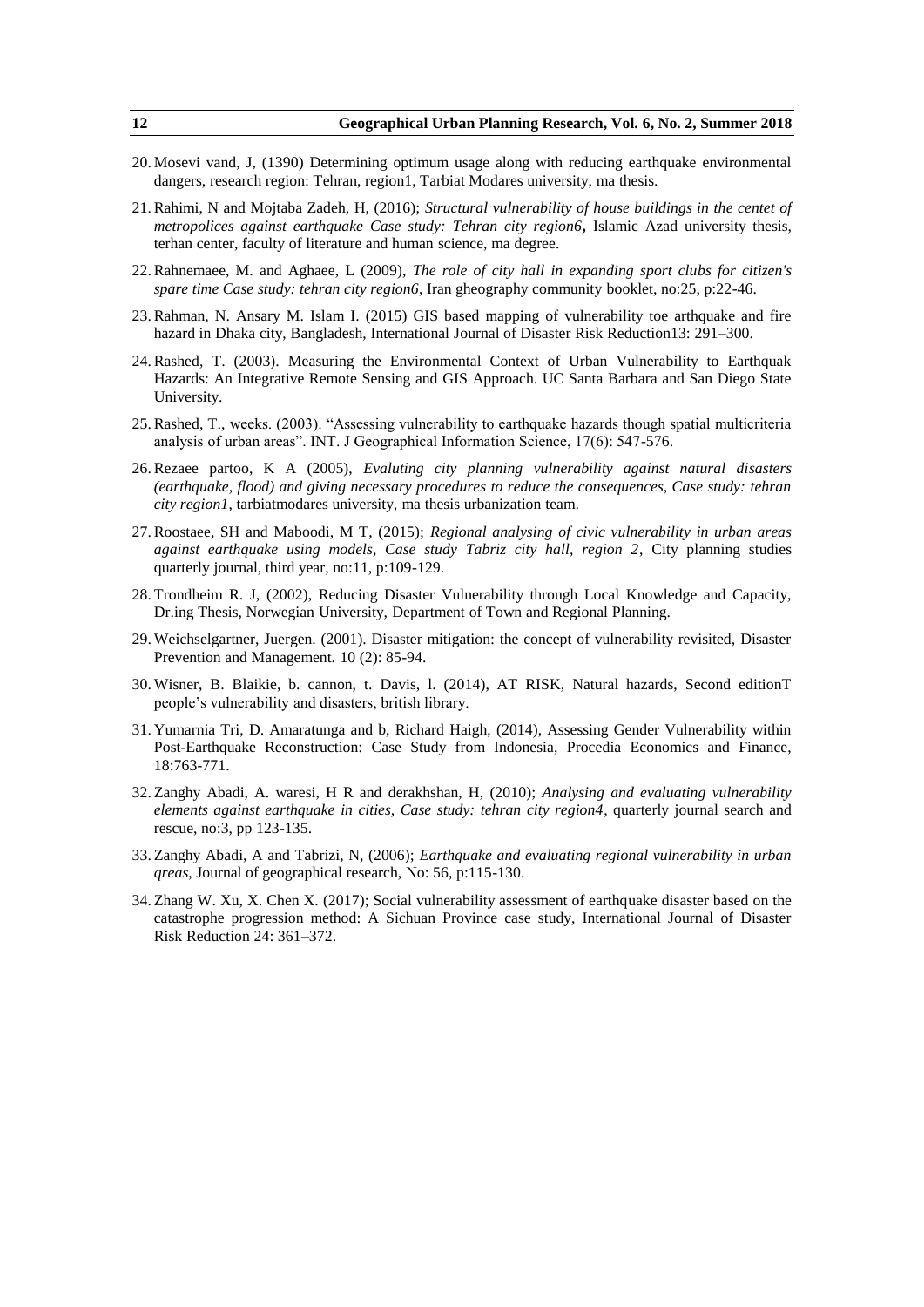# **Assessment of Satisfaction with the Quality of Urban Management Services in Marginal Regions (Case Study: Islamabad City Karaj)**

# **Esmaeil Nasiri Hendehkhaleh**

Associate Professor of Geography and Urban Planning, Payame Noor University, Iran

Received: 21 February 2018 Accepted: 22 May 2018

# **Extend abstract**

# **Introduction**

The Islamabad of Karaj is one of the fine-grained and interconnecting urban area and one of the most problematic areas in Karaj City. Most residents of these tissues are benefited from direct and indirect urban management services. This research has been carried out in Islsmabad as a metropolitan area with urban services in the city of Karaj. Accordingly, the overall objective of this research is to measure residents' satisfaction with the quality of services in the Islamabad neighborhood of Karaj. The overall objective of this research is to:

- Provide a functional model for assessing the quality of services provided by urban management
- Determine the citizens' satisfaction with the quality of services provided in the Islamabad neighborhood of Karaj

Based on the above objectives, the question arises whether urban management has been able to meet the expectations and perceptions of citizens in the Islamabad neighborhood in different dimensions.

The hypothesis states that there is a statistically significant difference between the type of service provided by urban management in the current situation and the expected perceptions of the quality of services provided in the five dimensions of the SERVQUAL model.

# **Methodology**

The statistical population of the study is rural people in Islsmabad. The sample size is 328 according to Cochran formula. The main tool for collecting field research data is a questionnaire which asks the dimensions of the quality of SERVQUAL services based on the surveys conducted by the authors and the requirements of services provided by urban management by the researchers to measure it from the scale of PARASURAMAN and its colleagues. Hence, the respondents' expectations and drafts of urban management services were evaluated in five dimensions of sensitivity, reliability, assurance, response and empathy. For statistical analysis, we used nonparametric tests, Friedman tests, T test and pair test.

# **Results and discussion**

There is a significant difference between the average satisfactions of respondents with their expectations. As their level of literacy has increased, their expectations have also been increased. Therefore, it can be added that the highest level of service quality gaps in the SERVQUAL model belongs to a group with a university degree and the lowest gap is related to those who have highlighted primary level of education.

The difference between the average expectations and perceptions of citizens about the

**.** 

Email: esmael.nasiri@yahoo.com Tel: +989122389852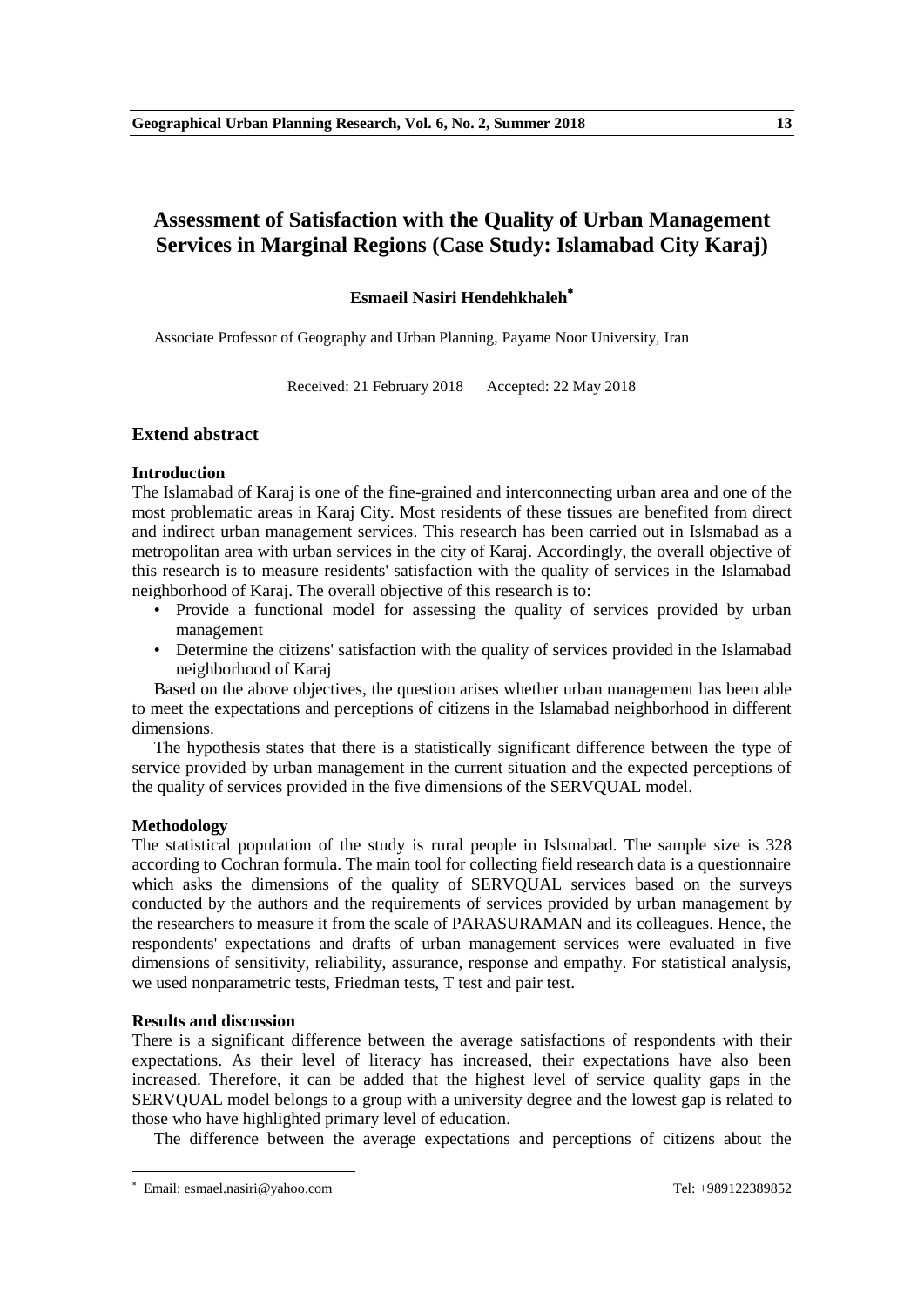effectiveness of urban management performance in creating judicial justice is significant at 99% confidence level. It can be said that urban management, in general, failed to meet the expectations and demands of citizens. For the final analysis and ranking of the SERVQUAL model components, the expectations of respondents about the dimensions of the effectiveness of urban management performance have been used through Friedman ranking test.

The non-parametric WILCOXON test has been used to assess the significance of the effectiveness of urban management practices on the quality of urban services. Urban management has only been able to meet the expectations of residents living in the context and in other dimensions the average expectations are significantly higher than the average perceptions of respondents. The statistical analysis of the data shows that the highest level of service quality gap belongs to the SERVQUAL model's empathic dimension, which can make it difficult for the management to have access to long-term urban management problems. The quality gap in accountability implies that citizens do not have easy access to city executives to state their opinions, criticisms and suggestions in various areas. The quality gap in terms of assurance shows that the performance of promised services and the provision of services have not been fully operational as soon as possible and the behavior of managers has failed to meet the expectations of citizens living in Islamabad.

# **Conclusion**

Therefore, the present study seeks to find an applied model of the SERVQUAL method to measure citizens' satisfaction with the quality of services offered by urban management. The findings of this study showed that SERVQUAL model is an appropriate tool to measure the quality of services provided in the Islamabad neighborhood of Karaj. The results of this research showed that the dimensions of the quality of urban services can be ranked in importance for the urban population of urban texture. Thus, one can assess the quality of urban services from the citizen's point of view. The results of this study showed that there is a significant difference between the satisfaction levels of the subjects with individual characteristics, so that with an increase in the level of literacy, the level of citizen's expectations can also increase and their level of perceptions can decrease. In fact, respondents have a very different level of education, perception, and expectation of urban management services according to their type of job. This has been very influential on their satisfaction with the quality of urban services. With increase in levels of citizenship, their expectations are increased, and the highest quality service gap in the SERVQUAL model belongs to the group that has university education. Statistical analysis and inference from the content of the questionnaire indicate that there is a gap between the expectations and the perceptions of respondents in all aspects of the quality of service. In the SERVQUAL model, accountability means willingness to help customers and provide instant services to them. The existing gap suggests that citizens do not have easy access to urban management for their ideas and suggestions on urban issues. The gap in the accountability dimension implies that citizens cannot conveniently have access to urban managers and that citizens are not able to talk to urban management about their ideas and criticisms of various civil, social, and economic issues in urban neighborhoods.

**Keywords:** satisfaction, urban services, marginal areas, SERVQUAL Model, Islamabad, Karaj.

- 1. ABBASIAN et al. 2012, Analysis of the gap between students' perceptions and expectations about the quality of educational services using the SERVQUAL model, Journal of Qom University of Medical Sciences, No. 7 (2-2), pp. 37-20.
- 2. Al BASSAM, T, and Al Shawi, S. (2011). Analysing the Use of the SERVQUAL Model to Measure Service Quality in Specific-Industry Contexts. In Proceedings of 14<sup>th</sup> International Business Research Conference.
- 3. AkBABA, A. (2006). Measuring service quality in the hotel in Turkey. International Journal of Hospitality Management, 25(2): 170-192.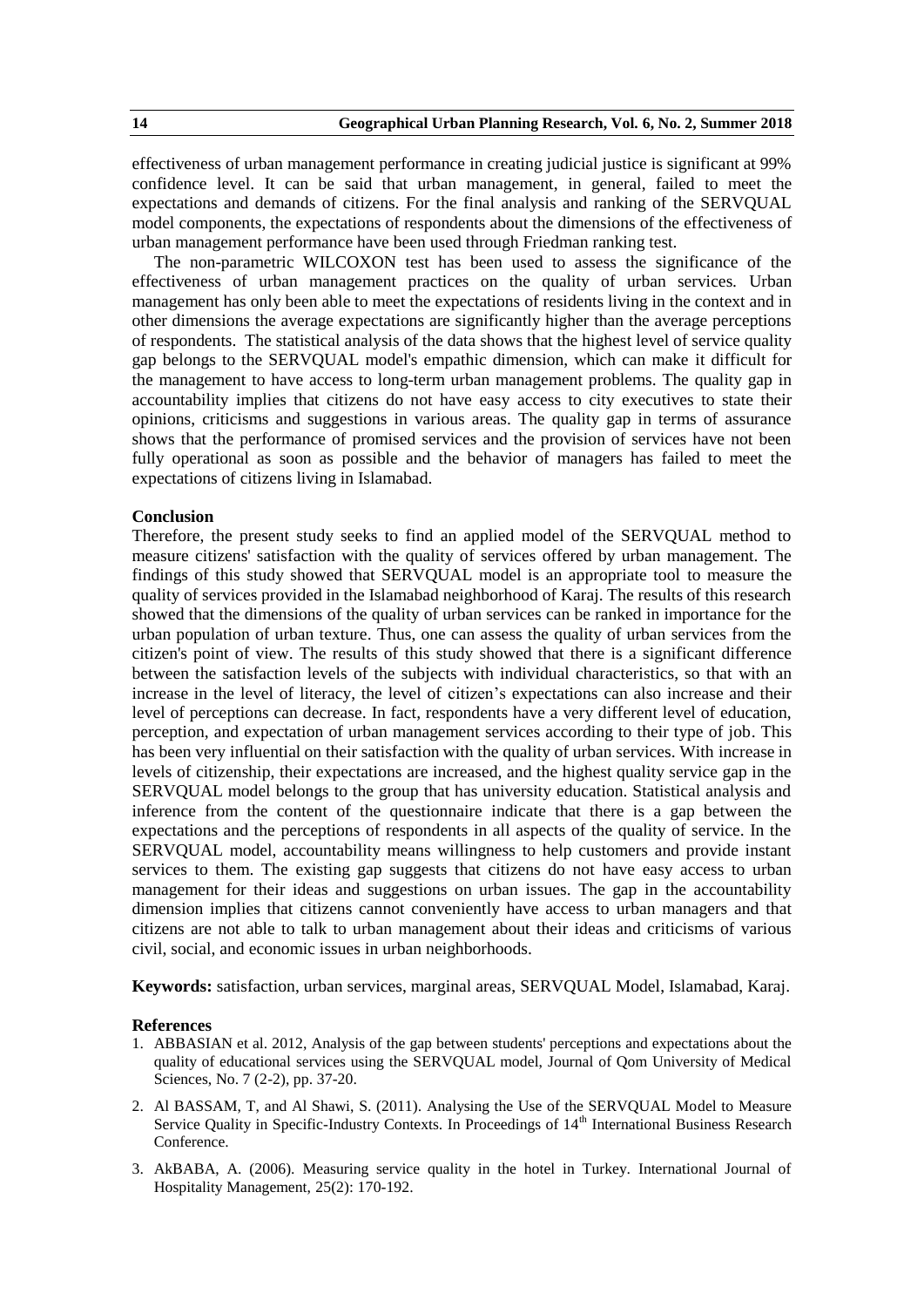- 4. AYDEMIR, S.D, and Gerni, C. (2011). Measuring service quality of export credit agency in Turkey by using Servqual. Procedia-Social and Behavioral Sciences, 24, 1663-1670.
- 5. BANKI, B., Basfirinci, C. S. Ar, L. M., Cilingir, Z.(2009), An application of integrating SERVQUAL and Kano's model into QFD fir logistics services: a case study from Turkey, Asia pacific Journal of Marketing and Logistics, Vol. 21, No. 1, PP.106-126
- 6. BUTTLE, Francis, (1995). "SERVQUAL: review, critique, research, research agenda", European Journal of Marketing, Vol. 30 No. 1, 1996, pp. 8-31.
- 7. BIRKOUPOR, Naser, Goharipour, Hamed, Karimi, Mehdi, 2010, Evaluation of municipal performance based on measuring the satisfaction of people from urban services. Case study in Northern and Northern regions of Tehran, Two Urban Management Quarterly, No. 25, pp. 218-203.
- 8. COLEMAN, j. (2009). Social in the creation of human capital. American journal osg Sociology, 94:95-120.
- 9. CONTER, Herold (2009) Principles of Management, Volume 1 and 2, Translators Mohammad Ali Tousi, Ali Akbar Farhangi, Seyed Aminollah Alavi, Akbar Mahdavian, Management and Planning. Tehran
- 10.CURRENT, Saeed, Biglari, Negin, Medical Rad, Gholamreza 2011, and Satisfaction of Students of Agricultural College of Tarbiat Modares University from the quality of educational services provided to them using the ServQual Service Quality Model, Iranian Journal of Agricultural Economics and Development, 4, no. 2, pp. 207-199.
- 11. DONELLY. M. Neil J.Kerr, Rimmer. R and Shiu. M, (2006), "Assessing the quality of police service using SERVQUAL". An international journal of police strategies & management vol.29 No.1, 2006, pp.92-105.
- 12. EBRAHIMZADEH, Issa and Kamasi, Hossein, 2013, Evaluation and Analysis of Quality of Municipal Services Based on the Sarqual Model (Case Study of Sanqor Municipality), Quarterly Journal of Urban Planning, Second Year, No. 6, pp. 172-153.in persian Abbasian et al. 2012, Analysis of the gap between students' perceptions and expectations about the quality of educational services using the SERVQUAL model, Journal of Qom University of Medical Sciences, No. 7 (2-2), pp. 37- 20.
- 13. ENAYATI, Taraneh, Toghani, Farshid and Nasirpour Daresi, Negar, 1392, Quality evaluation of Mazandaran University of Medical Sciences based on SERVQUAL model, Journal of Health Promotion Management, No. 2, pp. 40-32.
- 14. EBRAHIMI, Loghman, 2010, Evaluation of municipal services quality based on SERVQUAL MODEL, Master's thesis in geography and urban planning, Sistan and Baluchestan University.
- 15. HAM, L., Hayduk, S. (2016). Gaining Competitive Advantages in Higher Education : Analyzing the Gap between Expectations and Perceptions of Service Quality. International Journal of Value-Based Management, number 16 (223-42).
- 16. JAMAL, A. and Nasser, K. (2003). "Factors influencing customer satisfaction in the retail banking sector in Pakistan", International Journal of Commerce and Management, 13:2. pp. 29-53, (2003).
- 17. LEGCEVIC, J. (2010). Quality gap of educational services in viewpoints of students. Ekonomska misao praska, (2) 279-298.
- 18. KADAGO, Joseph, and Sandoz Simone, Ham Haber Johannes (2014): Good urban governance, Actor's relations. And Paradigms: Lessons from Nairobi, Kenya, and Recife, Brazil, 46<sup>th</sup> ISOCARP Congress.
- 19. LADHARI, R. (2009), a review of twenty years of SERVQUAL research, International Journal of Quality and Service Sciences, Vol. 1, No 2, PP. 172-198.
- 20. MARTINEZ, J. (2010). Journal of Retailing and Consumer Services, 17 (1).
- 21. MIRAFKANI, Seyyed Haidar, Olia, Mohammad Saleh and Jamali, Reza 2009, Reengineering of Quality Management in Higher Education Institutions (Case Study: Graduate Students of Yazd University), Quarterly Journal of Research and Planning in Higher Education No. 53, pp. 157-131.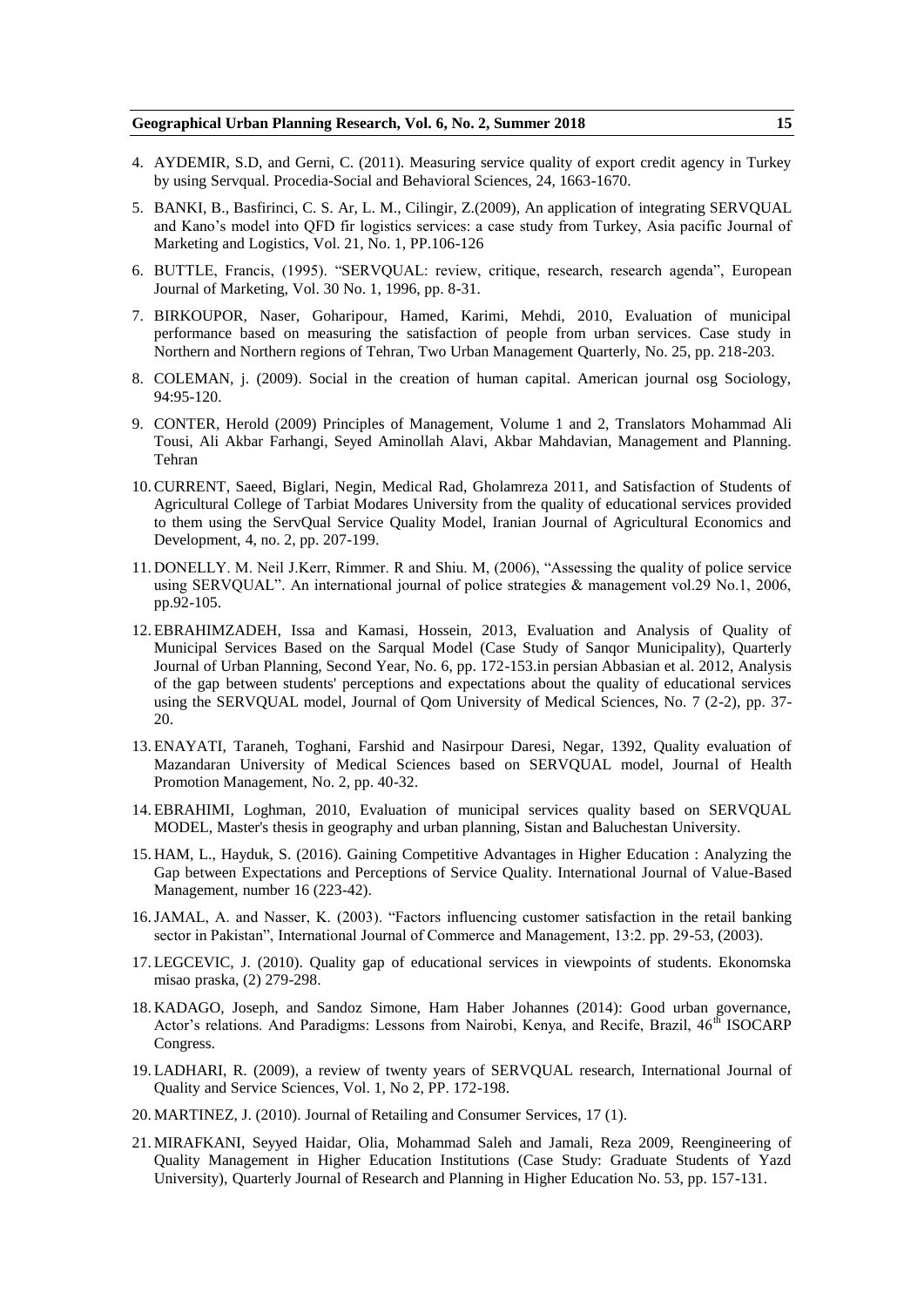- 22. NAZEMI, Shamsuddin, Pedramnia, Sarah 2009, Evaluation and Analysis of Service Quality Using the Servoqual Model, Case Study of Mashhad Urban Green Space, Mashhad Pajouhisi Quarterly, No. 3, pp. 33-17.
- 23. OSMAN, Z., and Sentosa, I. (2013). Service Quality and Customer Loyalty in Malaysian Rural Tourism: A Mediating Effect of Trust.1 (1): 31-42.
- 24. PAKDIL, F., Aydin, O.(2007), expectations and perceptions in airline services: an analysis using weighted SERVQUAL scors, Journal of Air Transport Management, Vol. 62, No. 4,pp. 229-237.
- 25. PARASURAMAN, A., Zeithaml, v. and Berry, L. L (1988). SERVQUAL: A multiple-item scale for measuring consumer perceptions of service quality "journal of Retailing. Vol.63.pp.12-37.
- 26. PETER, S. & Michael, H & Debra, H. (2000). Why do they leave, why do they stay? Perception of service quality at a new university. ANZMAC.1197-200.
- 27.RADJEEP, S. (2010). SERVQUAL and model of service quality gaps: A framework for determining and prioritizing critical factors from faculty perspective in higher education. International Journal of Engineering Science and Technology, 2 (7), 3297-3304.
- 28.RODRIGEZ, P. G., Vazquez B., Vaughan, R., Edwards, J., (2009). Quality dimensions in the public sector: municipal services and citizens perception, International Review public Nonprofit Marketing. Vol.6, pp.75-90.
- 29. SIRVANSI, M.B. (2015) Critical issues for TQM implementation in higher education. *TQM Mag.*; 16(6), 382-386.
- 30. SHAFIEE SABET, Naser and Miroohed, Negin Sadat, 2017, Evaluation of the quality of services provided by the Islamic Revolution Housing Foundation on the basis of the SERVQUAL model. Case study of residential settlements in Varamin. Journal of Geographical Space, Vol. 7, No. 23, pp. 104- 90.
- 31. TOFIGHI, Shahram et al. 2011, Quality of educational services from students' point of view; SERVQUAL MODEL Quarterly Journal of Educational Strategies, No. 1 (21-26), pp. 40-23.
- 32. YAHYAPOUR, Mehdi, Hashemi, Seyyed Manaf, 2011, Principles of Basis of Urban Services Management in the Municipality, First Edition, Publications of the Organization of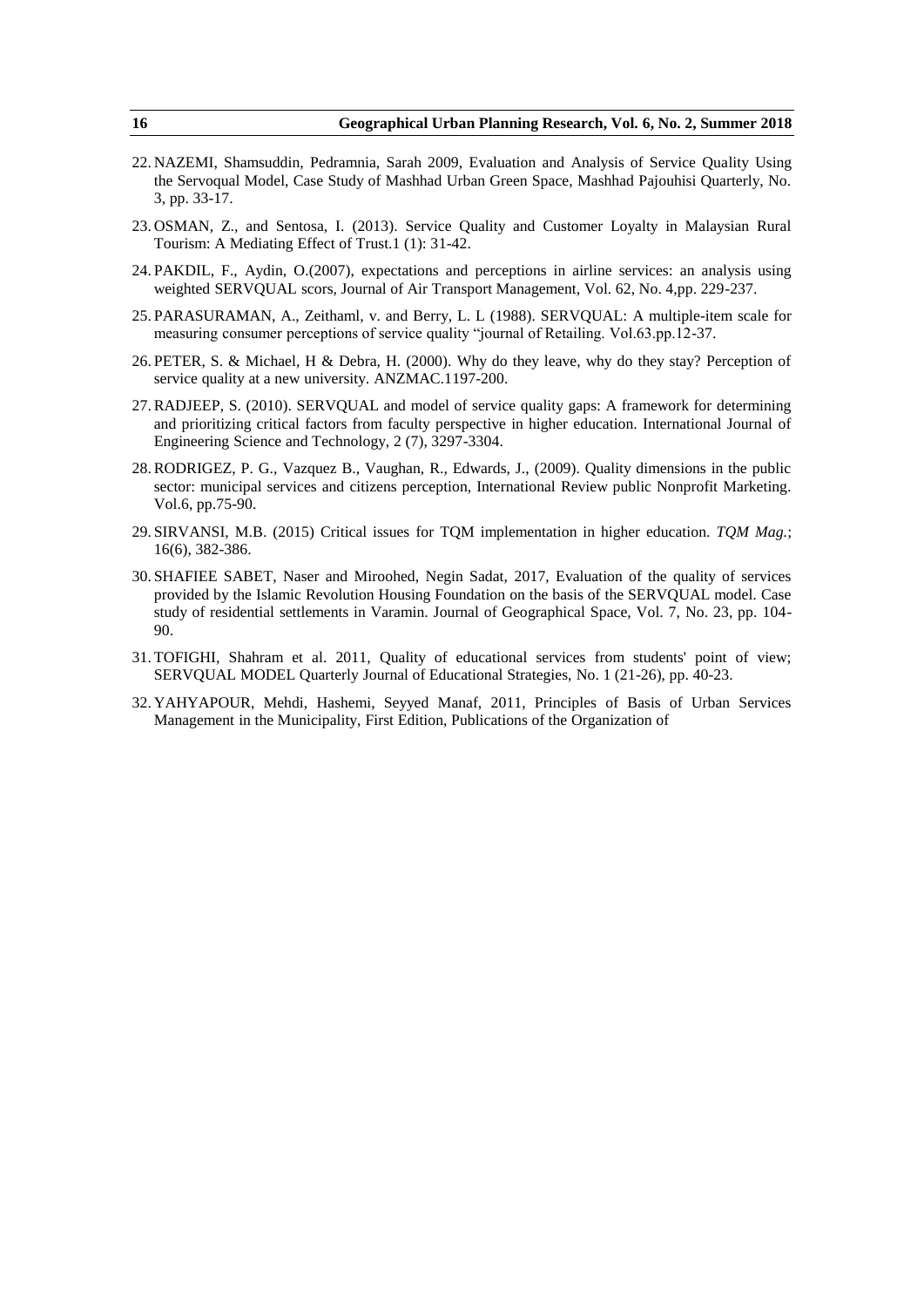# **A Comparative Analysis of Security Level in Urban Parks from Viewpoint of Spatial Justice (Case Study: Mashhad, Iran)**

# **Ali Akbar Annabestani 1 , Masoume Hosseini<sup>2</sup>**

1. Professor of Geography, Department of Geography, Ferdowsi University of Mashhad, Iran 2. MA in Geography and Urban Planning, Hakim Sabzevari University, Sabzevar, Iran

Received: 07 May 2016 Accepted: 24 May 2018

# **Extended abstract**

#### **Introduction**

Urban expansion and development of modernism approaches involves more green spaces to improve living conditions of residents. Parks and greenbelts are the main factors forming social stability as one of the development indexes. When there is safety and peace in these places, one can effectively make use of such environments. Hence, because of the security in these spaces, we can see concerns about the recent events at this location, especially in metropolitan parks. Unbalance in the design quality, providing services and facilities make these places undesirable. According to the research on the security of the parks, the environments are able to influence the citizen's satisfaction. Therefore, in the present study we conducted a comparative analysis of security level in the urban parks from viewpoint of spatial justice. The study area is consisted of Mellat and Koohsangi Parks in the developed districts and Vahdat and Raja Parks in less developed districts of Mashhad.

Urban public spaces are thhe basic component to make a public city with social concept. Such spaces as places of calmness and comfort can be of significant importance for managers and city planners. In socio-cultural perspective, public spaces are the places for building and strengthening the outer relations, interactions, and confrontation of social change, where different groups with different desires are gathered together. In this respect, one of the most important conditions is that you need to have a public space and mutual social interaction and communication to the people in public spaces. The urban parks, as one of the most discussed spaces, play an active role in the health of the citizens. According to recent studies, the use of urban spaces such as parks has a direct relationship with a sense of security. Thus, one of the main missions of urban planners and managers in this area is to create securely spaces through research, and planning.

#### **Methodology**

**.** 

This study is an applied descriptive-analytic research using library and field method for data collection. Using the experts' recommendations, 22 criteria were determined for assessing the level of security. In order to weigh the criteria, hierarchal model was used. For ranking the parks, we used Grey method and the primary data were obtained via the questionnaire. The number of questionnaires were set 384 using Cochran's Formula. For moree confidence, we completed 400 questionnaires.

#### **Results and discussion**

Spatial justice issues in recent years are to achieve sustainable development goals among

Corresponding Author, Email: anabestani@um.ac.ir Tel: +989155719016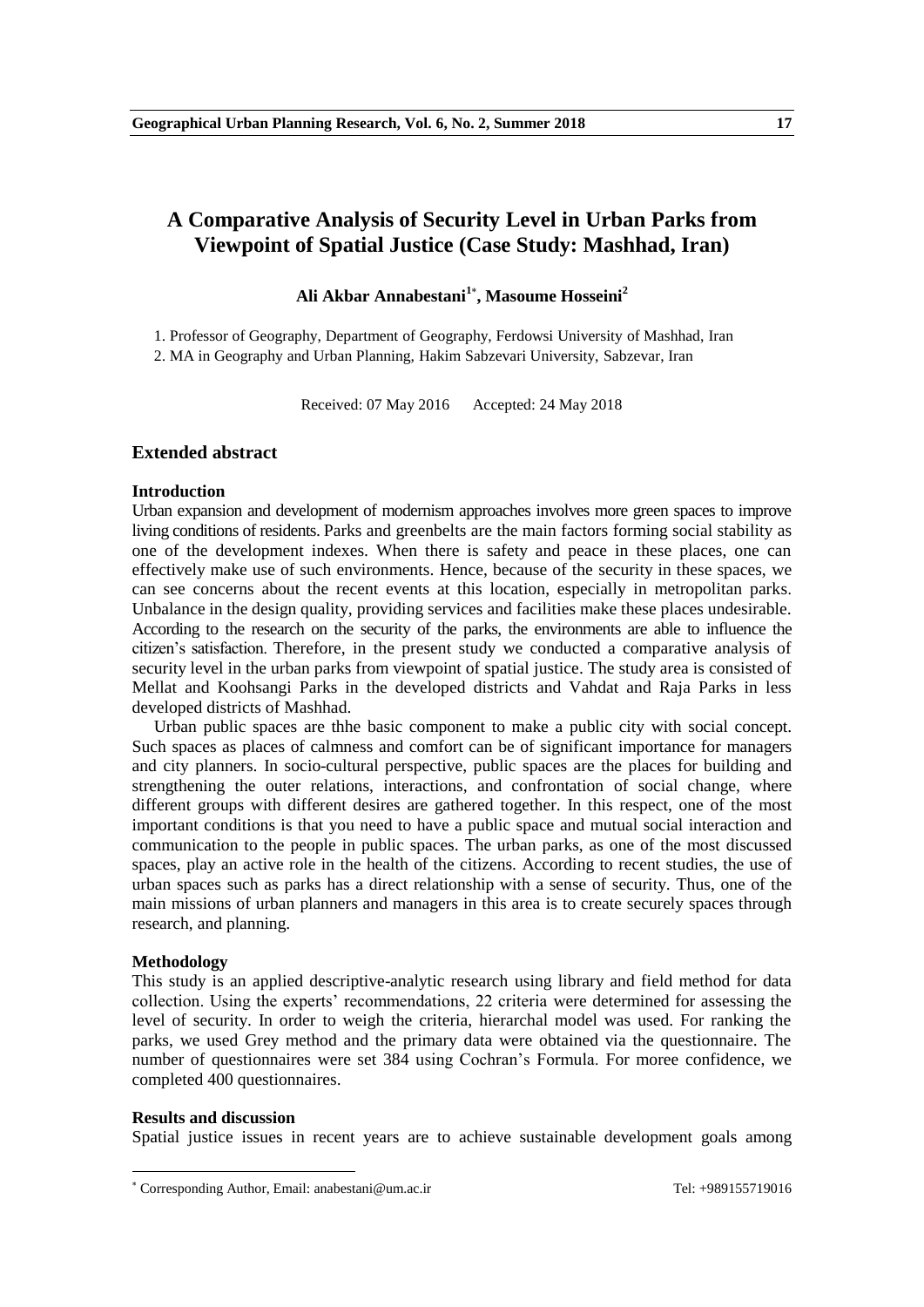experts, particularly planners and urban managers. Since urban public services such as parks construct the form and nature of the physical, social and spatial features of a city, injustice in distribution of these services put numerous challenges to urban management. Optimal use of these spaces takes place when a person feels secure in the place. Thus, the aim of this study is to compare the spatial equity approach with security in urban parks. The results of this research show that the security condition in the parks of developed districts is far better than those of the less developed districts, to such an extent that in terms of the security perspective, Mellat Park has the highest and Vahdat Park has the lowest security.

### **Conclusion**

To enhance condition of the parks according to the indicators mentioned in the proposal, some options have to be considered in management:

A decrease in the security level of urban parks can be resulted from a lack of security applications near the park and down the street. Unfortunately, this is regarded in none of the parks we studied.

Many addicts, drug dealers, and homeless people are staying in Vahdat Park, especially in the eastern side of the park. Thus, the security of the Park is greatly reduced.

Something noteworthy about the Vahdat Park is blind spots in the park due to irregularities, improper placement of trees and buildings, benches and unsuitable places of facilities. So, a redesign is recommended. It should be noted that the nation's blind spots can be seen in the park, but due to the presence of CCTV cameras and traffic wardens, it would not make critical security problems in the park.

One of the reasons for low security of Raja Park is regional security issues. There are 6 districts as the areas most fertile for crime and the most insecure in Mashhad. As a result, most of the citizens avoid going to the parks. Researches in this area can improve the level of security that lead to proper solutions.

**Keywords:** park, security indexes, spatial justice, Mashhad City.

- 1. Barker, R.G. (1968). Ecological Psychology. Stanford Ca: Stanford University Press, 242 pages.
- 2. Bennett, T. (1986). Situational crime prevention from the offenders' perspective. *Situational crime prevention: From theory into practice*, 41-52.
- 3. Bhatia, V. K., & Rai, S. C. (2004). Evaluation of socio-economic development in small areas. *Indian Society of Agricultural Statistics, IASRI Campus, Library Avenue, Pusa, New Delhi*, *110*, 012.
- 4. Carmona, M., Heath, T., Oc, T. & Tiesdell, S. (2003). Public Places, Urban Spaces, Oxford, Architectural Press.
- 5. Chapman, D. (2005). Start with the park: Creating sustainable urban green spaces in areas of housing growth and renewal. Architechture & the Built Environment, 1-11.
- 6. Chiesura, A. (2004). The role of urban parks for the sustainable city. *Landscape and Urban Planning*, *68*(1), 129-138.
- 7. Clancey, G., Lee, M., & Fisher, D. (2012). Crime prevention through environmental design (CPTED) and the New South Wales crime risk assessment guidelines: A critical review. *Crime prevention and community safety*, *14*(1), 1-15.
- 8. Cozens, P., & van der Linde, T. (2015). Perceptions of crime prevention through environmental design (CPTED) at Australian railway stations. *Journal of Public Transportation*, *18*(4), 73-92.
- 9. Crowe, T. D. (2000). *Crime prevention through environmental design: Applications of architectural design and space management concepts*. 2nd ed., Butterworth-Heinemann, Oxford.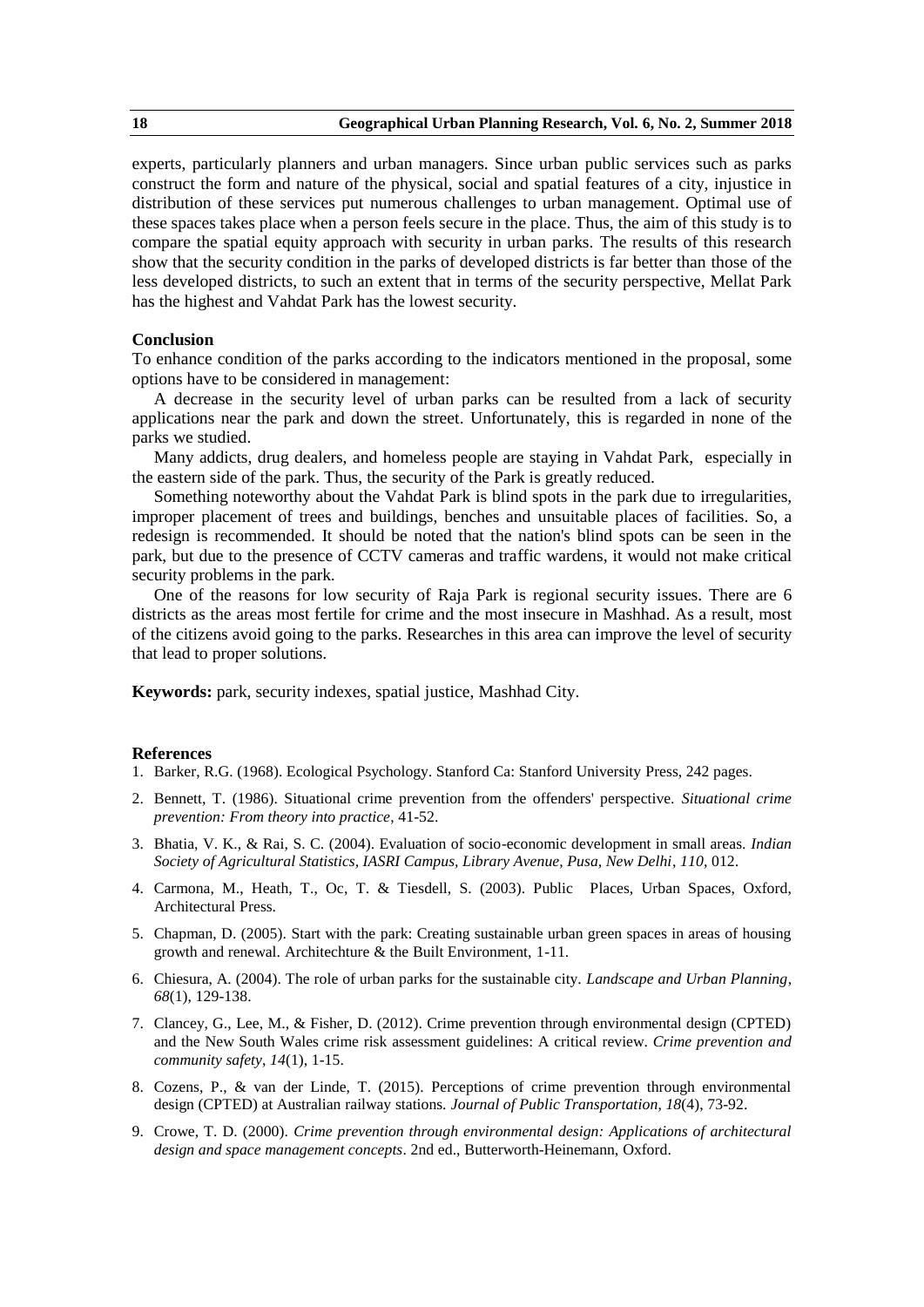- 10. Dunnett, N., Swanwick, C., & Woolley, H. (2002). *Improving urban parks, play areas and green spaces*. London: Department for transport, local government and the regions. London.
- 11. Herbert, W., & Anderson, L.M. (1998). Precreation of personal safety in urban recreation sites, Journal of Leisure Research, 1(1), 178-194.
- 12.Jacobs, B. A., & Addington, L. A. (2016). Gating and residential robbery. *Crime Prevention & Community Safety*, *18*(1), 19-37.
- 13.Julong, D. (1989). Introduction to grey system theory. *The Journal of Grey System*, *1*(1), 1-24.
- 14. Kuo, Y., Yang, T., & Huang, G. W. (2008). The use of grey relational analysis in solving multiple attribute decision-making problems. *Computers & industrial engineering*, *55*(1), 80-93.
- 15. Lynch, K. (1984). *Good city form*. MIT press.
- 16. Massam, B.H. (1980). Spatial search, Oxford: Pergamon press.
- 17. Mekinc, J., & Cvikl, H. (2013). The Structure of Security and Safety Crises in Tourism. *Journal of Tourism & Services*, *4*, 38-50.
- 18. Newman, O., & Space, D. (1972). People and Design in the Violent City. London, Architectural press
- 19. Pacione, M. (2005). Urban Geography, second edition, printed in Great Britain by Bell and Bain, 740 pages.
- 20. Pang, J., Zhang, G., & Chen, G. (2011). ELECTRE I Decision Model of Reliability Design Scheme for Computer Numerical Control Machine. *JSW*, *6*(5), 894-900.
- 21. Pirdashti, M., Ghadi, A., Mohammadi, M., & Shojatalab, G. (2009). Multi-criteria decision-making selection model with application to chemical engineering management decisions. *World Academy of Science, Engineering and Technology*, *49*, 54-59.
- 22.Reeves, D. (2005). Planning for diversity: Policy and planning in a World of difference. London: Routledge.
- 23. Robinson, M. B. (2013). The theoretical development of "CPTED": Twenty-five years of responses to C. Ray Jeffery. *The criminology of criminal law*, *8*, 427-462.
- 24.Rothrock, S. E. (2010). *Antiterrorism design and public safety: reconciling CPTED with the post-9/11 city* (Doctoral dissertation, Massachusetts Institute of Technology).
- 25. Saaty, R. W. (1987). The analytic hierarchy process—what it is and how it is used. *Mathematical modelling*, *9*(3-5), 161-176.
- 26. Sherer, P. M. (2003). Why America needs more city parks and open space. *The Trust for Public Land*.
- 27. Soares, J. O., Marquês, M. M. L., & Monteiro, C. M. F. (2003). A multivariate methodology to uncover regional disparities: A contribution to improve European Union and governmental decisions. *European Journal of Operational Research*, *145*(1), 121-135.
- 28. Steiner, F. R. (2006). *Planning and urban design standards*. John Wiley & Sons Press. 720 pages
- 29. Talen, E. (1998). Visualizing fairness: Equity maps for planners. *Journal of the American Planning Association*, *64*(1), 22-38.
- 30. Turner, T. (1992). Open space planning in London: from standards per 1000 to green strategy. *Town Planning Review*, *63*(4), 365.
- 31. Turner, T. (2004). *Landscape planning and environmental impact design*. Routledge.
- 32. Wheater, C. P., Potts, E., Shaw, E. M., Perkins, C., Smith, H., Casstles, H., ... & Bellis, M. A. (2007). Urban parks and public health: exploiting a resource for healthy minds and bodies. *A report from Department of Environmental and Geographical Sciences, Manchester Metropolitan University and Centre for Health, Liverpool John Moores University*.
- 33. Whitaker, R. (2007). Validation examples of the analytic hierarchy process and analytic network process. *Mathematical and Computer Modelling*, *46*(7-8), 840-859.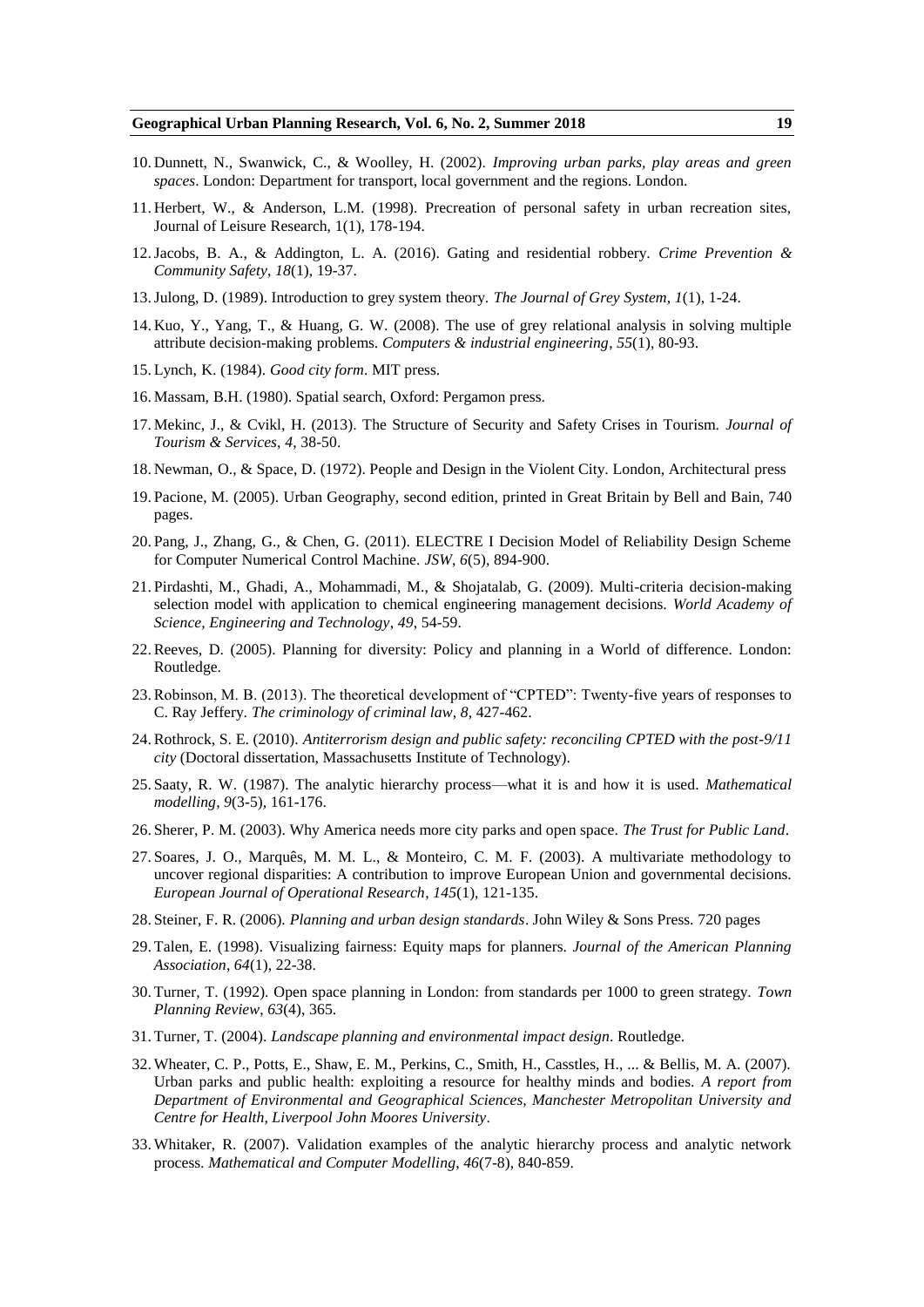34. Zhang, J., Wu, D., & Olson, D. L. (2005). The method of grey related analysis to multiple attribute decision making problems with interval numbers. *Mathematical and Computer Modelling*, *42*(9-10), 991-998.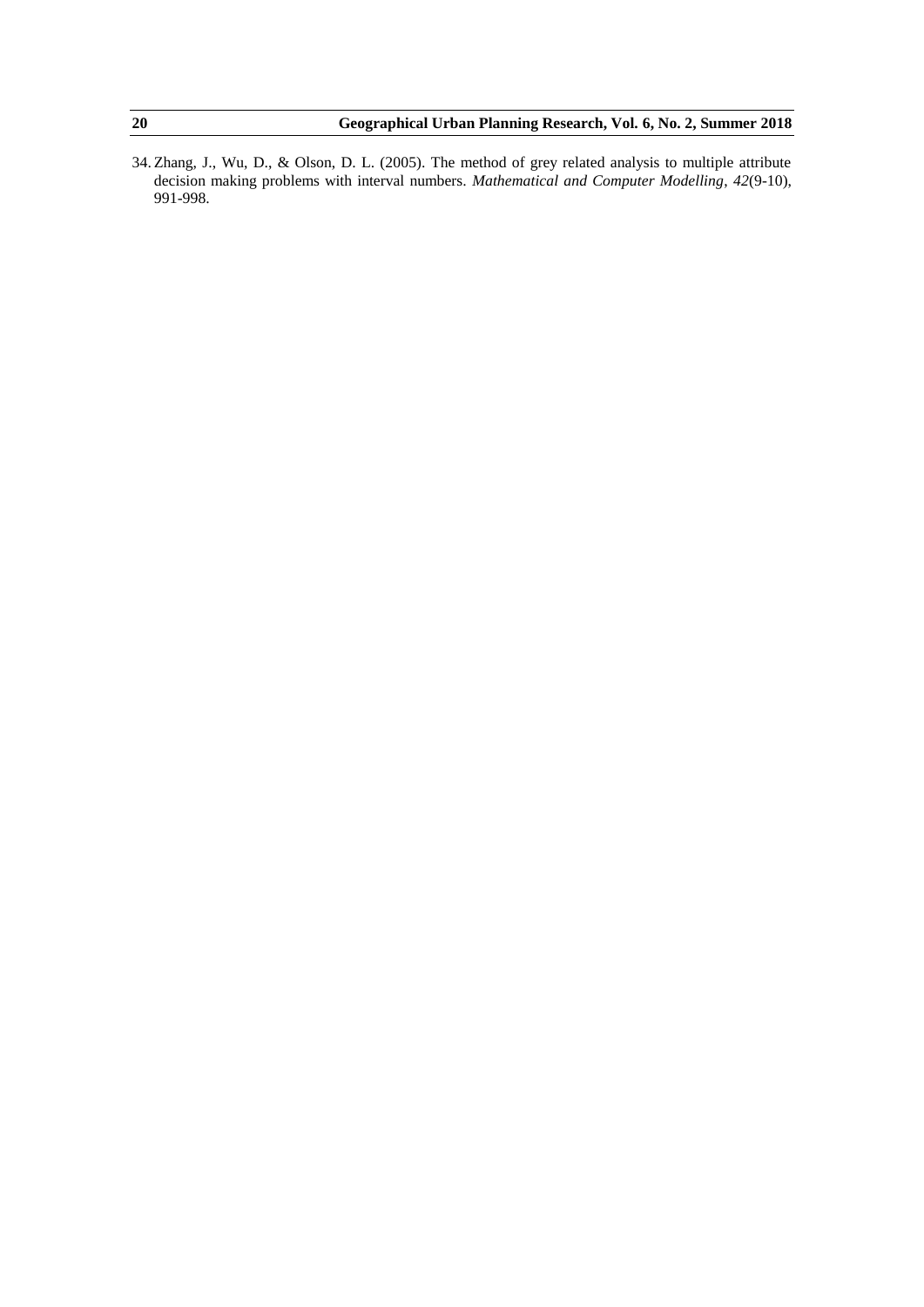# **Role of Urban Signs in Promoting the Place Attachment with an Emphasis on Citizens Mental Image (Case Study: Sanandaj City)**

# **Soran Mostafavi Saheb<sup>1</sup> , Farzaneh Sasanpour<sup>2</sup> , Mohammad Reza Pouraghdam<sup>3</sup> , Alireza Sadeghizadeh<sup>1</sup>**

- 1. MA in Geography and Urban Planning, University of Kharazmi, Tehran, Iran
- 2. Associate professor, Department of Geography and Urban Planning, Faculty of Geographical Sciences, University of Kharazmi, Tehran, Iran
- 3. MA in Regional Planning, Young Researchers and Elite Club, Khorasgan Branch, Islamic Azad University, Esfahan, Iran

Received: 12 May 2017 Accepted: 13 June 2018

# **Extended abstract**

#### **Introduction**

In recent decades with the development of industry and technology, we can see growth and development of cities. Urbanism and architecture today, regardless of climate, culture and geographic location, are being formed similarly in different places. The consequences of neglecting the identity of cities include creation of artificial environments and reduction of social interaction, and citizens' apathy towards their living environment.

The studies on perceived quality of urban environments are looking for the ways of establishing harmonious relationship between people and cities. In the contemporary city, this harmony cannot be seen properly in the relationship between people and elements that are important in urban legibility. The most common definitions of landmarks indicate that they are some recognizable natural or man-made features used for navigation, features that stands out from their near environment and are often visible from long distances. In urban studies as well as in geography, a landmark is furthermore defined as an external point of reference that helps orienting in a familiar or unfamiliar environment. It should also be noted that we know urban landmarks as significant elements in both urban landscape and image. They are the most fundamental pieces of spatial information as they are used for a wide collection of tasks related to the description, understanding and reasoning about our physical environment.

Semiology and its effects is one of the new approaches that recently have become very popular in urban studies. Semiotics principles of cognitive science are rooted from many cognitive sciences, relying on the concept of connotation. This causes the relationship between architectural spaces with the audience. So, different aspects of the syndrome of semantic, functional and emotional aspects are considered simultaneously in the form of perceptual space. This can make space meaningful and create the sense of place for the audience. Emphasizing signs can increase the citizens mental image and legibility of the city.

#### **Methodology**

**.** 

This study examines the role of signs in the perception of architectural space and its role in improving semantic concepts of sense of place. Space is a phenomenon which human give meaning to it during his life and is also dependent on that. Place attachment is an intersection point between physical activity and subjective components in space. It changes the space to the

<sup>\*</sup> Corresponding Author, Email: soran.mostafavi@ut.ac.ir Tel: +989188754094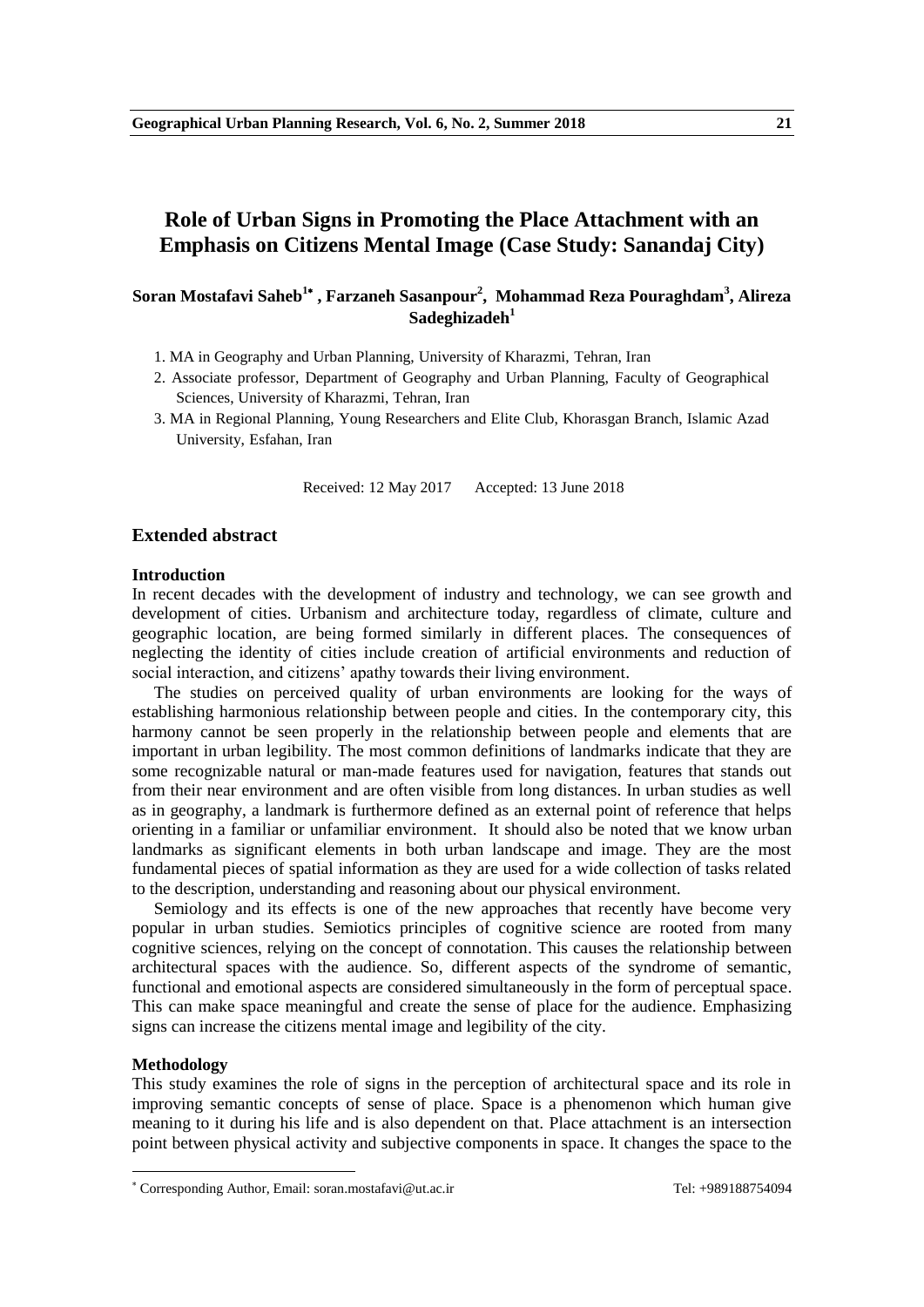place by specific sensory and behavioral characteristics of people. Urban signs with different semantic, functional and physical dimensions perform an important role in improving the quality of urban spaces. In this paper, Sanandaj city is explored as a case study in terms of existence of signs, the effects of environmental meanings on different groups of residents and factors to increase sense of attachment to a place. The objective of this research is to study the effects of meanings embedded in urban elements and signs on creation of people's environmental cognitive maps and place attachment. In this research, we utilized mixed-method approach, where aforementioned influential factors extracted from literature review, to form the qualitative part of the study. In the quantitative part as the validity of the research, Sanandaj City Residents were studied and evaluated. In other words, the study examined the verification of extracted theoretical framework from literature review, through conducting a survey in quantitative part. In this regard, a questionnaire was used to gather the data about citizen's attachment in the mentioned signs. Ultimately, using SPSS software the data were analyzed through descriptive and inferential statistical methods. The sample size was 200 people. This is conducted by using surveys, cognitive maps, fieldwork interviews and photo-analysis method in the city.

#### **Results and discussion**

The results show that between attachment to place and perception and understanding a place, there is a positive relationship, as one can recognize himself by that. Those signs have features such as place in historical context with distinction form of periphery and with landuse religious – commercial functions like urban elements. In mental maps, people of Sanandaj are the most important. Based on TOPSIS technique, the sign «general mosque» is the largest and the sign «Integrated Communications» is the minimal impact that affect attachment to place.

#### **Conclusion**

Among the important factors of attachment to place, the four top signs are including general mosque, Abidar Park, Azadi Square, Asif Market. In general, given the differences in the average values of the top 10 signs, the role of semantic factors toward two functional and emotional factors can be helpful in promoting place attachment in the city of Sanandaj. Analysis of cognitive maps of Sanandaj revealed that these features, besides affecting cognitive maps, can work as a language through which the residents can connect themselves to their environment. Therefore, urban designers can make environmental design and transformations with regard to the elements that are meaningful in private and public life of people and provide an opportunity to create place attachment.

**Keywords:** urban signs, mental image, place attachment, sense of place, Sanandaj City.

- 1. Aminzadeh, B. 2011. *Evaluation of Aesthetics and Place Identity*, Journal of Town's Identity, No. 7, pp. 14-3. *(In Persian)*
- 2. Appleyard, D. 1979. *The Environment as a Social Symbol: Within a Theory of Environmental Action and Perception*, Journal of the American Planning Association, Volume 45, Issue 2, pp. 143-153.
- 3. Asgharpoor, M.J. 2006, *Multi Criteria Decision Making*, fourth edition, Tehran, Tehran. *(In Persian)*
- 4. Bahraini, H. 2007. *Analysis of Urban Spaces in Relation to the Behavior Patterns of Users and to Design Regulations*, fifth edition, Tehran,Tehran University Press. *(In Persian)*
- 5. Bonnie, A.2005. *Semiotics Position in the Development of Postmodern Architecture Populist*, Journal of Architectural Culture, No. 23, pp. 165-155. *(In Persian)*
- 6. Cuthbert, A. 2006. *The Form of Cities: Political Economy and Urban Design*, Wiley-Blackwell publishing.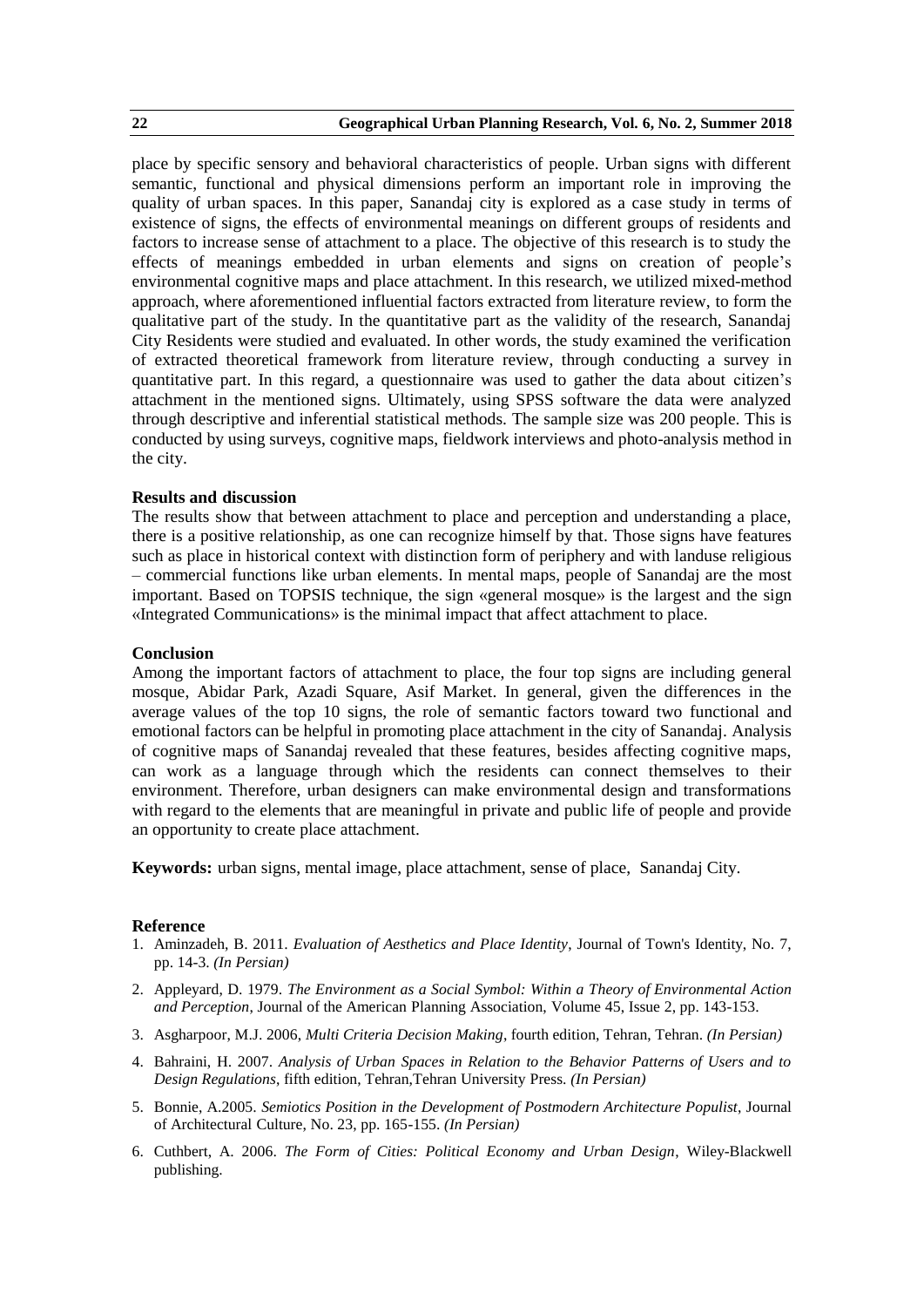- 7. Daneshpour, S. A., Sepehri Moqaddam, M., Charkhchian, M.2009. *Explanation to Place Attachment and Investigation of its Effective Factors*, Fine Arts Magazine, N. 38, pp. 48-37. *(In Persian)*
- 8. Fairweather, J. R., & Swaffield, S. R. 2002. *Visitors' and locals' experiences of Rotorua, New Zealand: an interpretative study using photographs of landscapes and Q method*, International Journal of Tourism Research, Volume 4, Issue 4, pp. 283-297.
- 9. Feldman, R.M. 1990. *Settlement-identity: Psychological bonds with home places in a mobile society*, Journal of Environment and Behavior, Volume 22, Issue 2, pp. 183-219.
- 10. Giro, P. 2004. *Semiotics*, translator: Mohammad Nabavi, Agah publication, Tehran. *(In Persian)*
- 11. Habibi, M., and Mqsvdy, M. 2007. *Urban Restoration: Definitions, Theories, Experiences, International Conventions, Resolutions and Practices urban*, third edition, Tehran, Tehran University Press. *(In Persian)*
- 12. Haqgoyi, M.2010. *Assessment of Citizens Mental Image Active Axis Urban in of the Night and Day (Case Study: Anqlab Street)*, Tesis Master of Architecture, Faculty of Arts and Architecture, University of Madras. *(In Persian)*
- 13. Hassanzadeh, R.2011. *Research Methods in the Behavioral Sciences*, thirteenth edition, published by Savalan, Tehran. *(In Persian)*
- 14.Iravani, M., and Khodapanahi, K.1992. *Psychology Sensation and Perception*, Samt Press, Tehran.University Press. *(In Persian)*
- 15.Johnson, A. 2009. *Visualization Techniques, Human Perception and the Built Environment*, Built Environment Research Papers, Volume 2, Issue 2, pp.93-103.
- 16. Kyle, G.T., Absher, J.D. and Graefe, A.R. 2003. *The Moderating Role of Place Attachment on the Relationship between Attitudes toward Fees and Spending Preferences*, Journal Leisure Sciences ,Volume 25, Issue 1, pp.33-50.
- 17. Lang, J. 2002. *Creating Architectural Theory: The Role of the Behavioral Sciences in Environmental Design***,** Translator: Ali Reza Aini Far, fiest edition, Tehran, Tehran University Press. *(In Persian)*
- 18. Lewicka, M. 2008. *Place attachment, place identity, and place memory: Restoring the forgotten city past*, Journal of Environmental Psychology, Volume 28, Issue 3, pp.209-231.
- 19. Low, S.M., and Altman, I. 1992. *Place Attachment: A Conceptual Inquiry*, New York, Plenum Press.
- 20. Lynch, K.2008. *The Image of the City*, Translation by Manochehr. Mozyny, eighth edition, Tehran, Tehran University Press. *(In Persian)*
- 21. Mcglynn, S. Smith, G. Alcock, A. Murrain, P, Bentley, I. 1985. *Responsive Environments*, London, the Architectural Press. *(In Persian)*
- 22. Milligan, M.J. 1998. *Interactional Past and Potential: The Social Construction of Place Attachment*, Symbolic Interaction, Volume 21, Issue 1, pp.1-33.
- 23. Pakzad, J. 1996. *Identity and Identification with Space*, Journal Sffh, No. 22, pp. 107-100. *(In Persian)*
- 24. Partavy, P., and Azad, Z. 2012. *Comparative Analysis on Role of Tehran's Squares in Promoting the Collective Memory of Citizens, Case Studies: Baharestan Square and Tajrish Square*, Journal of Urban Studies, No. 4, pp. 12-1. *(In Persian)*
- 25. Pourjafar, M.R., and Mntzralhjh, M. 2010. *City signs*, first edition, Tahan Press, Tehran. *(In Persian)*
- 26. Pourjafar, M.R., and sadqy, A. 2008. *Principles of Design themes are Targeted Urban Index*, Journal of Town's Identity, No. 3, pp. 107-95. *(In Persian)*
- 27. Pourjafar, M.R., Bmanyan, M.R., Taghvai, M.R., Mntzralhjh, M. 2011. *Introduction to typology physical urban signs of cognitive maps of citizens (Case study: Yazd)*, journal of Architecture and Urbanism, No. 7, pp. 145-129. *(In Persian)*
- 28. Proshansky, H.M. 1978. *The City and Self-Identity*, Journal of Environment and Behavior, Volume 10, Issue 2, pp.147-169.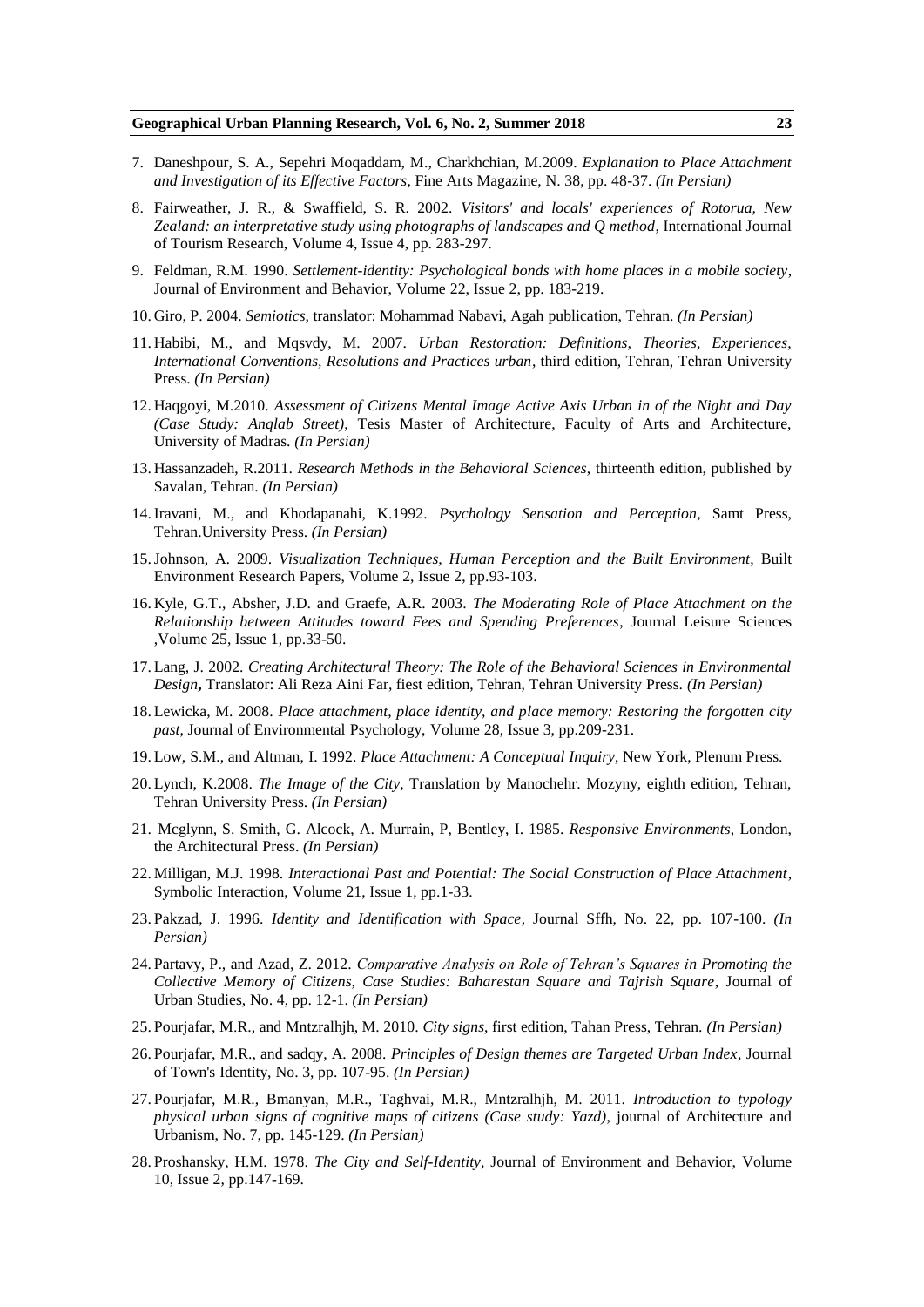- 29.Ranjbar, H., Haghdoost, A. A., Salsali, M, Khoshdel, A, Soleimani, M.A., Bahrami, N. 2012. *Sampling in qualitative research: A Guide for beginning*, Journal Annals of Military and Health Sciences Research, No. 3, pp. 250-238. *(In Persian)*
- 30.Relph, E. 1976. *Place and placelessness* (London, Pion) Sussex Academic Press, Eastbourne, England, pp.151-152.
- 31.Rubinstein, R.L and Parmelee, P.A. 1992. *Attachment to Place and Representation of the Life Course by the Elderly*; In I. Altman and S.M. Low (Eds.); Place Attachment; New York, Plenum Press.
- 32. S.Pipkin, J. 1983. Remaking the City: Social Science Perspectives on Urban Design, Journal of Planning Education and Research, Volume 4, Issue 2, pp.131.
- 33. Schulz, C, N.2006. *Architecture: Presence, Language*, Place, And Translator: Ali Reza Seyyed Ahmadian, Nylofar Publications, Tehran. *(In Persian)*
- 34. Seamon, D. 1982. *The Phenomenological Contribution to Environmental Psychology*, Journal of Environmental psychology, Volume 2, Issue 2, pp.119-140.
- 35. Tarkashvand, A., and Majidi, S. 2012. *Recognition of Signs in Urban Spaces*, Journal of Association Architecture and Urban Planning of Iran, No. 6, pp. 15-5. *(In Persian)*
- 36. Taylor, R.B., Gottfredson, S.D. and Brower, B. 1985. *Attachment to place: Discriminant validity, and impacts of disorder and diversity*, American Journal of Community Psychology, Volume 13, Issue 5, pp.525-542.
- 37. Tuan, Y.F. 1977. *Space and Place: The Perspective of Experience*, Minneapolis, University of Minnesota Press.
- 38. Vaske, J.J., and Kobrin, K.C. 2001. *Place attachment and environmentally responsible behavior*, The Journal of Environmental Education, Volume 32, Issue 4, pp.16-21.
- 39. Williams, D.R., and Vaske, J.J. 2003. *The measurement of place attachment: Validity and generalizability of a psychometric approach*; Forest Science, Volume 49, Issue 6, pp.830-840.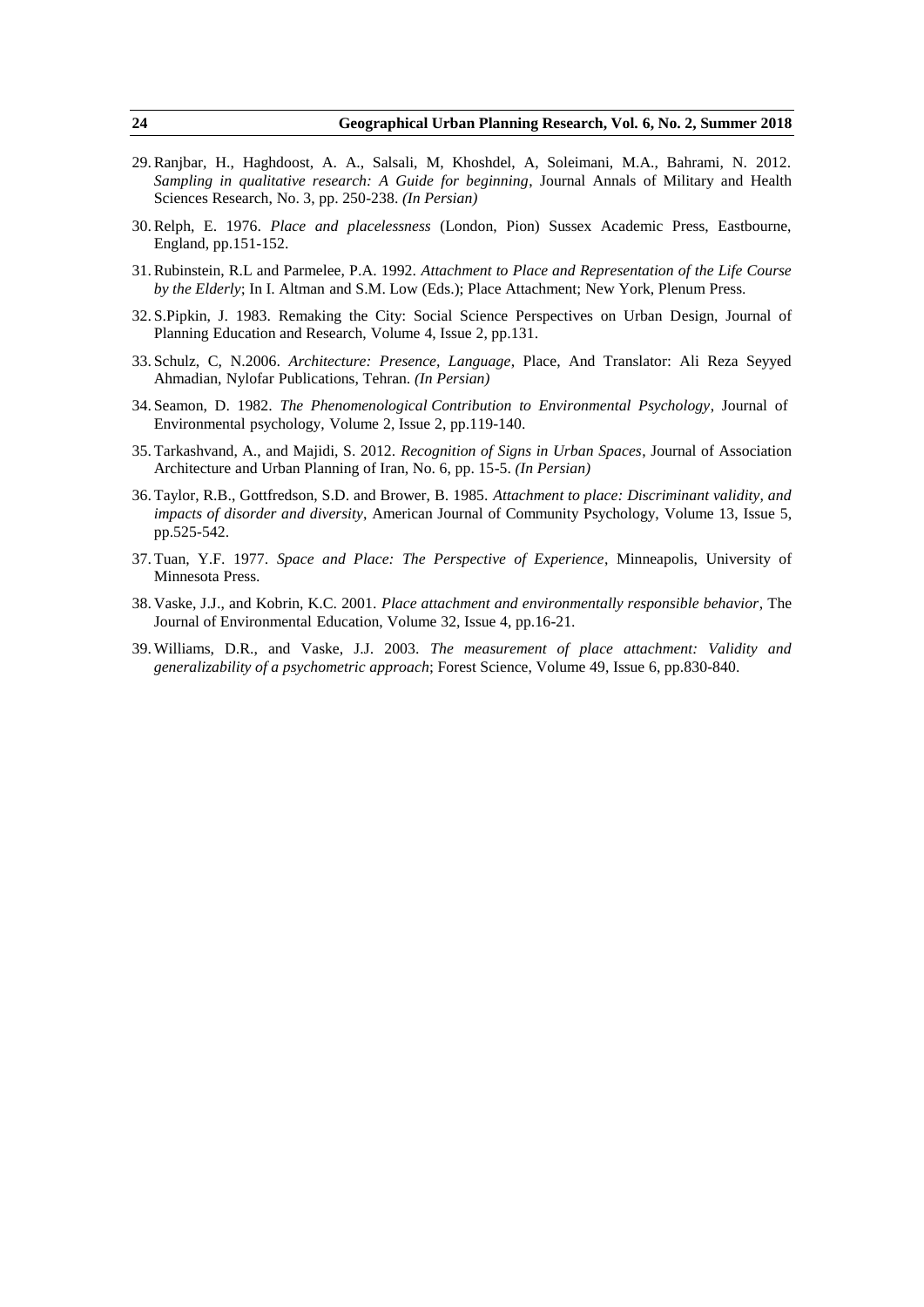# **Spatial Analysis of Deterioration in Qom's Neighborhoods Using Geographical Weighted Regression**

# **Mojtaba Rafieian<sup>1</sup> , Nafiseh Zahed<sup>2</sup>**

1. Associate Professor of Urban and Regional Planning, Faculty of Art, Tarbiat Modares University, Tehran, Iran

2. MA in Urban Planning, Faculty of Art, Tarbiat Modares University, Tehran, Iran

Received: 28 May 2018 Accepted: 13 June 2018

# **Extended abstract**

#### **Introduction**

In just a few decades, urban areas across the world in both developed and developing countries have become increasingly deteriorated. In other words, it is a worldwide phenomenon. Deterioration and urban decay are created and aggravated by many factors and variables and considered as one of the most severe environmental and socio-economic problems of recent times. These areas were occupied by poor immigrants and low income groups. Thus, the areas are faced with physical deterioration, economic and environmental problems. Undesirable changes in urban environments make living conditions more difficult for citizens. What it is interesting in this research is the fabric that covers a decline in the area of 1074 hectares of Qom. This is allocated to about 6.8 percent of the city's legal limit and placed a population of over 220 thousand people. The process of physical, social and economic deterioration is confronted with inner city and central neighborhoods that can be explained in various ways. This process seems to be irreversible disclosing inequalities, poverty and serious environmental impacts that need to be systematically assessed. This study focuses on the causes and effects of urban decay. Therefore, the principal aim of this study is to explore the impacts of deterioration and suggest appropriate urban management interventions. Thus, analysis of spatial patterns of deterioration and spatial relationships between deterioration and its influencing factors is necessary for better understanding of effective factors and improving performance of urban renewal management. Hence, in this research we employed spatial statistical methods to analyze the spatial patterns of deterioration and its influencing factors.

### **Materials and methods**

**.** 

The research is conducted using descriptive and analytical approaches based on library research, documentation and data from Iran statistics Center (2011). In the present study, the city of Qom and 51 decline Neighborhoods have been investigated. In this regard, spatial statistics and geostatistics methods are employed. The results obtained from Factor Analysis (FA) are used for identifying geographical patterns (Cluster, scattered and random) by using Moran's spatial autocorrelation statistics. Also Getis-Ord general G statistics and Cluster and Outlier Analysis (Anselin Local Moran's I) statistics, respectively, are employed for detecting High/Low value clustering and mapping the cluster and outliers. All of the mentioned statistics are carried out in ArcMap 10.3.1 software.

<sup>\*</sup> Corresponding Author, Email: rafiei\_m@madares.ac.ir Tel: +982188008090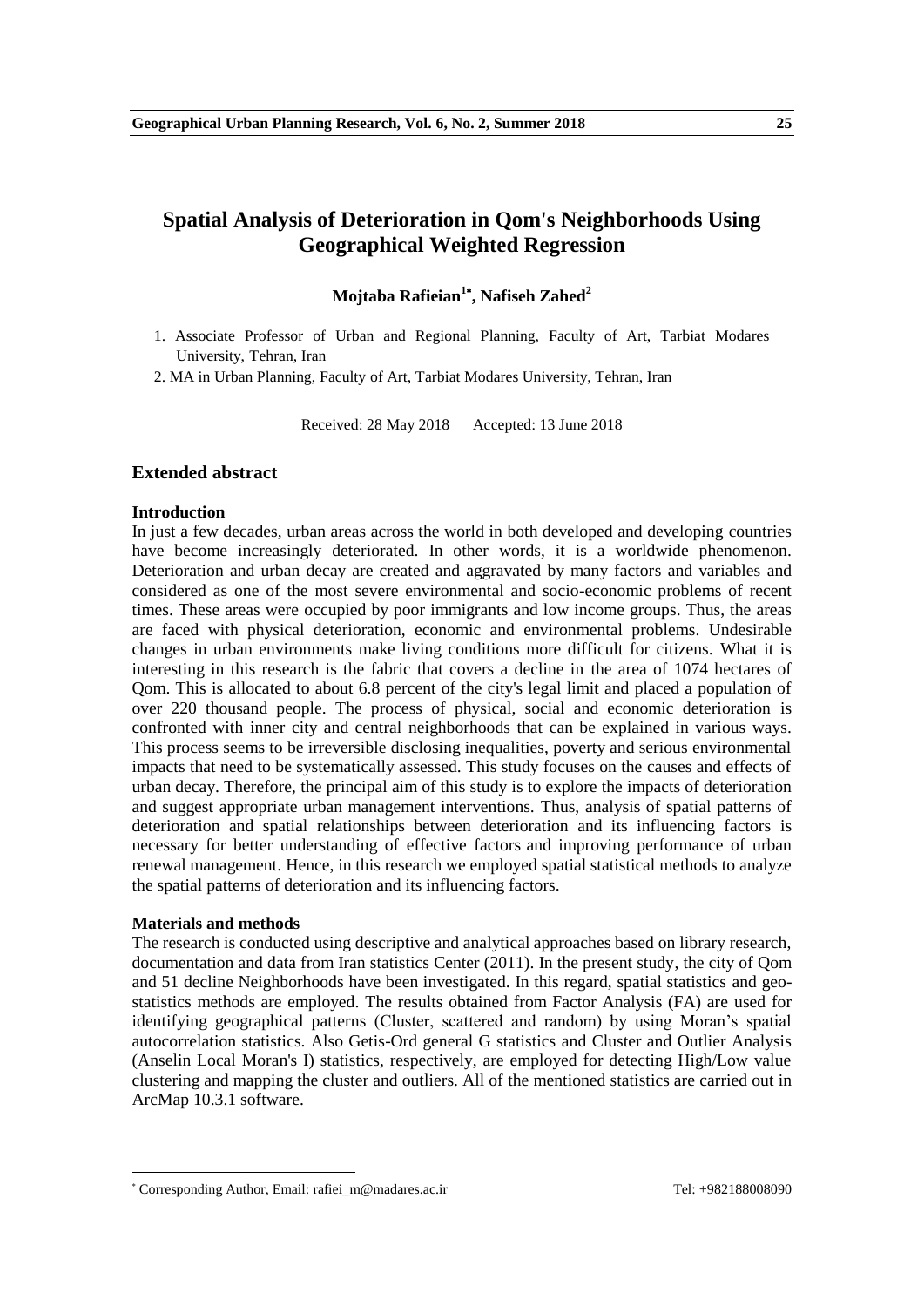# **Result and discussion**

The deterioration indicators in the current study are divided into several dimensions: economic, social, and physical aspects due to their extensity and the opinions of experts. The results of the application of Moran's index on the spatial distribution of deterioration show that this coefficient is positive and equal to 0.314. Representing the spatial distribution of the deterioration is cluster. Since Moran index can not identify spatial diverse patterns, General G Statistic analysis covered the defects. General G statistic showed that neighborhoods with high deterioration together have a high concentration of the cluster. About 6.29 percent of the deteriorated area is devoted to hot high-cluster and consists of five neighborhoods. However, medium clusters are 75.29 percent and includes 36 neighborhoods. Since the deterioration is dependent on the local and spatial variables, Geographically Weighted Regression (GWR) was used to investigate the influencing factors on the deterioration. The amount of deterioration were considered as dependent variables and physical, economic and social indices as independent variables. The results showed that the model with  $R^2 = 0.92$  and  $R^2$  adjusted equal to 0.84 has acceptable accuracy in modeling the spatial relationships of effective factors on urban deterioration. Moran's I of residuals GWR refers to insignificant autocorrelation. The results of the effectiveness of each of the indices on deterioration shows that the variables of impermeability, microlithic state, the quality of infrastructure, household density, land prices, and leased property have increasingly affecteddeterioration. Other variables were not significant and interpreted. According to research findings, physical, social and economic problems in the mentioned old area are considered as the most affecting issues. Therefore, to organize the region, the mentioned factors can be helpful in urban improvement planning.

# **Conclusion**

Urban old areas created a suitable living space for their dwellers, due to technological improvements and changes occurred in environmental, social and economic requirements. Thus, the areas can no longer have the same performance as they once did. Once, these old areas were the heart of wealth and power of cities, but under current conditions (in almost all cities) and because of having poor infrastructures and urban services, they are considered as disorganized urban neighborhoods, but still important in the lives of the residents. Therefore, it is important to find out how the recent factors can affect these neighborhoods. Based on the obtained results of the present study and also based on the spatial auto-correlation indices, the concentration of urban deterioration in Qom city is clustered. Factors affecting urban burnout include variables such as: impermeability, microlithic, the quality of infrastructure, household density, land prices and leased property. As a result, social, economic, and physical planning is necessary to the participation of citizens to improve the quality of life. Therefore, these findings can show scientific basis for policy in order to reduce deterioration and its effectiveness. Evaluation of the benefits of urban-regeneration programs with appropriate spatial indicators is a fundamental step for identifying specific planning measures in future urban transformations.

**Keywords:** spatial analysis, urban decay, Qom City, Geographically Weighted Regression (GWR).

- 1. Ahmadi, B. (2016). Spatial Analysis the Level of Development in Townships of Kurdistan province. Geographical Planning of Space, 6(20), 117-128. (Text in Persian).
- 2. Alijani B. Spatial Analysis in Geography Studies. Jsaeh. 2015; 2 (3) :1-14. (Text in Persian).
- 3. Asgari, A., & Akbari, N. (2002). Spatial Econometrics Methods: Theory and Application. Research Bulletin of Isfahan University (HUMANITIES) , Volume 12 , Number 1-2; Page(s) 93 - 122. (Text in Persian).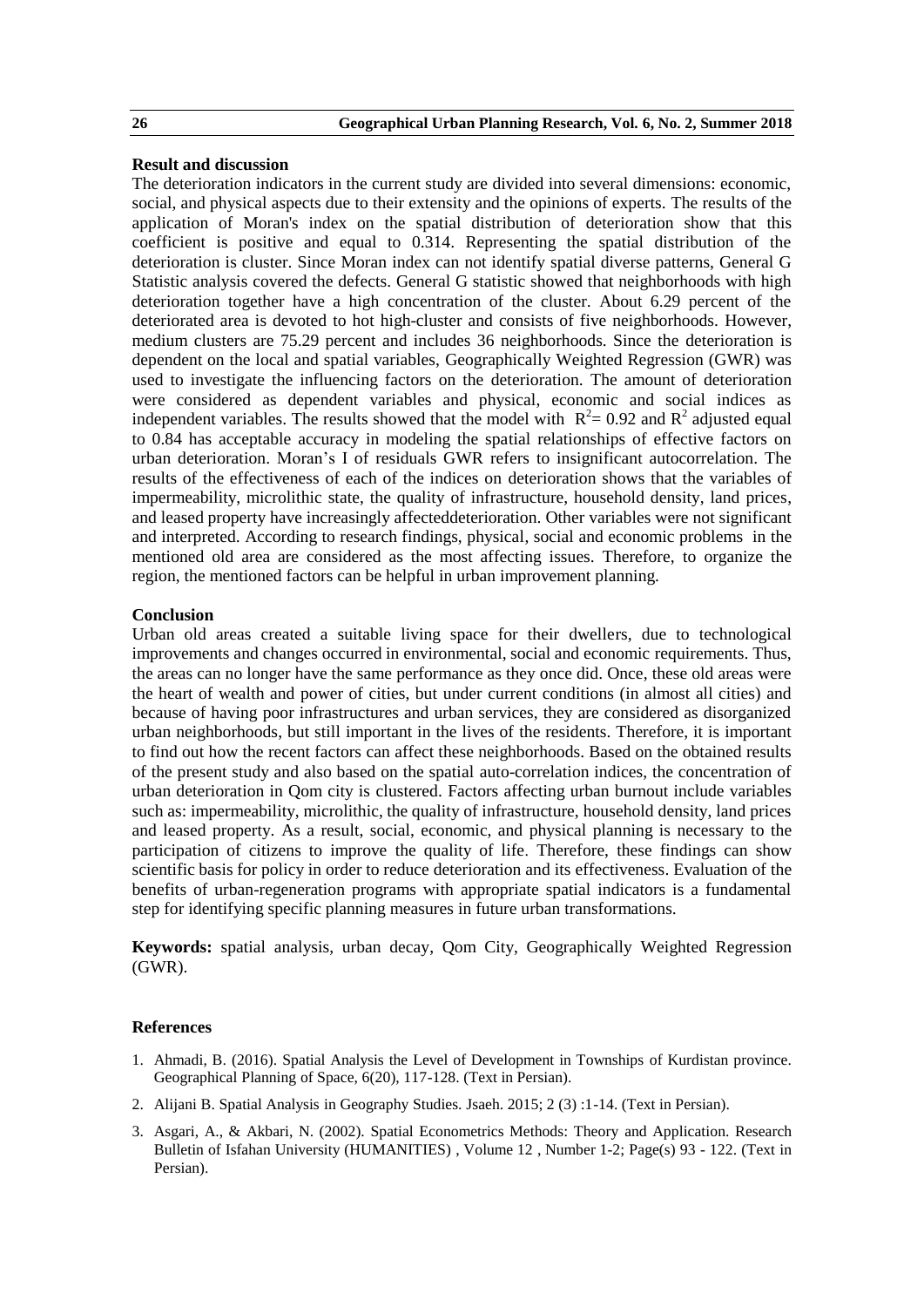- 4. Asgari,A. (2011). Spatial Statistical analysis with arc view GIS, Press, Tehran Municipality ICT Organization.
- 5. Belyani, Y,.& Hakimdost,Y . (2014). The principal of spatial data analysis, Press, Azadpeyma. (Text in Persian).
- 6. Berry, B. J. L., & Marble, D. F. (1968). Spatial analysis: a reader in statistical geography. Prentice-Hall.
- 7. Bunge, W. (1966). Theoretical geography (Vol. 1). Royal University of Lund, Dept. of Geography; Gleerup.
- 8. Curry, M. R. (2005). Toward a geography of a world without maps: lessons from Ptolemy and postal codes. Annals of the Association of American Geographers, 95(3), 680-691.
- 9. Fotheringham, A. S., Brunsdon, C., & Charlton, M. (2003). Geographically weighted regression: the analysis of spatially varying relationships. John Wiley & Sons.
- 10. Gao, J., & Li, S. (2011). Detecting spatially non-stationary and scale-dependent relationships between urban landscape fragmentation and related factors using geographically weighted regression. Applied Geography, 31(1), 292-302.
- 11. Ghosh, D., & Manson, S. M. (2008). Robust principal component analysis and geographically weighted regression: Urbanization in the Twin cities Metropolitan area of Minnesota. *Journal of the Urban and Regional Information Systems Association/URISA*, *20*(1), 15.
- 12. Goodchild, M. F. (1987). A spatial analytical perspective on geographical information systems. *International journal of geographical information system*, *1*(4), 327-334.
- 13. Goodchild, M. F., & Janelle, D. G. (2004). Thinking spatially in the social sciences. *Spatially integrated social science*, 3-22.
- 14. Greig, A., El-Haram, M., & Horner, M. (2010). Using deprivation indices in regeneration: Does the response match the diagnosis?. *Cities*, *27*(6), 476-482.
- 15. Hakimdost,Y ., Rastegar,M ., Pourzeidi,A ., & Hatami,H . (2014). Analysis of the Climate Drought and Its Effects on Spatial Patterns of Location in Rural Settlement (Case Study Villages in Mazandaran Province). GEOGRAPHY AND ENVIRONMENTAL HAZARDS, 3(3), 61-76. doi:10.22067/geo.v3i3.32701. (Text in Persian).
- 16.Ivajnšič, D., Kaligarič, M., & Žiberna, I. (2014). Geographically weighted regression of the urban heat island of a small city. *Applied Geography*, *53*, 341-353.
- 17. La Rosa, D., Riccardo, P., Barbarossa, L., & La Greca, P. (2017). Assessing spatial benefits of urban regeneration programs in a highly vulnerable urban context: A case study in Catania, Italy. *Landscape and Urban Planning*, *157*, 180-192
- 18. Lee, G. K. L., & Chan, E. H. W. (2006, March). Effective approach to achieve sustainable urban renewal in densely populated cities. In *1st International CIB Student Chapters Postgraduate Conference—Built Environment and Information Technologies. CIB Students Chapters, Turkey* (pp. 16-18).
- 19. Lee, J., & Wong, D. W. (2001). *Statistical analysis with ArcView GIS*. John Wiley & Sons.
- 20. Ley, David (2000), The inner city, in Bunting T. and Filion, p, Oxford university 14, international structure of the city, Oxford university press.
- 21. Mennis, J. (2013). Mapping the results of geographically weighted regression. *The Cartographic Journal*.
- 22. Pitkin, B. (2001). Theories of neighborhood change: Implications for community development policy and practice. *UCLA Advanced Policy Institute*.
- 23.Roberts, P., & Sykes, H. (Eds.). (2000). *Urban regeneration: a handbook*. Sage.
- 24.Rosenthal, S. S. (2008). Old homes, externalities, and poor neighborhoods. A model of urban decline and renewal. *Journal of urban Economics*, *63*(3), 816-840.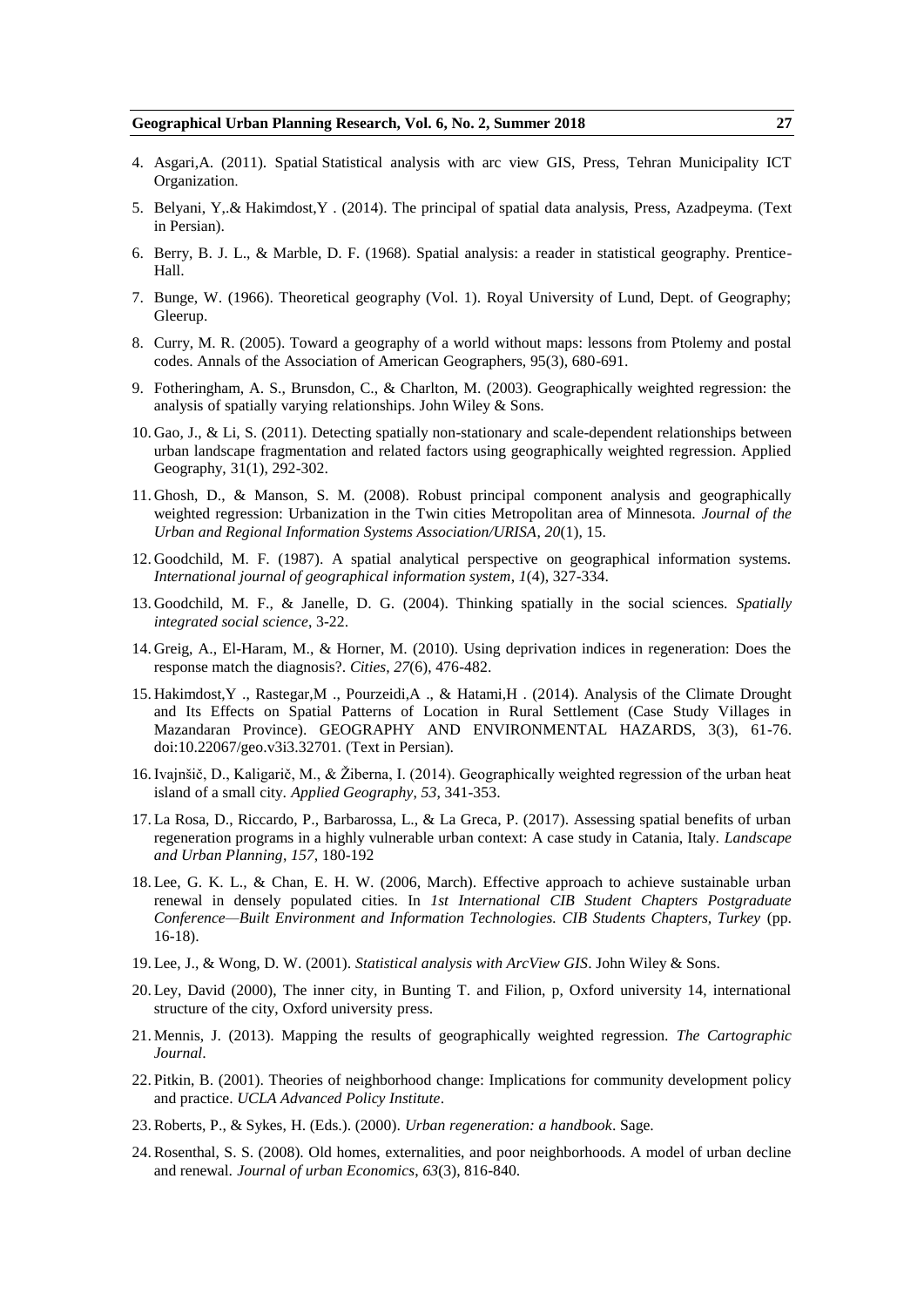- 25. Sheng, J., Han, X., & Zhou, H. (2016). Spatially varying patterns of afforestation/reforestation and socio-economic factors in China: a geographically weighted regression approach. *Journal of Cleaner Production*.
- 26. Synder, M., Distasio, J., & Hathout, S. (2006). The use of spatial and non-spatial analysis for evaluating the need for urban revitalization in Winnipeg. *Prairie Perspectives*, *9*(1), 143-68.
- 27. Thomas,R.W, Hug get,R J(1980). Modeling in Geography, a mathematical approach, Harper and Row, Publisher, London.
- 28. Weaver, R. C. (2014). Urban geography evolving: toward an evolutionary urban geography. *Quaestiones Geographicae*, *33*(2), 7-18.
- 29. Weaver, R. C., & Bagchi-Sen, S. (2013). Spatial analysis of urban decline: The geography of blight. *Applied Geography*, *40*, 61-70.
- 30. Zebardast, E., Khalili, A., Dehqani, M. (2013). Application of Factor Analysis Method in Identification of Decayed Urban Fabrics An. Honar-Ha-Ye-Ziba: Memary Va Shahrsazi, 18(2), 27-42. doi: 10.22059/jfaup.2013.50524 (Text in Persian).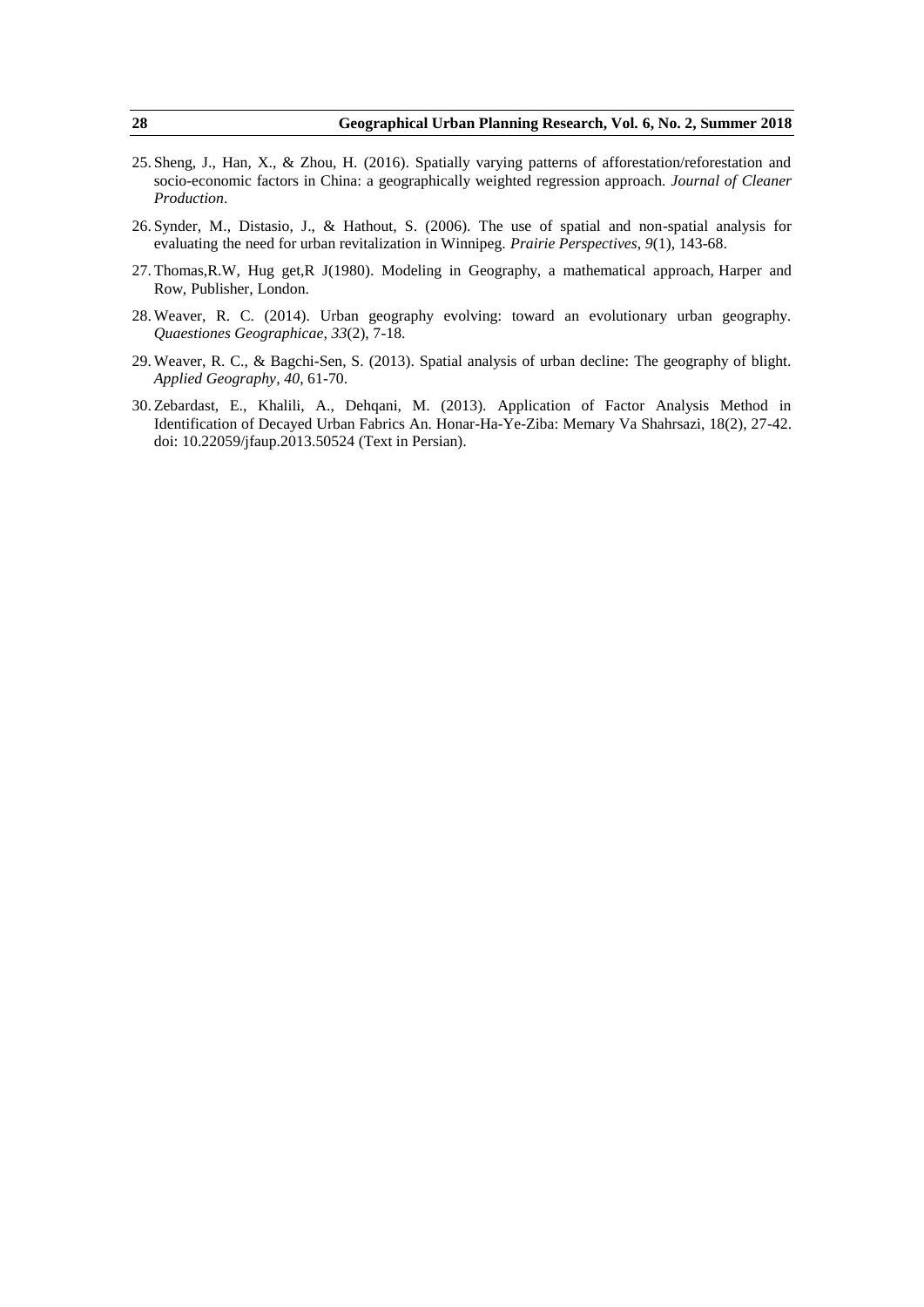# **Urban Planning to Promote Women Health in Mashhad using Vitamin G**

**Mohammad Rahim Rahnama<sup>1</sup> , Lia Shaddel<sup>2</sup> , Omid Ali Kharazmi<sup>3</sup>**

- 1. Professor of Geography and Urban Planning, Department of Geography, Ferdowsi University of Mashhad, Iran
- 2. PhD Candidate in Geography and Urban Planning, Department of Geography, Ferdowsi University of Mashhad, Iran
- 3. Assistant Professor of Urban Management, Department of Geography, Ferdowsi University of Mashhad, Iran

Received: 25 October 2017 Accepted: 11 July 2018

# **Extended Abstract**

# **Introduction**

Due to the urbanization growth, a greater proportion of the world's population is being exposed to the risks limited to urban areas. It is essential to understand these effects on the health. According to the conducted studies, urban green spaces play major roles in health improvement. A relationship between green space and health is also verified, and green space is called Vitamin G. Urban green spaces are positively related to physical activity, physical and psychological health and should be considered as the main source of health. Women have unique health conditions due to biological and behavioral/social differences. They use health service system more than men during their lifetime. Investment in women's health has a significant effect on the health and well-being of the next generation. Women have more depressive symptoms than men; and there is a high proportion of obesity with symptoms of depression. Perceived public health is also weakened by increasing distance from green spaces; and this is very significant in women, whereas changes are not significant in men. According to the present research, an assessment was conducted on the effects of Vitamin G on women's physical and psychological health in Mashhad city. A structural equation modeling was utilized in this field. Understanding the nature of these relationships helps urban planners make better decisions to improve urban green space. Generally, urban green space stimulates a suitable field for physical activity leading to physical and psychological health. Furthermore, psychological health affects physical health. On this basis, we draw the research model.

# **Methodology**

**.** 

This study is an applied research in terms of objective, and correlational with regression type based on the nature; and quantitative in terms of method; and it was among the cross-sectional survey studies. Structural equation modeling was also used to fit latent variables. A questionnaire was used to collect data. The questionnaire consisted of four dimensions namely physical and psychological health, physical activity and green space. Four variables namely protection, facilities, availability and access were used to assess the green space. Statistical population covered 380 women of Mashhad, those who were selected as samples by Cochran's formula, completed then 450 questionnaires. Appropriate ranges were determined for completing questionnaires according to the following procedure:

Based on the statistics from Mashhad Municipality in 2013, the first cause of Mashhad

<sup>\*</sup> Corresponding Author, Email: rahnama@um.ac.ir Tel: +989151152584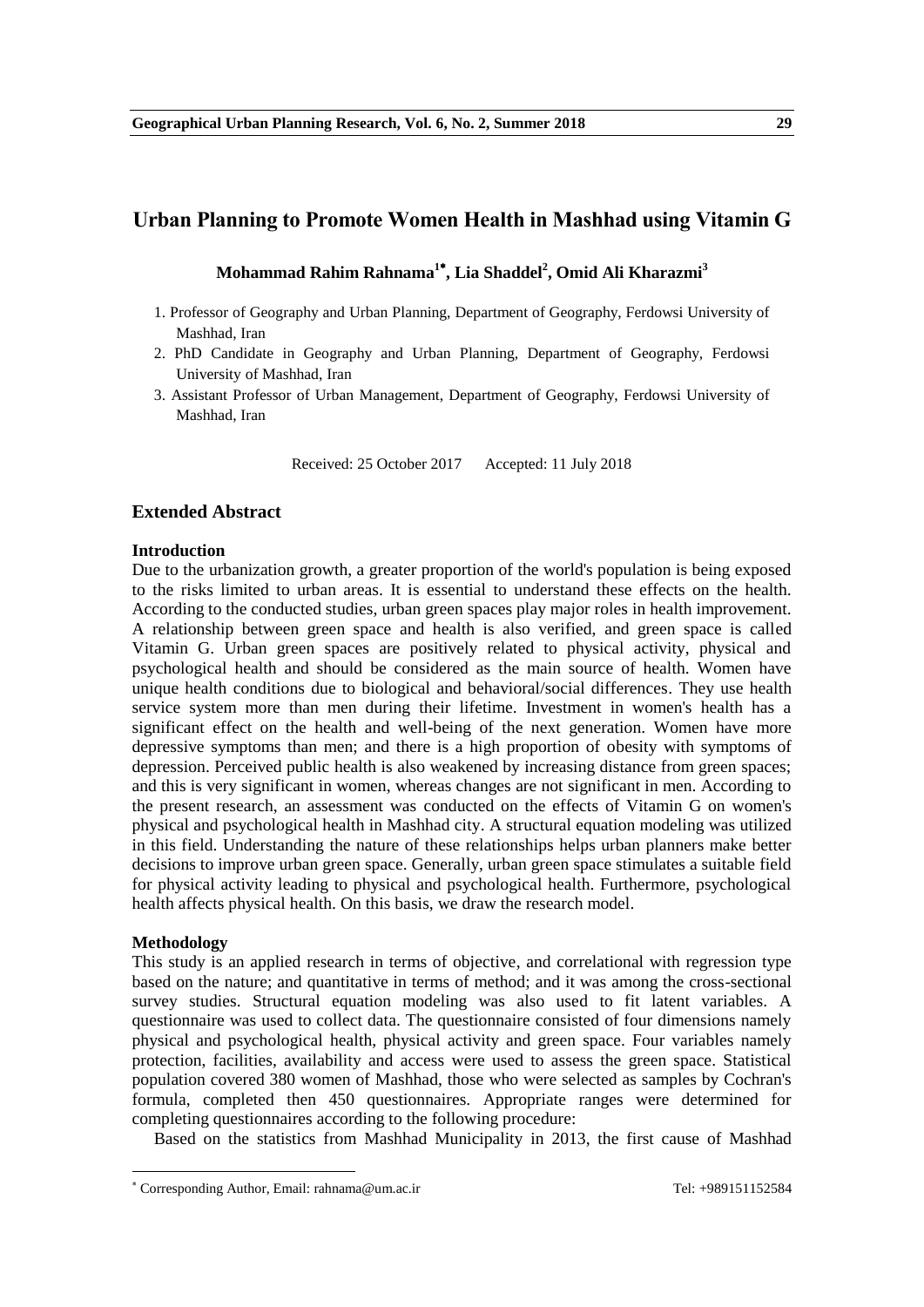women death was blood circulation disease, and 2443 people were died from this disease in that year (35% of total died people). Their house addresses were first obtained from the relevant organization. In order to determine the spatial distribution, location of houses of the dead persons was shown by points in GIS software, 1680 out of 2443 addresses were complete. Accordingly, the obtained spatial distribution map and income classification map of Mashhad were overlapped, and then 9 neighborhoods were selected for completion of questionnaires based on density of residential points and income classification. The 400 completed questionnaires were analyzed through Amos software. It is worth mentioning that the green space refers to urban parks above one hectare in area. Distance of 1600 meters from green spaces is also considered as a critical distance between the parks and sidewalks. Therefore, 1600-meter buffers were obtained from the parks above 1 hectare in target neighborhoods. It was indicated that the selected neighborhoods were inside the range.

### **Results and discussion**

According to the obtained results, Body Mass Index (BMI) was equal to 27. This value indicates the extra weight of studied population. The average age of the participants was 35.5 years; and the appropriate age of this group was 24 years according to the BMI calculation. Therefore, people were overweight.

Analysis of the method for fitting hypothesis model with unobserved data is an important component in application of structural equation model. Various indices are usually used for fitting evaluation including the RMSEA and Chi-square as the important indices. In the present study, these two of RMSEA and Chi-square were obtained equal to 0.074 and 0.02, respectively. Based on the results, the total fitness of the model was within the acceptable limits. In Mashhad City, green space had an impact of 0.37 on women's physical activity. The physical activity had an impact of 0.2 on physical health and impact of 0.4 on psychological health. Furthermore, psychological health had an impact of 0.6 on the physical health. Among dimensions of green spaces, protection and facilities had the highest effects.

### **Conclusion**

Other findings of empirical research also indicated that the urban green space was positively related to physical activity which partly played an intermediate role in a relationship between green space and health. Green space increased physical activity that results in lower levels of obesity. Thus it was essential to improve the women's long-term health. Results of the present research were consistent with research by other experts.

Results of the present study indicated that the green spaces had an impact on 54 women's physical activity which was affected by their physical and psychological health. Since most of participants lived in apartments and were overweight, it was very important to provide infrastructures for physical activities. Therefore, the research findings have important applications for urban planners and managers because the environmental quality and nature of development are among the main factors of health. There is a historical relationship between urban planning and health. Improvement of urban green spaces is very important in low-income areas because women have less physical activities in lower-income areas and, thus, utilization of green spaces can reduce the health inequality between income areas.

**Keywords:** urban planning, health, women in Mashhad, vitamin G.

#### **References**

1. Alcock, I., White, M. P., Wheeler, B. W., Fleming, L. E. and Depledge, M. H., 2014, Longitudinal effects on mental health of moving to greener and less green urban areas, Environmental science  $\&$ technology, *48*(2), 1247-1255.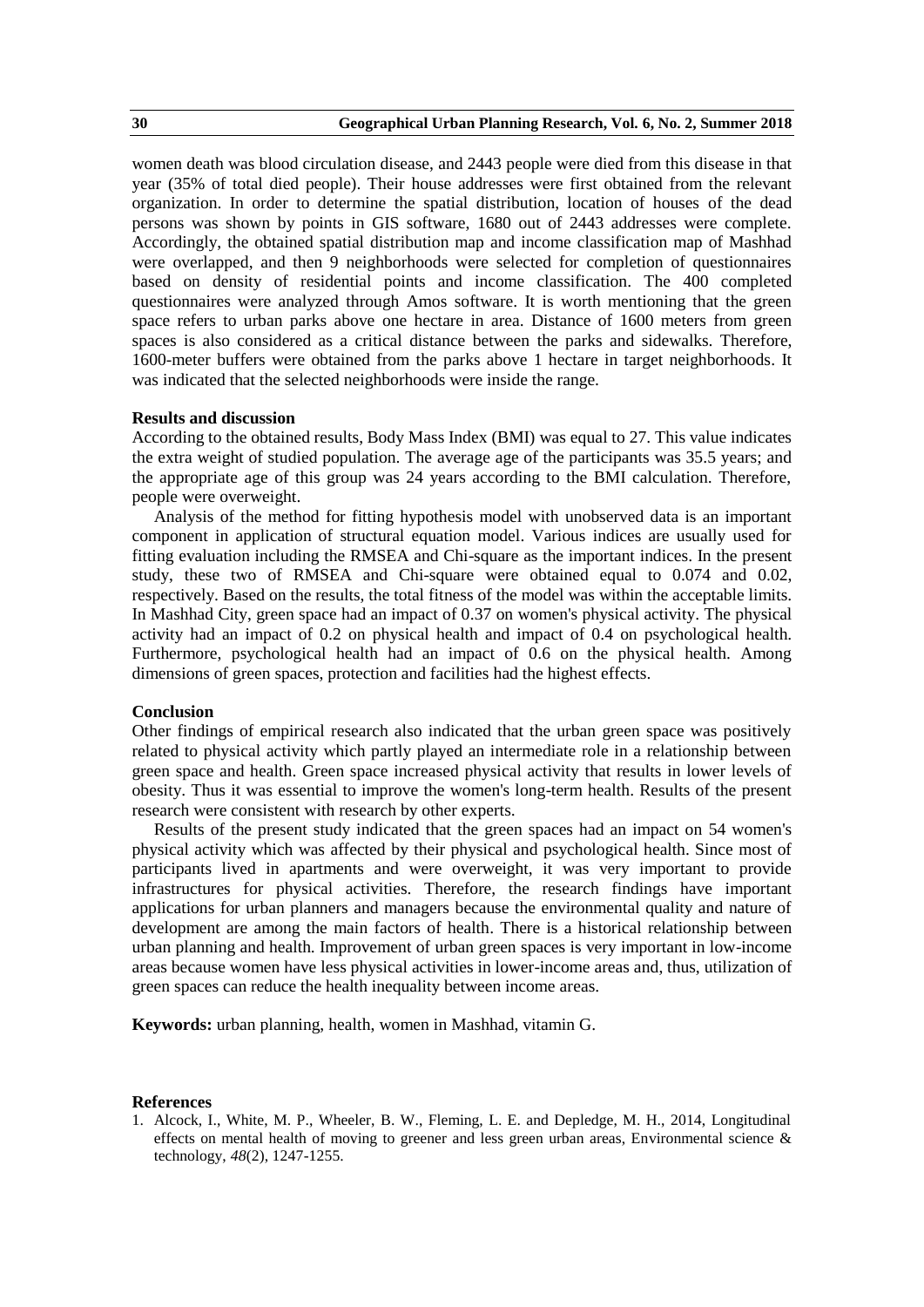- 2. Annerstedt, M., Östergren, P. O., Björk, J., Grahn, P., Skärbäck, E., and Währborg, P., 2012, Green qualities in the neighbourhood and mental health–results from a longitudinal cohort study in Southern Sweden, BMC Public Health, *12*(1).
- 3. Barton, H and Tsourou, C., 2000, Healthy urban planning, Published on behalf of the world health organization, Regional office for Europe, Spon press: page: 10, 11.
- 4. Barton, J., Hine, R., Pretty, J., 2009, the health benefits of walking in greenspaces of high natural and heritage value. J. Integr. Environ, 6, 261–278.
- 5. Blair, S. N and Morris, J. N., 2009, Healthy hearts—and the universal benefits of being physically active: physical activity and health, Annals of epidemiology, 19(4), 253-256.
- 6. Braubach, M., Egorov, A., Mudu, P., et al., 2017, Effects of Urban Green Space on Environmental Health, Equity and Resilience, Theory and Practice of Urban Sustainability Transitions, chapter 11, 187-205.
- 7. Brown, W. J., Burton, N. W. and Rowan, P. J., 2007, Updating the evidence on physical activity and health in women, American journal of preventive medicine, *33*(5), 404-411.
- 8. Browne, M. and cudeck, R., 1993, Alternative Ways of assessing model fit. K. Bollen, in testing structural equation models, Newburry Park, CA, sage publication, 136-162.
- 9. Bull, F. C., Maslin, T. S. and Armstrong, T., 2009, Global physical activity questionnaire (GPAQ): nine country reliability and validity study, Journal of physical activity & health, 6(6), 790-804.
- 10.Chiu, H. C., Chen, C. M., Huang, C. J. and Mau, L. W., 2005, Depressive symptoms, chronic medical conditions and functional status: a comparison of urban and rural elders in Taiwan, International journal of geriatric psychiatry, *20*(7), 635-644.
- 11.Cohen-Cline, H., Turkheimer, E. and Duncan, G. E., 2015, Access to green space, physical activity and mental health: a twin study, Journal of epidemiology and community health, 69(6), 523-529.
- 12.Coombes, E., Jones, A. P., Hillsdon, M., 2010, the relationship of physical activity and overweight to objectively measured green space accessibility and use, Soc Sci Med, 70(6), 816–22.
- 13.Cummins, S., Fagg, J., 2012, does greener mean thinner? Associations between neighborhood greenspace and weight status among adults in England. Int J Obes, 36(8), 1108–13.
- 14. Dallat, M. A. T., Soerjomataram, I., Hunter, R. F., Tully, M. A., Cairns, K. J. and Kee, F., 2014, Urban greenways have the potential to increase physical activity levels cost-effectively, The European Journal of Public Health, 24(2), 190-195.
- 15. D'Alessandro, D., Buffoli, M., Capasso, L., Fara, G., 2015, Green areas and public health: improving wellbeing and physical activity in the urban context, Epidemiol Prev, 39(4), 8-13.
- 16. Ellaway, A., Macintyre, S. and Bonnefoy, X., 2005, Graffiti, greenery, and obesity in adults: secondary analysis of European cross sectional survey, Bmj, 331(7517), 611-612.
- 17. Hartig, T., Evans, G. W., Jamner, L. D., Davis, D. S. and Gärling, T., 2003, Tracking restoration in natural and urban field settings, Journal of environmental psychology, 23(2), 109-123.
- 18. Haskell, W. L., Lee, I. M., Pate, R. R., Powell, K. E., Blair, S. N., Franklin, B. A., Macera, C.A., Heath, G.W., Thompson, P.D. and Bauman, A., 2007, Physical activity and public health: updated recommendation for adults from the American College of Sports Medicine and the American Heart Association, Circulation, 116(9).
- 19. Heran, B. S., Chen, J. M., Ebrahim, S., Moxham, T., Oldridge, N., Rees, K., Thompson, D.R. and Taylor, R. S., 2011, Exercise-based cardiac rehabilitation for coronary heart disease, Cochrane Database Syst Rev, 7(7).
- 20. Hillsdon, M., Panter, J., Foster, C. and Jones, A., 2006, the relationship between access and quality of urban green space with population physical activity, Public health, 120(12), 1127-1132.
- 21.James, P., Hart, J., Laden, F., 2015, A Review of the Health Benefits of Greenness, Environmental Epidemiology, 9, 1-13.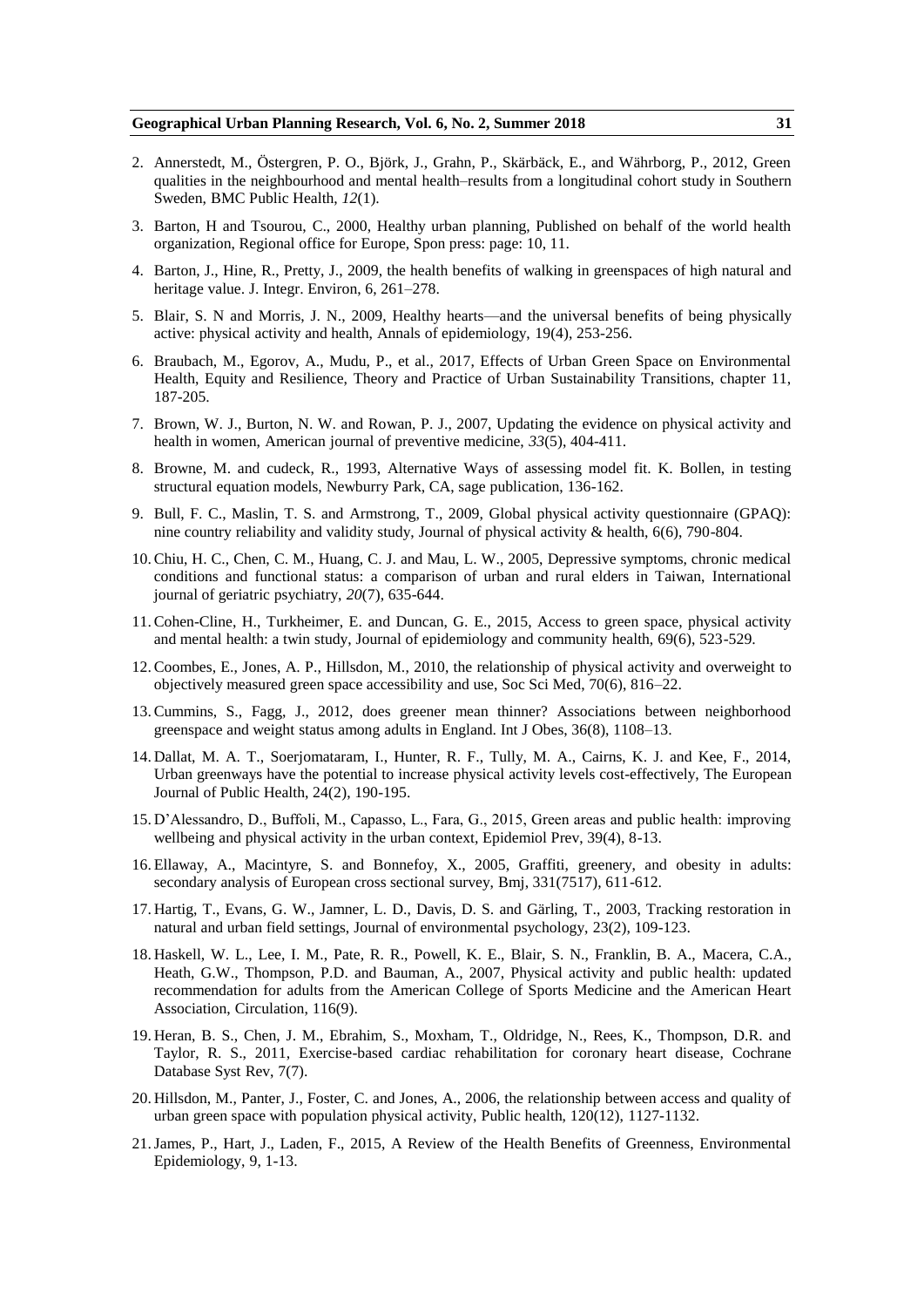- 22.Jennings, V., and Gaither, C. G., 2015, Approaching Environmental Health Disparities and Green spaces: An Ecosystem Services Perspective, Int. J. Environ. Res. Public Health, 12, 1952-1968.
- 23. Lali, M., Abedi, A. and Kajbaf, M. B., 2012, Making and Validating Life Style Questionnaire, Psychological research, 15 (11), 64-80.
- 24. Lee, A. C. K. and Maheswaran, R., 2010, the health benefits of urban green spaces: a review of the evidence, Journal of Public Health, fdq068.
- 25. Lee, C., Ory, M. G., Yoon, J. and Forjuoh, S. N., 2013, Neighborhood walking among overweight and obese adults: age variations in barriers and motivators, Journal of Community Health, 38(1), 12-22.
- 26. Majdi, M. R., Khodaee., Gh., Ghayoor, M., Azimi nezhad, M., Esmaeeli, H., Parizadeh, M. R. and Safarian, M., 2007, Urban housewives are at higher risk for type 2 diabetes, The 2nd National Women's Health Promotion Conference with the Healthy Family Group, Women's Affairs Council with the assistance of Research Vice-President of Mashhad University of Medical Sciences, 3-5 July.
- 27. Maas, J., Verheij, R. A., Groenewegen, P. P., De Vries, S. and Spreeuwenberg, P., 2006, Green space, urbanity, and health: how strong is the relation?, Journal of epidemiology and community health, 60(7), 587-592.
- 28. Maas, J., Verheij, R. A., de Vries, S., Spreeuwenberg, P., Schellevis, F. G. and Groenewegen, P. P., 2009, Morbidity is related to a green living environment, Journal of epidemiology and community health, 63(12), 967-973.
- 29. Mitchell, R. and Popham, F., 2008, Effect of exposure to natural environment on health inequalities: an observational population study, The Lancet, 372(9650), 1655-1660.
- 30. Mommsen, J. H., 2008, Gender and Development, translated by Fanni, Tehran University Press, Tehran.
- 31. Munhoz, T. N., Santos, I. S. and Matijasevich, A., 2013, Major depressive episode among Brazilian adults: a cross-sectional population-based study, Journal of affective disorders, 150(2), 401-407.
- 32. Nour, N. M., 2014, Global women's health–A global perspective, Scandinavian Journal of Clinical and Laboratory Investigation, 74(sup244), 8-12.
- 33. Omoleke, S. A., 2012, Green space, gender and health. Bulletin of Environment, Pharmacology and Life Sciences, 1(19), 3-11.
- 34. Ostir, G. V., Markides, K. S., Peek, M. K. and Goodwin, J. S., 2001, The association between emotional well-being and the incidence of stroke in older adults, Psychosomatic medicine, 63(2), 210- 215.
- 35. Parks, S. E., Housemann, R. A. and Brownson, R. C., 2003, Differential correlates of physical activity in urban and rural adults of various socioeconomic backgrounds in the United States, Journal of Epidemiology and Community Health, *57*(1), 29-35.
- 36. Pereira, G., Foster, S., Martin, K., Christian, H., Boruff, B. J., Knuiman, M. and Giles-Corti, B., 2012, the association between neighborhood greenness and cardiovascular disease: an observational study, BMC Public Health, 12(1), 1.
- 37. Pikora, T., Giles-Corti, B., Bull, F., Jamrozik, K. and Donovan, R., 2003, Developing a framework for assessment of the environmental determinants of walking and cycling, Social science & medicine, 56(8), 1693-1703.
- 38. Pretty, J., Peacock, J., Sellens, M. and Griffin, M., 2005, the mental and physical health outcomes of green exercise, International journal of environmental health research, 15(5), 319-337.
- 39.Reklaitiene, R., Grazuleviciene, R., Dedele, A., Virviciute, D., Vensloviene, J., Tamosiunas, A. ... and Bernotiene, G., 2014, The relationship of green space, depressive symptoms and perceived general health in urban population, Scandinavian journal of public health, 42(7), 669-676.
- 40.Richardson, E., Pearce, J., Mitchell, R., Day, P. and Kingham, S., 2010, the association between green space and cause-specific mortality in urban New Zealand: an ecological analysis of green space utility, BMC public health, 10(1), 1.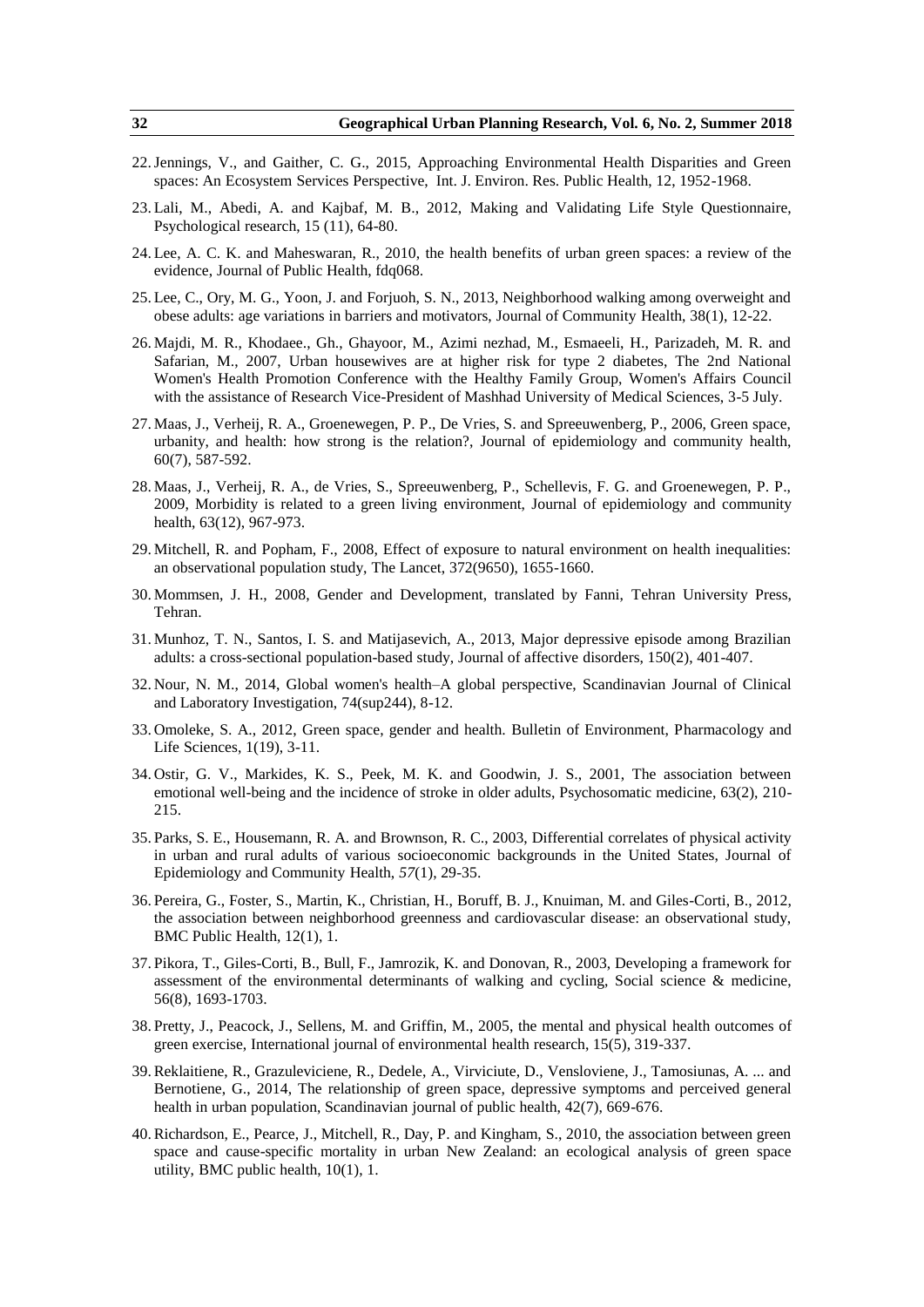- 41.Richardson, E. A., Pearce, J., Mitchell, R. and Kingham, S., 2013, Role of physical activity in the relationship between urban green space and health, Public health, 127(4), 318-324.
- 42. Safari Shali, R. and Habib poor gotabi, K., 2012, omprehensive SPSS Guide to Survey Research (Quantitative Data Analysis), Looye Publication, Tehran.
- 43. Safarian, M., Shakeri, M.T., Moradi, R., Sadeghi, Kh. And Mohammad Abadi, S., 2007, Prevalence of obesity and distribution of fat in Mashhad's adolescent girls, The 2nd National Women's Health Promotion Conference with the Healthy Family Group, Women's Affairs Council with the assistance of Research Vice-President of Mashhad University of Medical Sciences, 3-5 July.
- 44. Schipperijn, J., Stigsdotter, U. K., Randrup, T. B. and Troelsen, J., 2010, Influences on the use of urban green space–A case study in Odense, Denmark, Urban Forestry & Urban Greening, 9(1), 25-32.
- 45. Scully, D., Kremer, J., Meade, M. M., Graham, R. and Dudgeon, K., 1998, Physical exercise and psychological well-being: a critical review, British journal of sports medicine, 32(2), 111-120.
- 46. Shakeri Ravesh, M., Abbaszadeh, Gh., Zabihi, J. and Akbari Motlagh, M., 2010, Issues in Urban Planning with Emphasis on Mashhad City (Vol. 1), Jahad University Press, Mashhad.
- 47. Timperio, A., Giles-Corti, B., Crawford, D., Andrianopoulos, N., Ball, K., Salmon, J. and Hume, C., 2008, Features of public open spaces and physical activity among children: findings from the CLAN study, Preventive medicine, 47(5), 514-518.
- 48. Van den Berg, A. E., Hartig, T. and Staats, H., 2007, Preference for nature in urbanized societies: Stress, restoration, and the pursuit of sustainability, Journal of social issues, 63(1), 79-96.
- 49. Vedad hir, A. A., Sadati, S. M. H. and Ahmadi, B., 2008, Women's health from the perspective of health magazines in Iran, Women's Research, 6(2), 133-155.
- 50. Villeneuve, P. J., Jerrett, M., Su, J. G., Burnett, R. T., Chen, H., Wheeler, A. J. and Goldberg, M. S., 2012, A cohort study relating urban green space with mortality in Ontario, Canada, Environmental research, 115, 51-58.
- 51. White, M. P., Alcock, I., Wheeler, B. W. and Depledge, M. H., 2013, would you be happier living in a greener urban area? A fixed-effects analysis of panel data, Psychological science.
- 52. Wilkie, S. and Stavridou, A., 2013, Influence of environmental preference and environment type congruence on judgments of restoration potential, Urban forestry & urban greening, 12(2), 163-170.
- 53. World Health Organization., 2012, Physical inactivity: a global public health problem. 2010. URL www. who. int/dietphysicalactivity/factsheet\_inactivity/en/. Part I APPENDIX.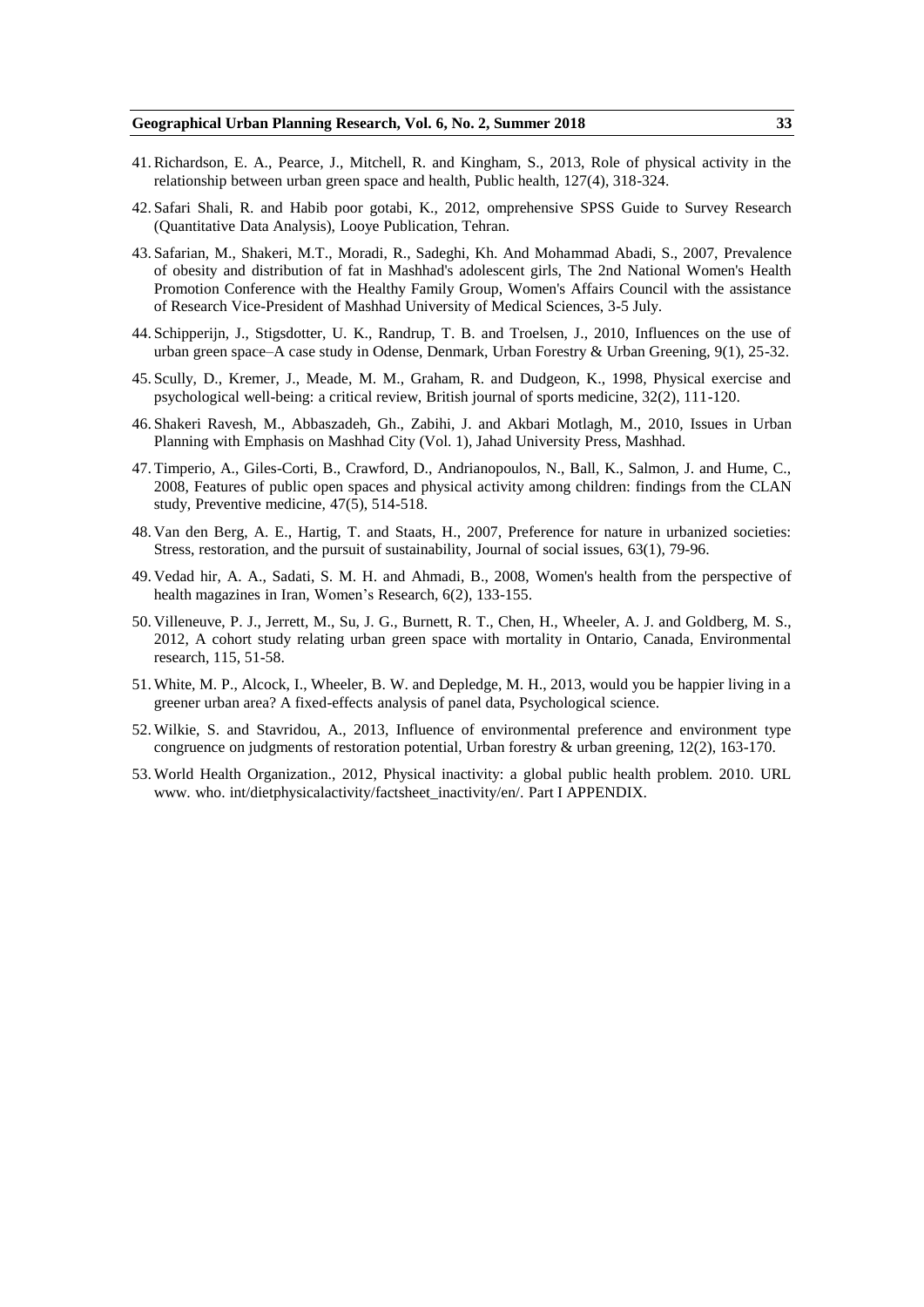# **Effects of the Improvement of Bus Transportation System Policy in Central Tehran (Case study: Region 12)**

# **Fatemeh Salarvandian<sup>1</sup> , Saeed Arvanaghi<sup>2</sup> , Seyed Jamal Hosseini<sup>3</sup>**

1. PhD Candidate in Geography and Urban Planning, Faculty of Geography, University of Tehran, Iran

2. MA in Transportation and Traffic Planning, Islamic Azad University, South Tehran Branch, Iran

3. PhD Candidate in Management of Crime Prevention, Amin University of Military Sciences

Received: 25 October 2017 Accepted: 11 July 2018

# **Extended abstract**

# **Introduction**

As urban centers grow, careful strategies for development of public transport are required to ensure that the residents have adequate access to public transportation. It is true that Central part of Tehran is an important section of the city as it plays a ground role in commercial, political and administrative issues. It generates a large number of trips every day due to the location of Bazaar and its spatial and environmental effects, concentration of institutional and political centers (e.g. embassies, administrative buildings), museums and tourist destinations of old Tehran, and educational centers. This results in transportation difficulties such as traffic congestion.

Besides, high volume of traffic is the main contributor to air pollution in Tehran, particularly in winter seasons. Indeed, city center is quite more affected from this problem. Taking a glance at proportion of modes in Tehran shows that 53 bus lines out of 250 bus lines either pass through this region or their first station inform there. Same is true for 16 metro stations and 43 taxi lines. However, just less than 5 percent of bus transit lines moved more than 3000 passengers. About 47.5 percent of stations have an inconsiderable amount of transferring volume just less than 500 per day. Investigation about bus headway regularity and service performance shows that this system in this region has long headways. It operates with average headway of 15 minutes particularly in the evening. This can force urban and traffic managers to revise the bus transit system. Therefore, 3 out of 10 key solutions were introduced via Delphi Technic to improve bus transit system. Then, these three actions were examined to know how and to what extend they can affect region 12.

The purpose of this paper is to identify the most important possible measures for revising the bus transit system and to examine the effects of this policy on improving transportation, environmental, physical, and socio-cultural dimensions in region 12.

#### **Methodology**

**.** 

A mixed research method (quantitative and qualitative) is used in this research. In the first section, the most important solutions for this policy were identified applying qualitative method and through Delphi technique. The viewpoints of transportation and traffic engineers, urban planners and managers are extracted through a number of 40 questionnaires with open questions. They were asked to introduce at least one and maximum three key remedies for improving the bus transit system in region 12. Total 36 questionnaires were sent back; 3 out of

Corresponding Author, Email: fsalarvandian@ut.ac.ir Tel: +989106809366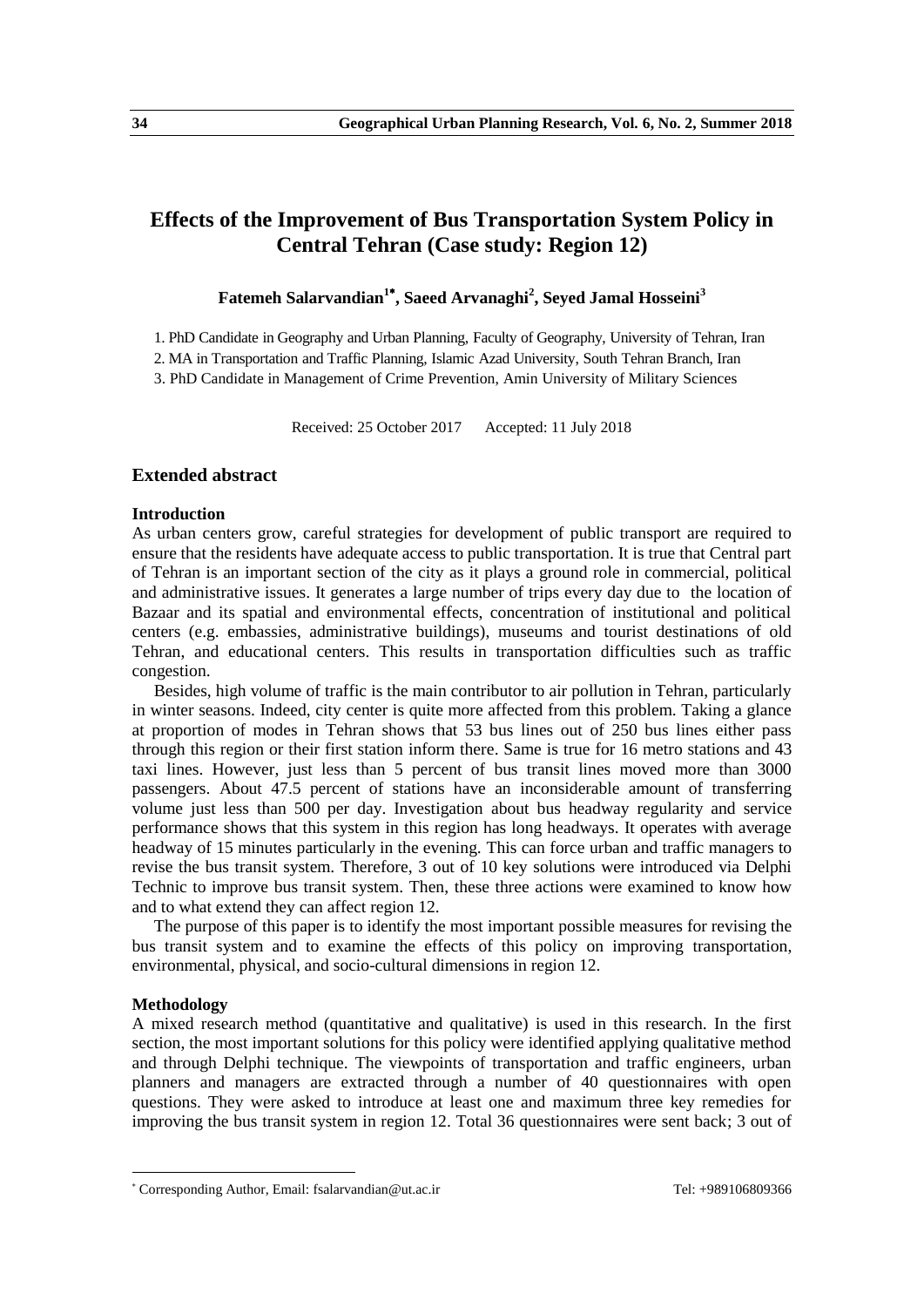10 key solutions were introduced via Delphi Technique to improve bus transit system. These solutions are:

1) Changes in the location of passenger hubs within the region and transferring them to the boundaries of the region,

2) Reduction in the number of bus routes which has overlap with other routes and development of the commuting bus transit line in connection with hubs in boundaries of the region,

3) Establishment of special bus routes.

In the section 2 of the research, a quantitative research method was conducted. Another questionnaire was designed with 41 questions in five categories including personal, transportation, environmental, physical, and socio-cultural aspects. This is to address obstacles and disadvantages of this policy and investigate the operational potentials of these actions. Then, 5 professions were asked to check the questions to ensure that the questionnaire is valid. Also, the reliability of questions was tested using Cronbach's Alpha. The value is 0.73 which indicates that the questionnaire has a high reliability. Approved questionnaires were sent to 40 persons of transportation managers and experts who worked in municipality and traffic and transportation organizations in the region 12. The collected data was investigated through descriptive and inferential statistics. Then, using Chi-square test, a significant correlation was found between the research indicators. The three-dimensional transport, environmental, physical, and socio-cultural indicators were ranked using the Friedman test.

### **Results and discussion**

The results show that the socio-cultural, transport and physical-environmental dimension will receive the greatest impact from this policy. Reliability of bus transit, convenience (for juniors, children, and people with disability), reduction in air pollution, development of public transport, increase in the revenues for region 12, integration of transportation network, increase in the number of trips, heightening the local access, decrease in the depopulation of city center, falling the rate of crime, and improvement of the inner operation of bus transit system within the region are among the aspects which are the most influenced by this policy.

#### **Conclution**

Investigation about disadvantages of this policy reveals several major factors affected the necessity of coordinating the bus system of other regions which are in vicinity of region 12, and increase in the number of trips. However, the most important obstacles to the implementation of this policy are the interference of the tasks of the decision-making bodies, and the absence of the specialist personnel.

In the following, the experts were questioned about the potential of each of the three actions of the policy and the results showed that the location of passenger hub in the boundaries of the region has the highest potential to operate at 2.80. Development of the commuting bus transit line connected with the bus hubs in the boundaries was in the second rank of importance (1.86), while introducing special routes is ranked the least point with 1.48. Our result is consistent with the findings of Verma (2013 and 2016) for Bangalore where it is proved that improving bus transit system lengthens the travel time, and reduces the usage of un-renewable energy sources.

**Keywords:** bus transit system, hubs, especial bus routes, region 12.

- 1. Amalingayya B H, Ashish V (2013), Development of a Hub and Spoke Model for Bus Transit Route Network Design, 2nd Conference of Transportation Research Group of India (2nd CTRG), Procedia - Social and Behavioral Sciences 104 (2013) 835 – 844.
- 2. Arta naghsh Ramona consulting (2017) study of improving the public transport.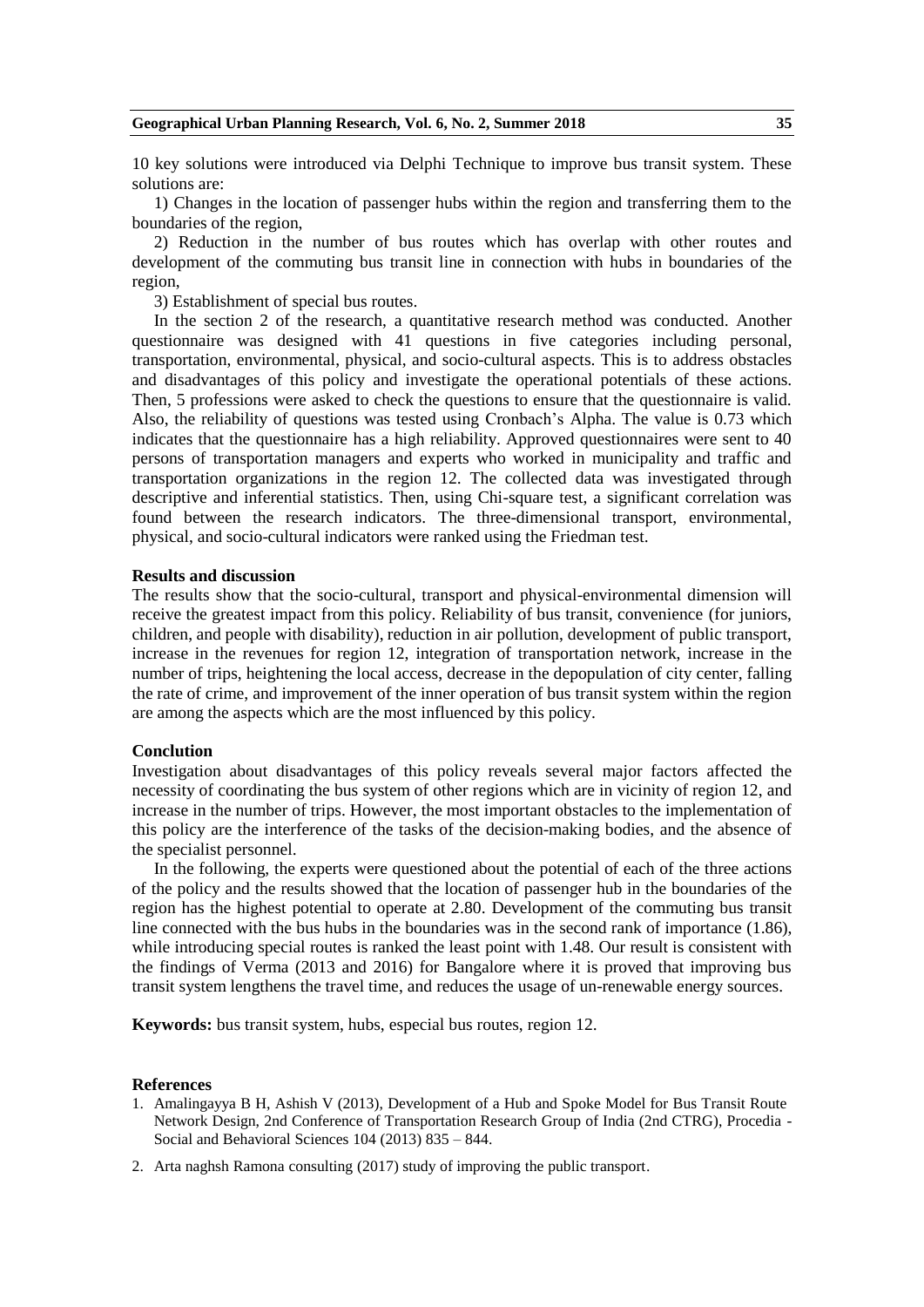- 3. Di Huang, Zhiyuan Liu, Xiao Fu & Philip T Blythe (2018): Multimodal Transit Network Design in a Hub-and-Spoke Network Framework, Transportmetrica A: Transport Science, DOI: 10.1080/23249935.2018.1428234
- 4. Kaiser, Jürgen (2007) Dubai public transport bus master plan: A new era of public transport services in the world's fastest developing city, Proceedings of 10th International Conference on Competition and Ownership in Land Passenger Transport, Hamilton Island
- 5. Li Z, Hensher DA. (2011) Crowding and public transport: a review of willingness to pay evidence and its relevance in project appraisal. Transp Policy. 2011; 18:880–887. doi: 10.1016/j.tranpol.2011.06.003
- 6. Litman T. Valuing transit service quality improvements. J Public Transp. 2008;11:43–63. doi: 10.5038/2375-0901.11.2.3.
- 7. Masaru Yajima M, Sakamoto K, Hisashi K (2013) Efficacy of bus service reorganization utilizing a hub-and-spoke topology and DRT to meet community needs: A case study of Tokigawa town, International Association of Traffic and Safety Sciences, IATSS Research 37 (2013) 49–60
- 8. Murray, Alan T (2001) Strategic analysis of public transport coverage, Socio-Economic Planning Sciences 35, 175–188
- 9. Shariat mahimani A, Farashaee B, Amiripour S.M. (1389) importance of reviewing the design of the public transportation network after establishing the scope of traffic planning based on evaluation indicators, Fifth National Congress on Civil Engineering, Mashhad, Iran, https://www.civilica.com/Paper-NCCE05-NCCE05\_489.html
- 10. Shen X, Feng Sh, Li Z, and Hu B (2016) Analysis of bus passenger comfort perception based on passenger load factor and in-vehicle time, Springerplus. 2016; 5: 62.
- 11. Soltani A, Fallah menshadi A (2012) Integrated Transportation Approach: Achieving Sustainable Transportation, Case study: Metropolitan Shiraz, Journal of Urban Studies,No.5, Vol. 2 , pp 47-60
- 12. Tehran Air quality control Company (2016) Information on the distribution of PM2.5 pollutants in the first half of 2016
- 13. Tirachini A, Hensher DA, Rose JM. Crowding in public transport systems: effects on users, operation and implications for the estimation of demand. Transp Res Part A. 2013;53:36–52
- 14. Traffic and Transportation Deputy of Region 12, municipality of Tehran (2017) Traffic and transportation report
- 15. Transit Capacity and Quality of Service MANUAL (2003) 2nd Edition, TRANSPORTATION RESEARCH BOARD WASHINGTON, D.C
- 16. Verma A., Kumari A., Divyakant T., Hosapujari A. B. (2016) Development of Hub and Spoke Model for Improving Operational Efficiency of Bus Transit Network of Bangalore City, Case studies on transport policies,
- 17. Vovsha P, Marcelo G SO, William D et al (2014) Statistical analysis of transit user preferences including in-vehicle crowding and service reliability. TRB 2014 annual meeting.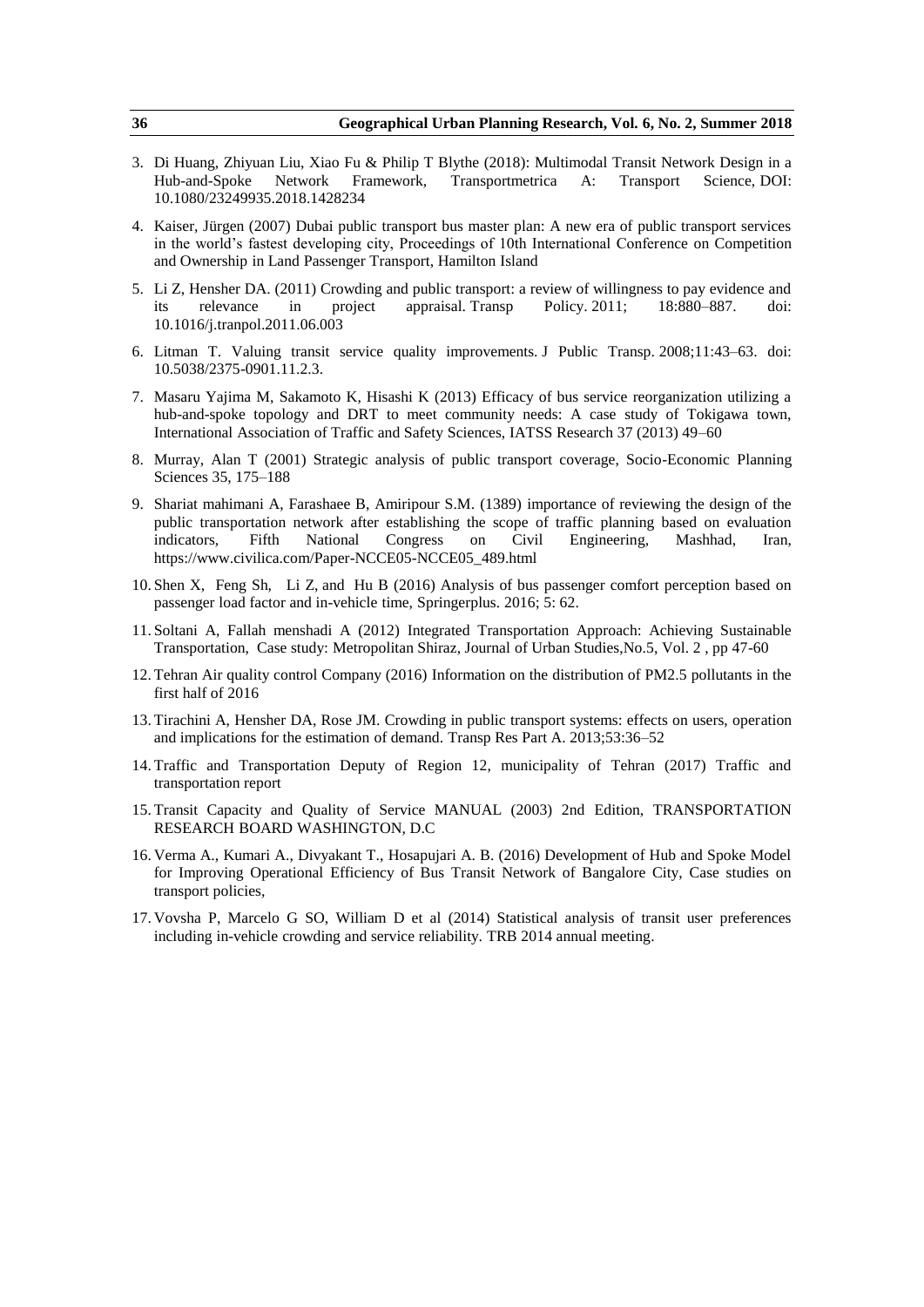# **Feasibility Study of the Pedestrian Movement in the Central Part of Qom City using VIKOR Model and Space Syntax Theory**

# **Hassan Khodabandelo<sup>1</sup> , Hadi Soltanifard<sup>2</sup> , Yaqoub Zanganeh<sup>3</sup>**

1. MA Student in Geography and Urban Planning, Hakim Sabzevari University, Iran

- 2. Assistant Professor of Geography and Urban Planning, Faculty of Geography and Environmental Sciences, Hakim Sabzevari University, Sabzevar, Iran
- 3. Associate Professor of Geography and Urban Planning, Faculty of Geography and Environmental Sciences, Hakim Sabzevari University, Sabzevar, Iran

Received: 27 May 2018 Accepted: 11 September 2018

# **Extended abstract**

#### **Introduction**

In the late 1980s, a pedestrian approach to reduction of car ownership came in the opposite direction of urban automation, planning to build human-like cities closer to the scale of space design. As a new approach, pedestrian movement encouraged urban residents to use fewer cars by increasing congestion in urban areas and developing a public transport network. However, in many cities of Iran, urban sprawl development and rapid growth has surpassed the use of cars and motor vehicles intensifying the domination of the cavalry in urban roads. Therefore, in recent years, we have witnessed creation of various types of pedestrian spaces in the country.Some of the saces have been successful and in many cases unsuccessful. One of the reasons for justifying these unsuccessful experiences is that position of each experience is disregarded in the spatial structure of cities and was ignored by planners and designers. This study was investigated to select the appropriate pedestrian roads in the central fabric of Qom city. Hence, analysis of spatial configuration requires an approach that can respond to the complexities of the physical-spatial environment and help to understand the structure and spatial form of modern cities. In this study, the space syntax approach was used to study and analyze the urban spatial structure in the central part (District 7) of Qom. Accordingly, two key questions are raised, which the present research attempts to answer: a) how we can select appropriate urban roads? b) What are the major components affecting the pedestrian capability of the streets in the study area and which components have higher importance? The city of Qom as the second religious center in Iran attracts millions of pilgrims annually. The establishment of commercial centers, religious sites, educational facilities, hotels and numerous hotels around the holly Shrine of Masoumeh, due to their close proximity to the shrine, has made it possible for a large number of pilgrims to travel and settle in this context. Therefore, the pedestrianization of some of these streets can increase the sense of safety, promotion of the social role and enhance the spiritual sense of the passageways. It is important to consider the features of the artistic environment as well as the structure and configuration of the city of Qom to identify the spaces with the greatest potential for creating pavilions.

#### **Methodology**

**.** 

This research is conducted in three sections. First, to analyze the urban configuration, axial lines of Qom were prepared using AutoCAD 2007. In the next step, the axial lines for spatial analysis

Corresponding Author, Email: hsoltanifard@gmail.com Tel: +985144221148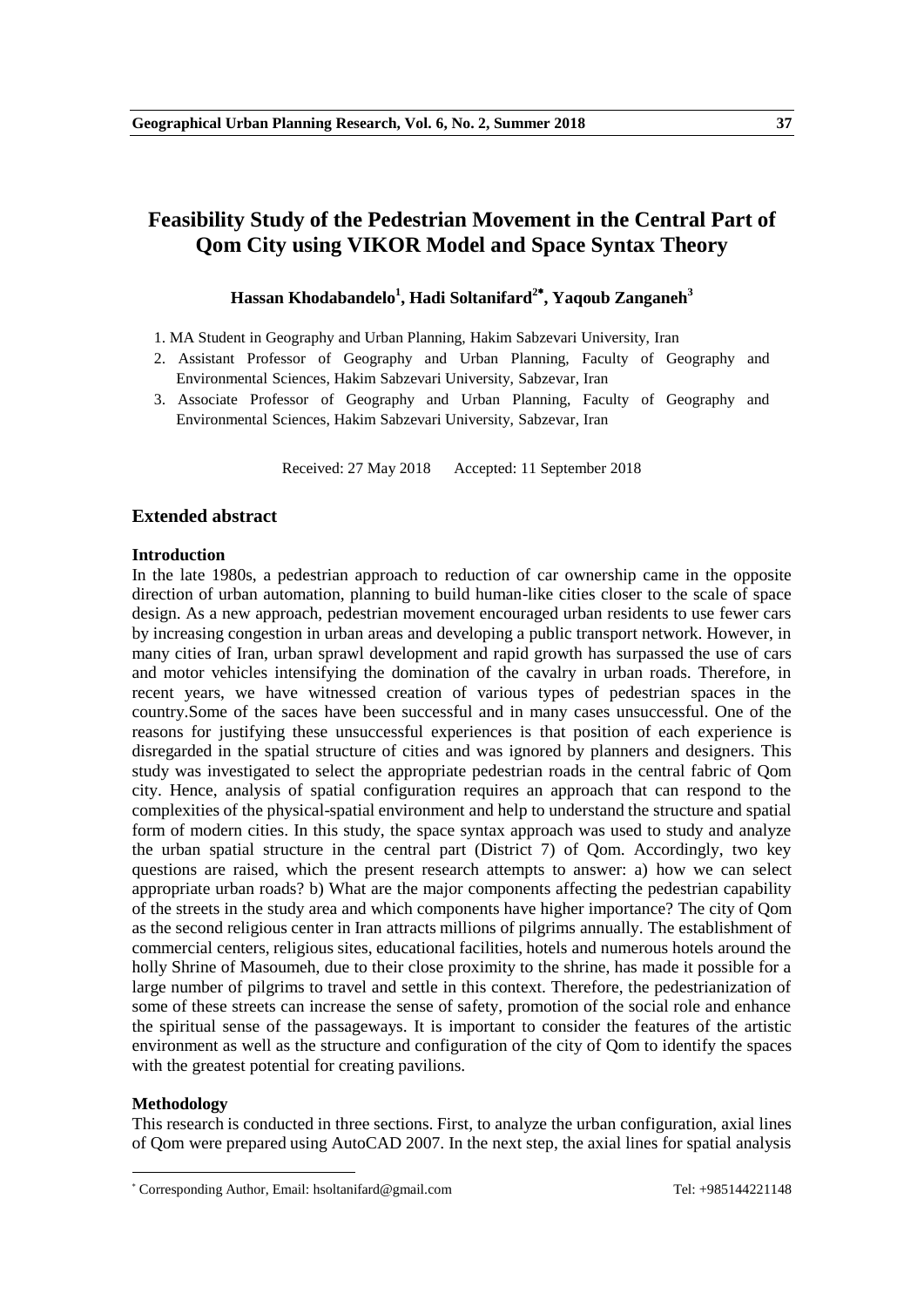were depicted in the AutoCAD software. This map was analyzed in the UCL Depthmap10 software. Furthermore, VGA analysis was used in this software for visual analysis. Two criteria for permeability and land use mixing were also evaluated using Shannon entropy method in GIS. Each of the indices was weighted by Shannon entropy. Finally, by integrating the criteria and ranking using the VIKOR method, the studied axes were ranked for pedestrian capability.

# **Results and discussion**

In this study, the axial map of the city of Qom was obtained by drawing 18292 lines in the AutoCAD software. Based on the centrality of the shrine, important streets were selected by immediate relationship with the shrine. Accordingly, five streets of 19-Dey, Enqelab, Taleghani, Imam Khomeini and Eram were investigated in this study.

# **Integration (Rn)**

Through this parameter of integration, one can determine the position of each space in its space hierarchy. Therefore, the streets with the highest degree of integration in a city map represent the city's structure and flows. Therefore, it can be mentioned that Eram has access to all parts of the region and the city. Other streets such as Enqelab, Imam Khomeini and Taleghani and finally 19-Dey, where there is a slight difference in the value of integration, are considered the main artery of the second degree for movement.

# **Connectivity**

Enqelab Street with 53 connections has the highest degree of spatial connectivity than other streets. The streets of 19-Dey (45), Eram (23), Imam Khomeini (15) and Taleghani (14) have low connectivity parameters.

# **Integration (R3)**

Integration (R3) is an important tool in the city to understand pedestrian movement. Thus, the spaces with high local integration are spatial spaces with high pedestrian potential and high walkability. In this analysis, it was found that Enqelab Street had the highest local integration (4.42) and Taleghani Street had the smallest (3.16) of this parameter. This indicates the ability to move Enqelab Street in comparison with other streets.

# **Choice**

Choice parameter can be used as a criterion to assess the preference and potential of moving urban spaces. The studies show that the highest degree of choice parameter in the region and even somehow in the city of Qom is dedicated to Eram Street.

# **Intelligibility**

In the theory of space syntax, when the characteristics of integration and connectivity parameters are checked in relation to each other, the ability to understand the paths by the residents will be determined. In this study, Enghelab has highest degree of intelligibility (26.97) among the other streets and 19-Dey Street with 22.93 in the second rank.

# **Control**

The higher control of a street means that the space has high spatial integrity; it is influenced by walking and encourages pedestrians to watch. According to a space syntax analysis, 19-Dey Street has the highest degree of control (20), and Enqelab Street is in the second rank with 19.50, Eram with 9.20 degrees of control is in the third rank.

# **Spatial Accessibility**

This parameter is obtained by calculating the logarithm based on the 10 Choice parameters (LN10 Choice). The results indicate that Eram is ranked first with 7.94. Moreover, Enqelab with 7.84 and Imam Khomeini with 7.52 are ranked in the second and third places.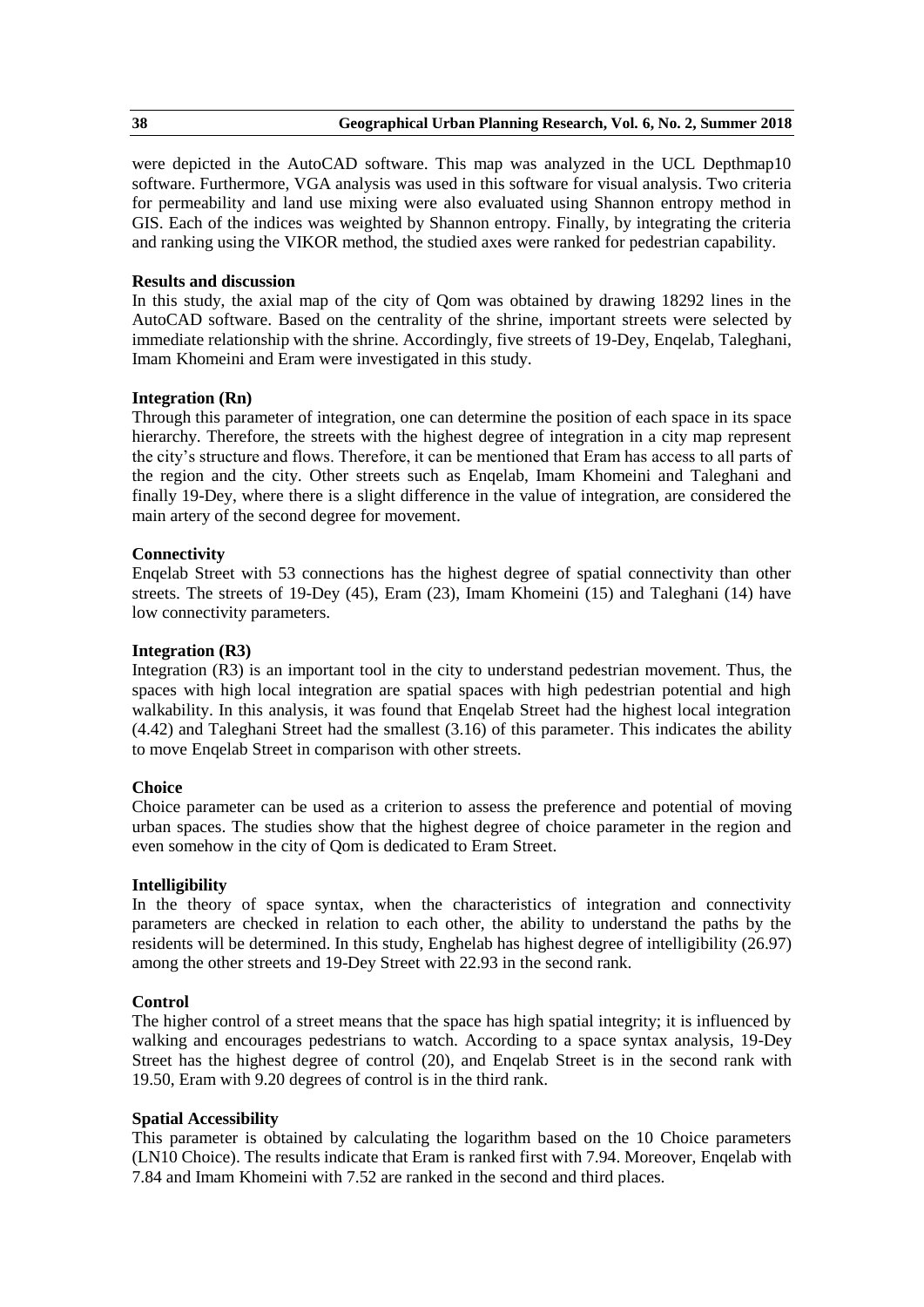# **Mean Depth**

The results indicate that the highest Mean depth between the streets is on the 19-Dey Street with an average of 14.70 degrees. The streets of Taleghani (13.39), Enqelab (13.33), and Imam Khomeini (13.27), with a very small difference, are ranked second to fourth, in order. Eram Street with 12.82 degrees of MeanDepth parameter is more favorable than other streets.

# **Landuse Analysis**

In this part, the degree mixed use is applied. This is calculated by the entropy index. The results indicate that Enqelab Street with an entropy coefficient means that (1) has the best mixing status among the streets. Taleghani (0.77) and Eram (0.22), 19-Dey streets (0.19) and Imam Khomeini streets (0.00) are ranked two to five, in order.

# **Permeability Analysis**

The results indicate that 19-Dey has a higher utility in terms of the average number of intersections (3.40) compared with other streets. In other words, it has more intersections (47 intersections) than other streets.

The results show that the most appropriate average length of the block between the streets has been allocated to 19-Dey Street with 37 meters. Furthermore, compared with other streets, Eram has a maximum block length of 65 meters. In this study, Taleghani and Imam Khomeini streets with 48 and 45 meters in block length are in the next category.

# **Analysis of Visibility and Landscape Criteria**

To analyze the visibility and landscape criteria in this study, the degree of "visible step depth" has been investigated. Eram Street with an average of 1.20 degrees of visibility of step depth has the most favorable value relative to other streets. The degrees of visible or the streets of Imam Khomeini (1.35), Enqelab (1.90), Taleghani and 19-Dey reach 2.94.

# **Street ratings using the VIKOR Model:**

With all the variables in the research, the results of the ranking showed that Engelab Street had a better position to become the pedestrian axis. In this study, the streets of Eram, 19-Dey, Taleghani and Imam Khomeini are ranked  $2<sup>nd</sup>$ ,  $3<sup>rd</sup>$ ,  $4<sup>th</sup>$ , and  $5<sup>th</sup>$ , respectively.

# **Conclusion**

The results of this study showed that the topological order of street patterns was important in space syntax. In addition, integration (Rn), local integration, mean depth, degree of connectivity, street intelligibility, control, spatial and spatial accessibility are among the most important determinants of pedestrianization of urban spaces and pedestrian movement. These parameters were used to prioritize the streets in terms of walkability functionality. Furthermore, the mixed landuse in the streets attracting pedestrians brings the source and destination closer to each other, making the journey more internal.

**Keywords:** pedestrian movement, VIKOR Model, configuration, space syntax, Qom.

- 1. Abbaszadegan, M. 2002. The method of space syntax in the urban design process, Urban Management journal, 9: 74-63.
- 2. Al-alHashabi, M. Jeddie Yeganeh, A.2011. Capability of pedestrian movement in Urban Spaces, Journal of Urban topics, 36: 105-96.
- 3. Baran, G., Erbay, A., Bodur, H., Öngürü, P., Akıncı, E., Balaban, N., & Çevik, M. A. (2008). Risk factors for nosocomial imipenem-resistant Acinetobacter baumannii infections. International Journal of Infectious Diseases, 12(1), 16-21.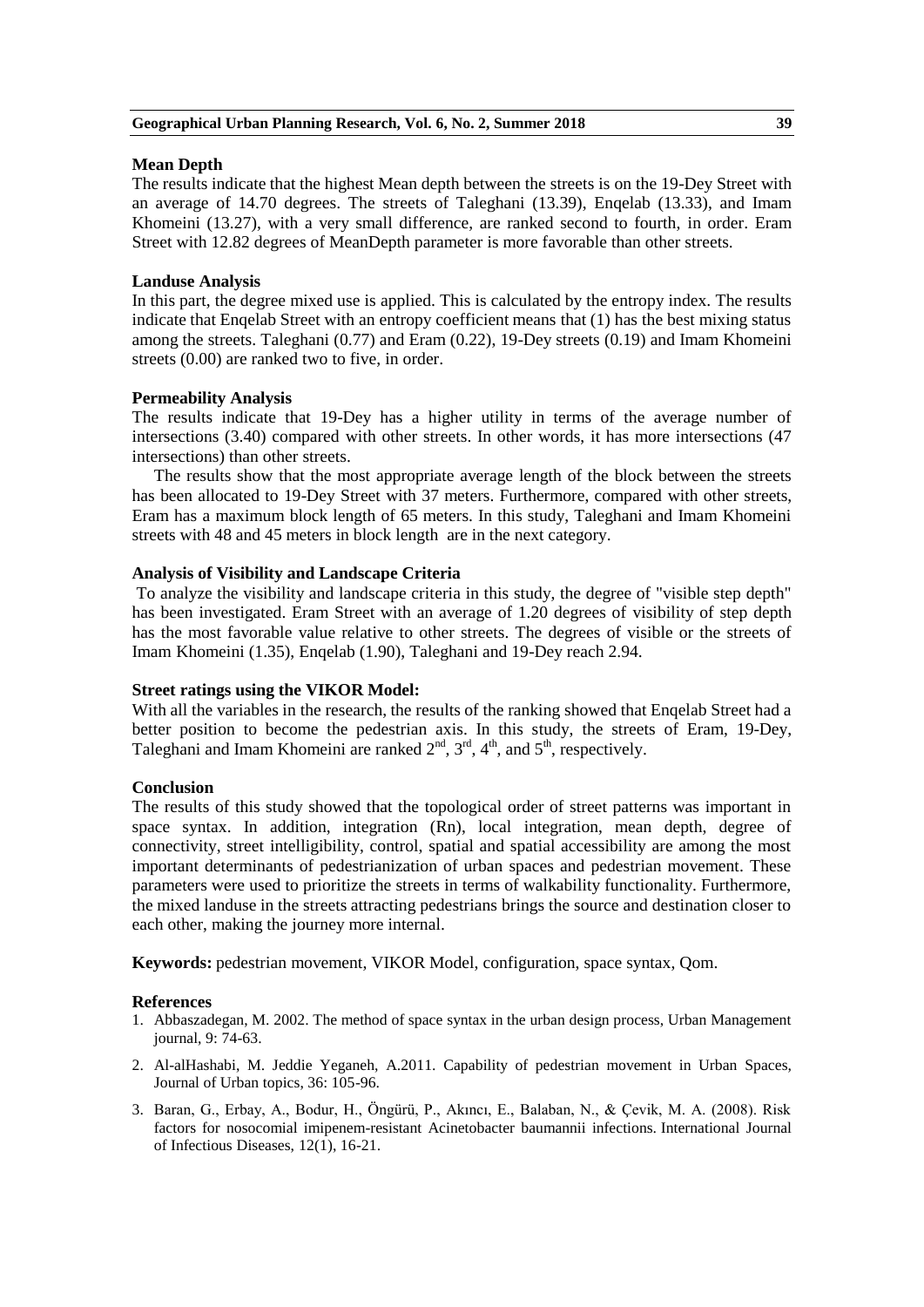- 4. Berkeley Pedestrian Master Plan Walkability, movement, and safety for the City of Berkeley. (2006). London. England.
- 5. Charalambuos, Nadia, and Magda Mavridou. 2012. Space Syntax: Spatial Integration Accessibility and Angulat Segment Analysis by Metric Distance (ASAMeD). Accessibility Instruments for planning practice. Cost office: 57-62.
- 6. Dhanani, A., Tarkhanyan, L., & Vaughan, L. (2017). Estimating pedestrian demand for active transport evaluation and planning. Transportation Research Part A: Policy and Practice, 103, 54-69.
- 7. Friedrich, E; Hillier, B; Chiaradia, A (2009), Using Space Syntax to Understand Spatial Patterns of Socio-environmental Disorder, Proceedings of the 7th International Space Syntax Symposium, Stockholm.
- 8. Habibi, S.M. 1998. Urban Design Process, Tehran: Tehran University Press
- 9. Haghi, M. R. Izadi.M. S. Rumi, A. 2014. Evaluation and comparison of two walking and walking directions in urban centers in central city of Hamedan. Case study: Central texture of Hamedan city, Journal of Urban Studies, 13: 17-31.
- 10. Helbich, M., van Emmichoven, M. J. Z., Dijst, M. J., Kwan, M. P., Pierik, F. H., & de Vries, S. I. (2016). Natural and built environmental exposures on children's active school travel: A Dutch global positioning system-based cross-sectional study. Health & place, 39, 101-109.
- 11. Hillier, B. (2007), Space is The Machine: a Configurational Theory Of Architecture, Cambridge University Press, Cambridge.UK.
- 12. Hillier, B., Penn, A., Hanson, J., Grajewski, T., & Xu, J. (1993). Natural movement: Or, configuration and attraction in urban pedestrian movement. Environment and Planning B: Planning and Design, 20 (1), 29-66. doi:10.1068/b200029.
- 13. Hillier, Bill & Hanson, John, The Social Logic of Space, New York, Cambridge University Press, 1984.
- 14.Jafari Bahman, M. A. Khanian, M. 2011. Problem solving comprehensive plans from the point of view of behavior and comparing them with the existing situation by the method of space arrangement, Armanshahr Journal, 9: 295-285.
- 15.Jamshidi, M.; Mokhtarzadeh, S. 2010. Application of space syntax in analyzing the spatial structure of worn-out fabrics, the urban topics journal, 35: 83-76.
- 16.Jeong, S; Lee, T; Ban, Y (2015), Characteristics of spatial configurations in Pyongyang, North Korea, Journal of Habitat International, Vol. 47, PP. 148-157.
- 17. Karimi, K. (1997), The spatial logic of organic cities in iran and the united kingdom. Space Syntax First International Symposium, Proceeding Vol.1 Comparative Cities, London.
- 18. Koohsari, M. J., Sugiyama, T., Mavoa, S., Villanueva, K., Badland, H., Giles-Corti, B., & Owen, N. (2016). Street network measures and adults' walking for transport: Application of space syntax. Health & place, 38, 89-95.
- 19. Lotfi, S.Bakhtiari, H. 2013. Organizing the movement in the context of urban neighborhoods by analyzing the connectivity using the space syntax method. Case study: Central texture of Kashmar city, journal of urban studies, 9: 3-15.
- 20. Madani Pour, A. 2000, Urban Space Design, an Attitude to the Social-Spatial Process, Translation: Farhad Mortazai, Urban Planning and Processing Co., Tehran.
- 21. Mansouri, M., & Ujang, N. (2016). Tourist'expectation and satisfaction towards pedestrian networks in the historical district of Kuala Lumpur, Malaysia. Asian Geographer, 33(1), 35-55.
- 22. Min, S; Kim, Ch; Kim, Y (2012), the impacts of spatial configuration and merchandising on the shopping behavior in the complex commercial facilities, Proceedings: Eighth International Space Syntax Symposium, Santiago de Chile.